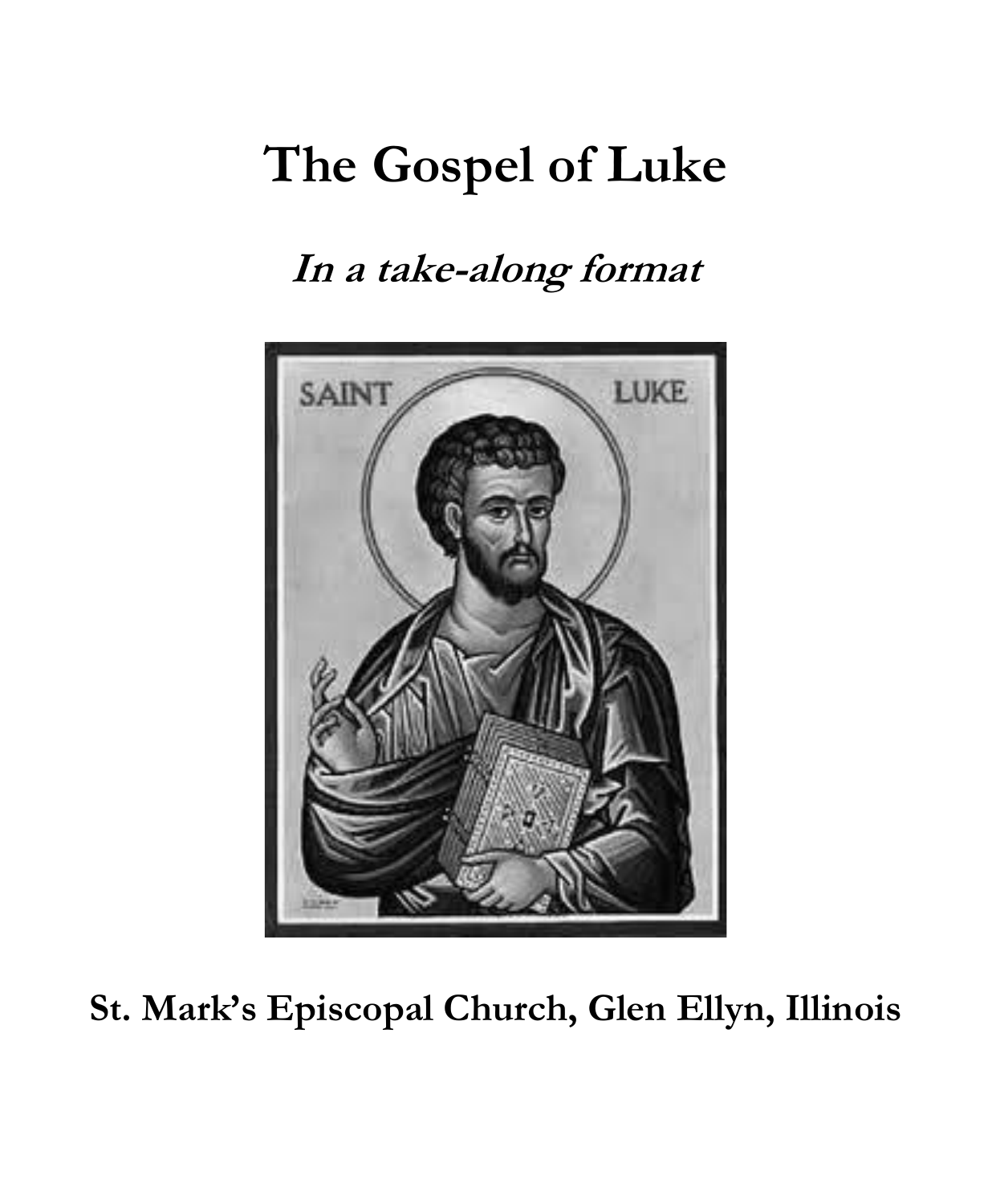### Why Read The Gospel of Luke?

If someone who knew nothing about Christianity asked you where to make a start, one good suggestion would be to read the Gospel of Luke. The Gospel of Luke can also be recommended to someone feeling spiritually low or alienated or to someone who felt encouraged and confident in their faith asked for a task that would challenge them. For every season of faith, doubt, joy and sorrow, and for every person, regardless of denomination, religion or no religion, the Gospel of Luke is a wonderful resource.

The Gospel of Luke is one of the four canonical (in the Bible) accounts of Jesus' life, ministry and death. The other three are Mark, Matthew and John. There are good reasons to read all four of the Gospels but if you had to choose just one, Luke is it. The author of Luke (who never identifies himself or herself) tells us in the first paragraph of chapter one that he is writing an "orderly account" of the life of Jesus. In 24 chapters, we indeed learn about Jesus' birth and his childhood, his ministry in Galilee, journey to and final days in Jerusalem, his trial, crucifixion and death, and his resurrection and appearance to disciples on the road to Emmaus. The account may be orderly, but the message is anything but predictable. The Gospel of Luke includes a number of remarkable parables told by Jesus, not included in the other three Gospels. The most famous of these are about the good Samaritan found in chapter 10 and the lost son (sometimes known as the "Prodigal Son") found in chapter 15. Who is my neighbor? Who is doing God's work? Who is forgiven? Who is saved? These stories provide outcomes that challenge traditional thinking, including what many people may think are "Christian" responses. Other parables about a lost coin and a lost sheep serve to focus attention on the outcasts of Jesus' world including Samaritans, lepers, tax collectors, the poor and women in general. Through these stories, Gospel of Luke stresses the universal appeal and mission of Jesus' ministry, then and now. When the resurrected Jesus appears among his disciples, he says to them "Peace be with you." The Gospel of Luke is also a Gospel of peace.

*The summaries found at the beginning of each chapter are found here: http://biblesummarybychapter.blogspot.com/2011/04/luke.html*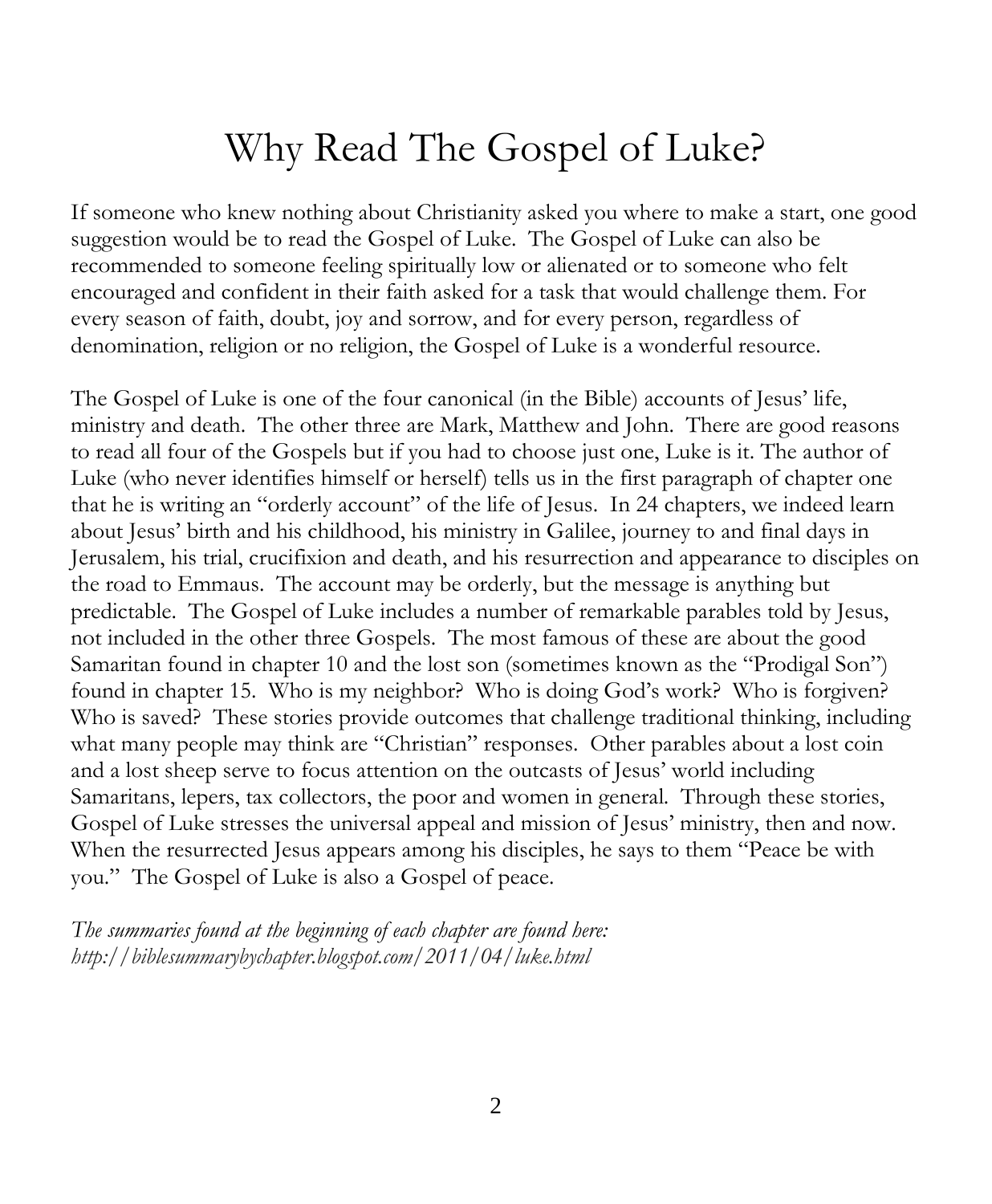## **The Gospel of Luke**

#### **Chapter 1 Summary**

Account written to Theophilus. A priest Zacharias, whose wife, Elizabeth, is barren, has a visitation from an angel in the temple telling him that he will bear a son, which will be called John. He will not drink alcohol – probably a reference to him being a Nazirite (compare Hannah in 1 Samuel, who is also barren, also has a visitation, and also bears a Nazirite son, Samuel). Zacharias says he is an old man; the angel says he will not be able to speak until the day of his son's birth. The angel Gabriel appears to Mary (betrothed to Joseph), telling her that she will bear a son called Jesus, who will be called the Son of the Highest. Mary visits Elizabeth, and the as yet unborn John leaps in his mother's womb. Mary is perplexed because she has not known man, but Gabriel says the Holy Spirit will come upon her. Mary's song magnifies the Lord, praising Him for pulling down the mighty from their thrones, and exalting the lowly. Elizabeth and Zacharias both resist calls to name John after his father. Zacharias refinds his voice. Zacharias prophesies: his son will be called the prophet of the Highest, and go before the face of the Lord to prepare his ways. John goes to live in the desert*.*

1Since many have undertaken to set down an orderly account of the events that have been fulfilled among us, <sup>2</sup>just as they were handed on to us by those who from the beginning were eyewitnesses and servants of the word, <sup>3</sup>I too decided, after investigating everything carefully from the very first, to write an orderly account for you, most excellent Theophilus, <sup>4</sup>so that you may know the truth concerning the things about which you have been instructed.

<sup>5</sup>In the days of King Herod of Judea, there was a priest named Zechariah, who belonged to the priestly order of Abijah. His wife was a descendant of Aaron, and her name was Elizabeth. **Both of them were righteous before God**, living blamelessly according to all the commandments and regulations of the Lord. <sup>7</sup>But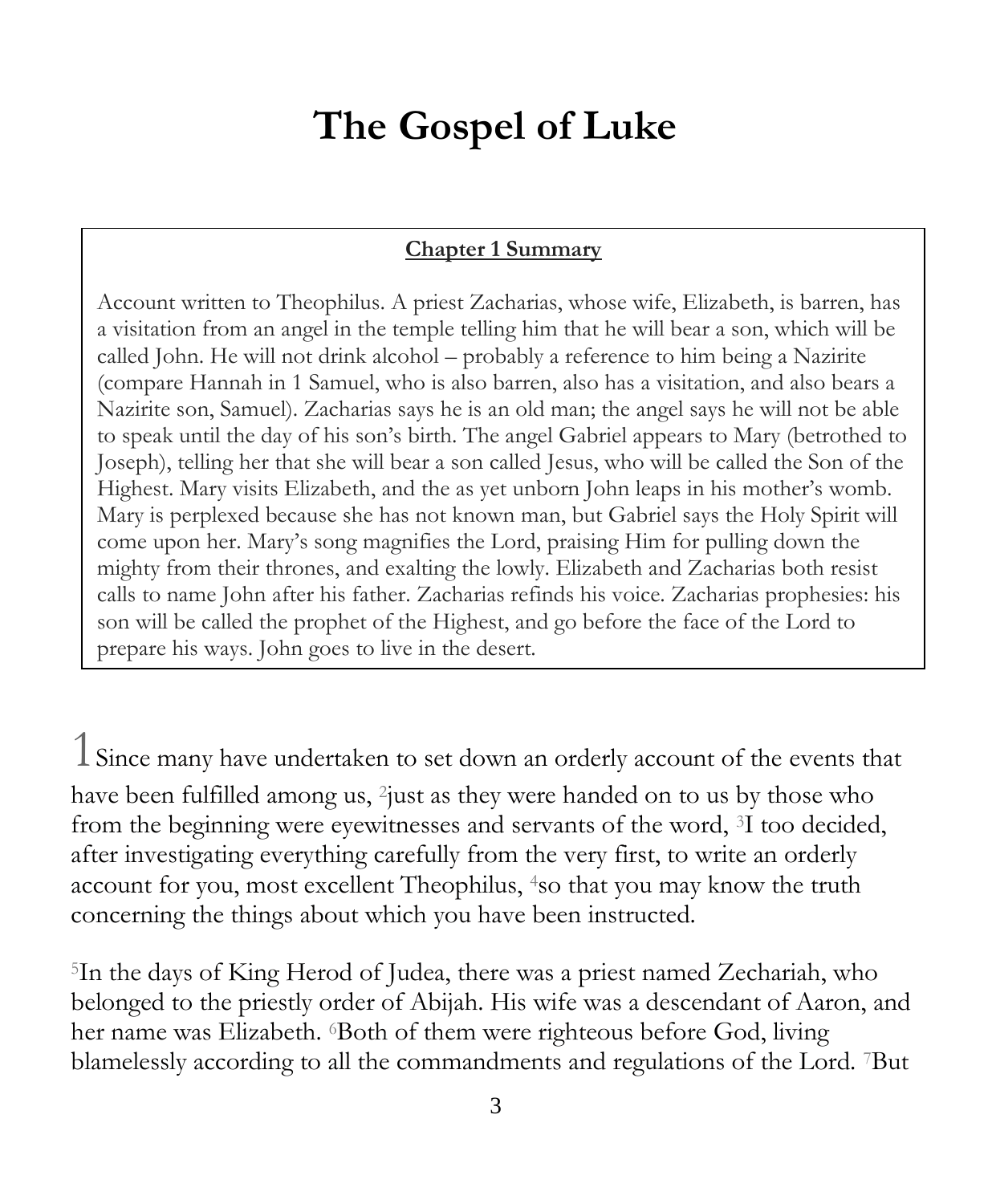they had no children, because Elizabeth was barren, and both were getting on in years. <sup>8</sup>Once when he was serving as priest before God and his section was on duty, <sup>9</sup>he was chosen by lot, according to the custom of the priesthood, to enter the sanctuary of the Lord and offer incense. <sup>10</sup>Now at the time of the incense offering, the whole assembly of the people was praying outside. <sup>11</sup>Then there appeared to him an angel of the Lord, standing at the right side of the altar of incense. <sup>12</sup>When Zechariah saw him, he was terrified; and fear overwhelmed him. <sup>13</sup>But the angel said to him, "Do not be afraid, Zechariah, for your prayer has been heard. Your wife Elizabeth will bear you a son, and you will name him John. <sup>14</sup>You will have joy and gladness, and many will rejoice at his birth, <sup>15</sup>for he will be great in the sight of the Lord. He must never drink wine or strong drink; even before his birth he will be filled with the Holy Spirit. <sup>16</sup>He will turn many of the people of Israel to the Lord their God. <sup>17</sup>With the spirit and power of Elijah he will go before him, to turn the hearts of parents to their children, and the disobedient to the wisdom of the righteous, to make ready a people prepared for the Lord." <sup>18</sup>Zechariah said to the angel, "How will I know that this is so? For I am an old man, and my wife is getting on in years." <sup>19</sup>The angel replied, "I am Gabriel. I stand in the presence of God, and I have been sent to speak to you and to bring you this good news. <sup>20</sup>But now, because you did not believe my words, which will be fulfilled in their time, you will become mute, unable to speak, until the day these things occur." <sup>21</sup>Meanwhile the people were waiting for Zechariah, and wondered at his delay in the sanctuary. <sup>22</sup>When he did come out, he could not speak to them, and they realized that he had seen a vision in the sanctuary. He kept motioning to them and remained unable to speak. <sup>23</sup>When his time of service was ended, he went to his home. <sup>24</sup>After those days his wife Elizabeth conceived, and for five months she remained in seclusion. She said, <sup>25</sup>"This is what the Lord has done for me when he looked favorably on me and took away the disgrace I have endured among my people."

<sup>26</sup>In the sixth month the angel Gabriel was sent by God to a town in Galilee called Nazareth, <sup>27</sup> to a virgin engaged to a man whose name was Joseph, of the house of David. The virgin's name was Mary. <sup>28</sup>And he came to her and said, "Greetings, favored one! The Lord is with you." <sup>29</sup>But she was much perplexed by his words and pondered what sort of greeting this might be. <sup>30</sup>The angel said to her, "Do not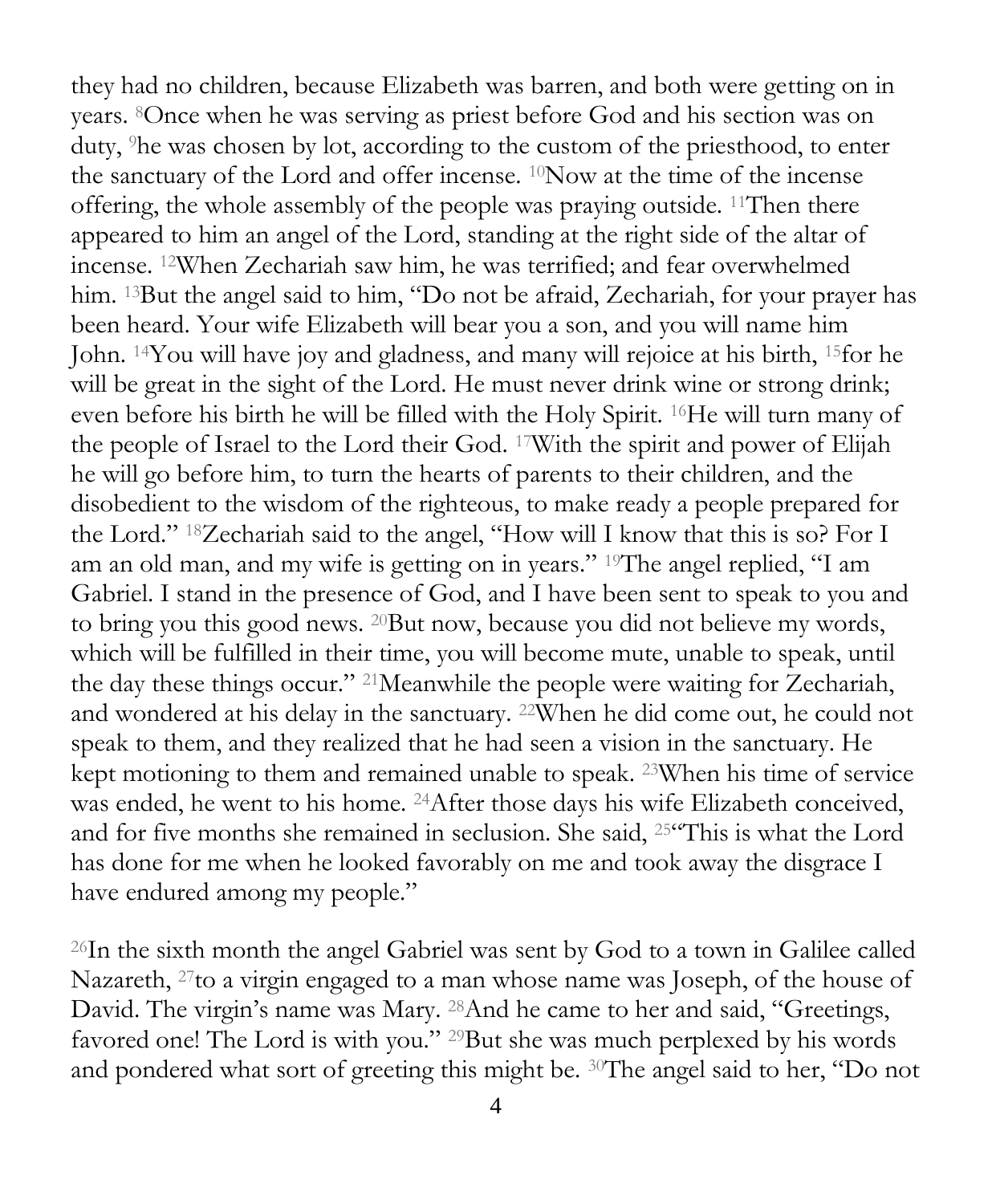be afraid, Mary, for you have found favor with God. <sup>31</sup>And now, you will conceive in your womb and bear a son, and you will name him Jesus. <sup>32</sup>He will be great, and will be called the Son of the Most High, and the Lord God will give to him the throne of his ancestor David. <sup>33</sup>He will reign over the house of Jacob forever, and of his kingdom there will be no end." <sup>34</sup>Mary said to the angel, "How can this be, since I am a virgin?" <sup>35</sup>The angel said to her, "The Holy Spirit will come upon you, and the power of the Most High will overshadow you; therefore the child to be born will be holy; he will be called Son of God. <sup>36</sup>And now, your relative Elizabeth in her old age has also conceived a son; and this is the sixth month for her who was said to be barren. <sup>37</sup>For nothing will be impossible with God." <sup>38</sup>Then Mary said, "Here am I, the servant of the Lord; let it be with me according to your word." Then the angel departed from her.

<sup>39</sup>In those days Mary set out and went with haste to a Judean town in the hill country, <sup>40</sup>where she entered the house of Zechariah and greeted Elizabeth. <sup>41</sup>When Elizabeth heard Mary's greeting, the child leaped in her womb. And Elizabeth was filled with the Holy Spirit <sup>42</sup>and exclaimed with a loud cry, "Blessed are you among women, and blessed is the fruit of your womb. <sup>43</sup>And why has this happened to me, that the mother of my Lord comes to me? <sup>44</sup>For as soon as I heard the sound of your greeting, the child in my womb leaped for joy. <sup>45</sup>And blessed is she who believed that there would be a fulfillment of what was spoken to her by the Lord." <sup>46</sup>And Mary said, "My soul magnifies the Lord, <sup>47</sup>and my spirit rejoices in God my Savior, <sup>48</sup>for he has looked with favor on the lowliness of his servant. Surely, from now on all generations will call me blessed; <sup>49</sup>for the Mighty One has done great things for me, and holy is his name. <sup>50</sup>His mercy is for those who fear him from generation to generation. <sup>51</sup>He has shown strength with his arm; he has scattered the proud in the thoughts of their hearts. <sup>52</sup>He has brought down the powerful from their thrones, and lifted up the lowly; <sup>53</sup>he has filled the hungry with good things, and sent the rich away empty. <sup>54</sup>He has helped his servant Israel, in remembrance of his mercy, <sup>55</sup>according to the promise he made to our ancestors, to Abraham and to his descendants forever." <sup>56</sup>And Mary remained with her about three months and then returned to her home.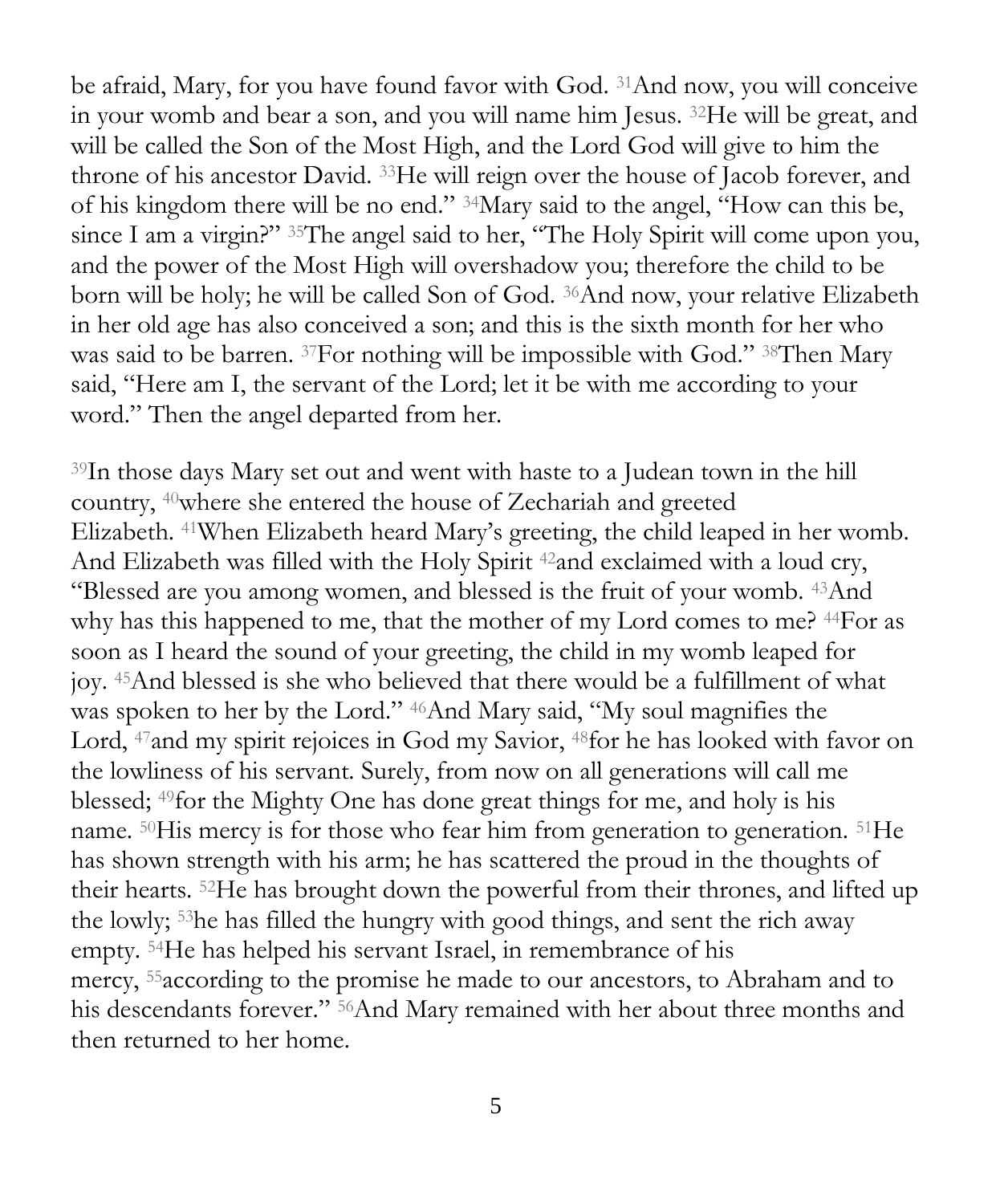<sup>57</sup>Now the time came for Elizabeth to give birth, and she bore a son. <sup>58</sup>Her neighbors and relatives heard that the Lord had shown his great mercy to her, and they rejoiced with her. <sup>59</sup>On the eighth day they came to circumcise the child, and they were going to name him Zechariah after his father. <sup>60</sup>But his mother said, "No; he is to be called John." <sup>61</sup>They said to her, "None of your relatives has this name." <sup>62</sup>Then they began motioning to his father to find out what name he wanted to give him. <sup>63</sup>He asked for a writing tablet and wrote, "His name is John." And all of them were amazed. <sup>64</sup>Immediately his mouth was opened and his tongue freed, and he began to speak, praising God. <sup>65</sup>Fear came over all their neighbors, and all these things were talked about throughout the entire hill country of Judea. <sup>66</sup>All who heard them pondered them and said, "What then will this child become?" For, indeed, the hand of the Lord was with him.

<sup>67</sup>Then his father Zechariah was filled with the Holy Spirit and spoke this prophecy: <sup>68</sup>"Blessed be the Lord God of Israel, for he has looked favorably on his people and redeemed them. <sup>69</sup>He has raised up a mighty savior for us in the house of his servant David, <sup>70</sup>as he spoke through the mouth of his holy prophets from of old, <sup>71</sup>that we would be saved from our enemies and from the hand of all who hate us. <sup>72</sup>Thus he has shown the mercy promised to our ancestors, and has remembered his holy covenant, <sup>73</sup>the oath that he swore to our ancestor Abraham, to grant us <sup>74</sup>that we, being rescued from the hands of our enemies, might serve him without fear, <sup>75</sup>in holiness and righteousness before him all our days. <sup>76</sup>And you, child, will be called the prophet of the Most High; for you will go before the Lord to prepare his ways,  $\frac{7}{10}$  give knowledge of salvation to his people by the forgiveness of their sins. <sup>78</sup>By the tender mercy of our God, the dawn from on high will break upon us, <sup>79</sup>to give light to those who sit in darkness and in the shadow of death, to guide our feet into the way of peace." <sup>80</sup>The child grew and became strong in spirit, and he was in the wilderness until the day he appeared publicly to Israel.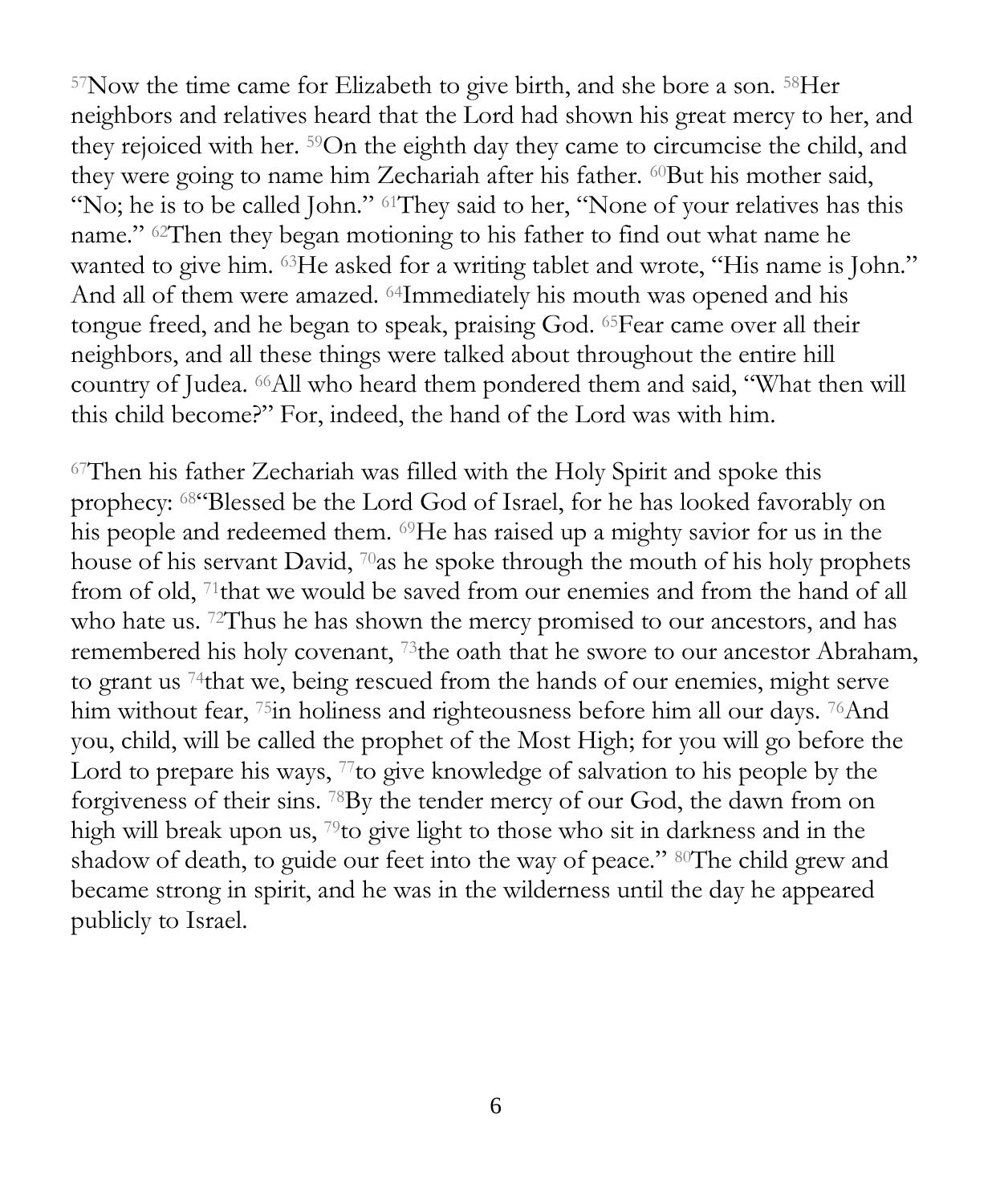#### **Chapter 2 Summary**

Caesar Augustus decrees that there should be a census. Mary and Joseph go to Bethlehem. There is no room in the inn, so the infant Jesus is laid in a manger. Angels appear to the shepherds. The shepherds visit the child, and spread the word about him. Mary ponders all these things in her heart. Jesus is circumcised and presented in the temple after the eight days period of Mary's ceremonial uncleanness. Simeon says he can now depart in peace, having seen the Lord's salvation, and the light to bring revelation to the Gentiles. Simeon says that Jesus is destined for the fall and rising of many in Israel. Anna, an old prophetess, gives thanks to the Lord. Mary and Joseph return to Nazareth. One Passover in Jerusalem, Jesus is lost, and found in the temple teaching and learning. Questioned by his parents, he says they should have known He was about his Father's business. Mary keeps all these things in her heart.

 $2$ In those days a decree went out from Emperor Augustus that all the world should be registered. <sup>2</sup>This was the first registration and was taken while Quirinius was governor of Syria. <sup>3</sup>All went to their own towns to be registered. <sup>4</sup>Joseph also went from the town of Nazareth in Galilee to Judea, to the city of David called Bethlehem, because he was descended from the house and family of David. <sup>5</sup>He went to be registered with Mary, to whom he was engaged and who was expecting a child. <sup>6</sup>While they were there, the time came for her to deliver her child. <sup>7</sup>And she gave birth to her firstborn son and wrapped him in bands of cloth, and laid him in a manger, because there was no place for them in the inn.

<sup>8</sup>In that region there were shepherds living in the fields, keeping watch over their flock by night. Then an angel of the Lord stood before them, and the glory of the Lord shone around them, and they were terrified. <sup>10</sup>But the angel said to them, "Do not be afraid; for see—I am bringing you good news of great joy for all the people: <sup>11</sup>to you is born this day in the city of David a Savior, who is the Messiah, the Lord. <sup>12</sup>This will be a sign for you: you will find a child wrapped in bands of cloth and lying in a manger." <sup>13</sup>And suddenly there was with the angel a multitude of the heavenly host, praising God and saying, <sup>14</sup>"Glory to God in the highest heaven, and on earth peace among those whom he favors!" <sup>15</sup>When the angels had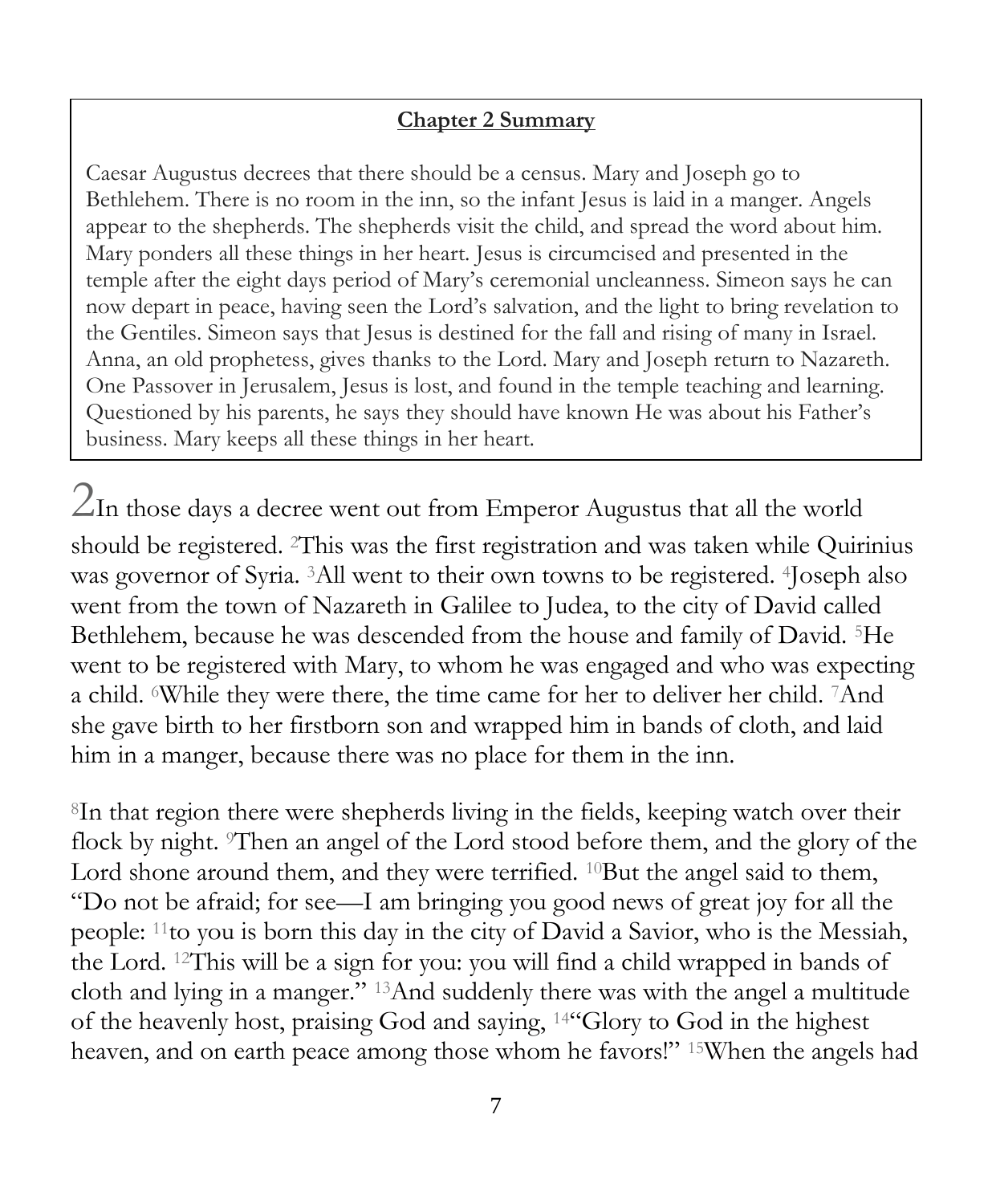left them and gone into heaven, the shepherds said to one another, "Let us go now to Bethlehem and see this thing that has taken place, which the Lord has made known to us." <sup>16</sup>So they went with haste and found Mary and Joseph, and the child lying in the manger. <sup>17</sup>When they saw this, they made known what had been told them about this child; <sup>18</sup>and all who heard it were amazed at what the shepherds told them. <sup>19</sup>But Mary treasured all these words and pondered them in her heart. <sup>20</sup>The shepherds returned, glorifying and praising God for all they had heard and seen, as it had been told them.

<sup>21</sup>After eight days had passed, it was time to circumcise the child; and he was called Jesus, the name given by the angel before he was conceived in the womb. <sup>22</sup>When the time came for their purification according to the law of Moses, they brought him up to Jerusalem to present him to the Lord <sup>23</sup>(as it is written in the law of the Lord, "Every firstborn male shall be designated as holy to the Lord"), <sup>24</sup>and they offered a sacrifice according to what is stated in the law of the Lord, "a pair of turtledoves or two young pigeons."

<sup>25</sup>Now there was a man in Jerusalem whose name was Simeon; this man was righteous and devout, looking forward to the consolation of Israel, and the Holy Spirit rested on him. <sup>26</sup>It had been revealed to him by the Holy Spirit that he would not see death before he had seen the Lord's Messiah. <sup>27</sup>Guided by the Spirit, Simeon came into the temple; and when the parents brought in the child Jesus, to do for him what was customary under the law, <sup>28</sup>Simeon took him in his arms and praised God, saying, <sup>29</sup>"Master, now you are dismissing your servant in peace, according to your word; <sup>30</sup>for my eyes have seen your salvation, <sup>31</sup>which you have prepared in the presence of all peoples, <sup>32</sup>a light for revelation to the Gentiles and for glory to your people Israel." <sup>33</sup>And the child's father and mother were amazed at what was being said about him. <sup>34</sup>Then Simeon blessed them and said to his mother Mary, "This child is destined for the falling and the rising of many in Israel, and to be a sign that will be opposed <sup>35</sup>so that the inner thoughts of many will be revealed—and a sword will pierce your own soul too." <sup>36</sup>There was also a prophet, Anna the daughter of Phanuel, of the tribe of Asher. She was of a great age, having lived with her husband seven years after her marriage, <sup>37</sup>then as a widow to the age of eighty-four. She never left the temple but worshiped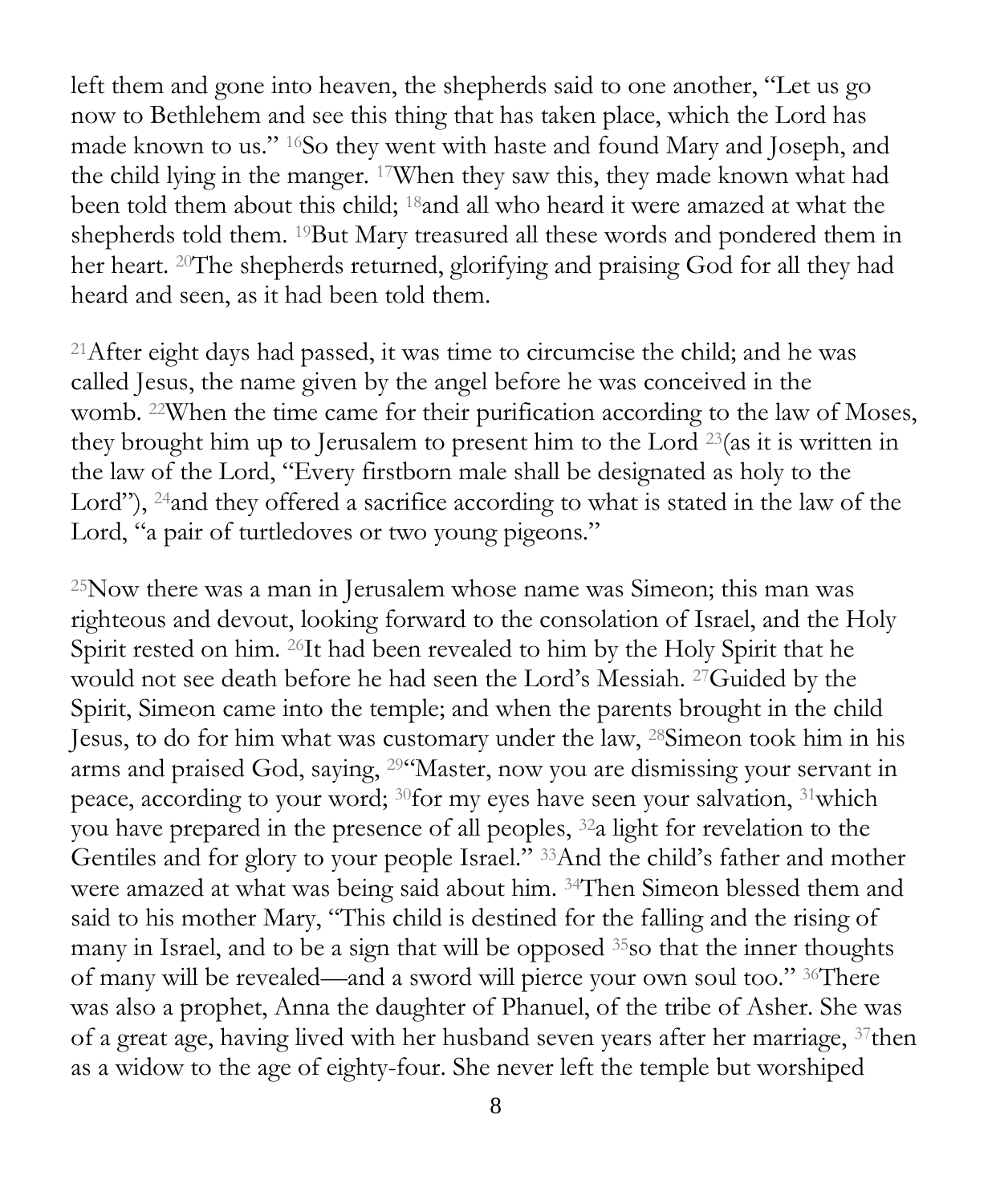there with fasting and prayer night and day. <sup>38</sup>At that moment she came, and began to praise God and to speak about the child to all who were looking for the redemption of Jerusalem. <sup>39</sup>When they had finished everything required by the law of the Lord, they returned to Galilee, to their own town of Nazareth. <sup>40</sup>The child grew and became strong, filled with wisdom; and the favor of God was upon him.

<sup>41</sup>Now every year his parents went to Jerusalem for the festival of the Passover. <sup>42</sup>And when he was twelve years old, they went up as usual for the festival. <sup>43</sup>When the festival was ended and they started to return, the boy Jesus stayed behind in Jerusalem, but his parents did not know it. <sup>44</sup>Assuming that he was in the group of travelers, they went a day's journey. Then they started to look for him among their relatives and friends. <sup>45</sup>When they did not find him, they returned to Jerusalem to search for him. <sup>46</sup>After three days they found him in the temple, sitting among the teachers, listening to them and asking them questions. <sup>47</sup>And all who heard him were amazed at his understanding and his answers. <sup>48</sup>When his parents saw him they were astonished; and his mother said to him, "Child, why have you treated us like this? Look, your father and I have been searching for you in great anxiety." <sup>49</sup>He said to them, "Why were you searching for me? Did you not know that I must be in my Father's house?" <sup>50</sup>But they did not understand what he said to them. <sup>51</sup>Then he went down with them and came to Nazareth, and was obedient to them. His mother treasured all these things in her heart. <sup>52</sup>And Jesus increased in wisdom and in years, and in divine and human favor.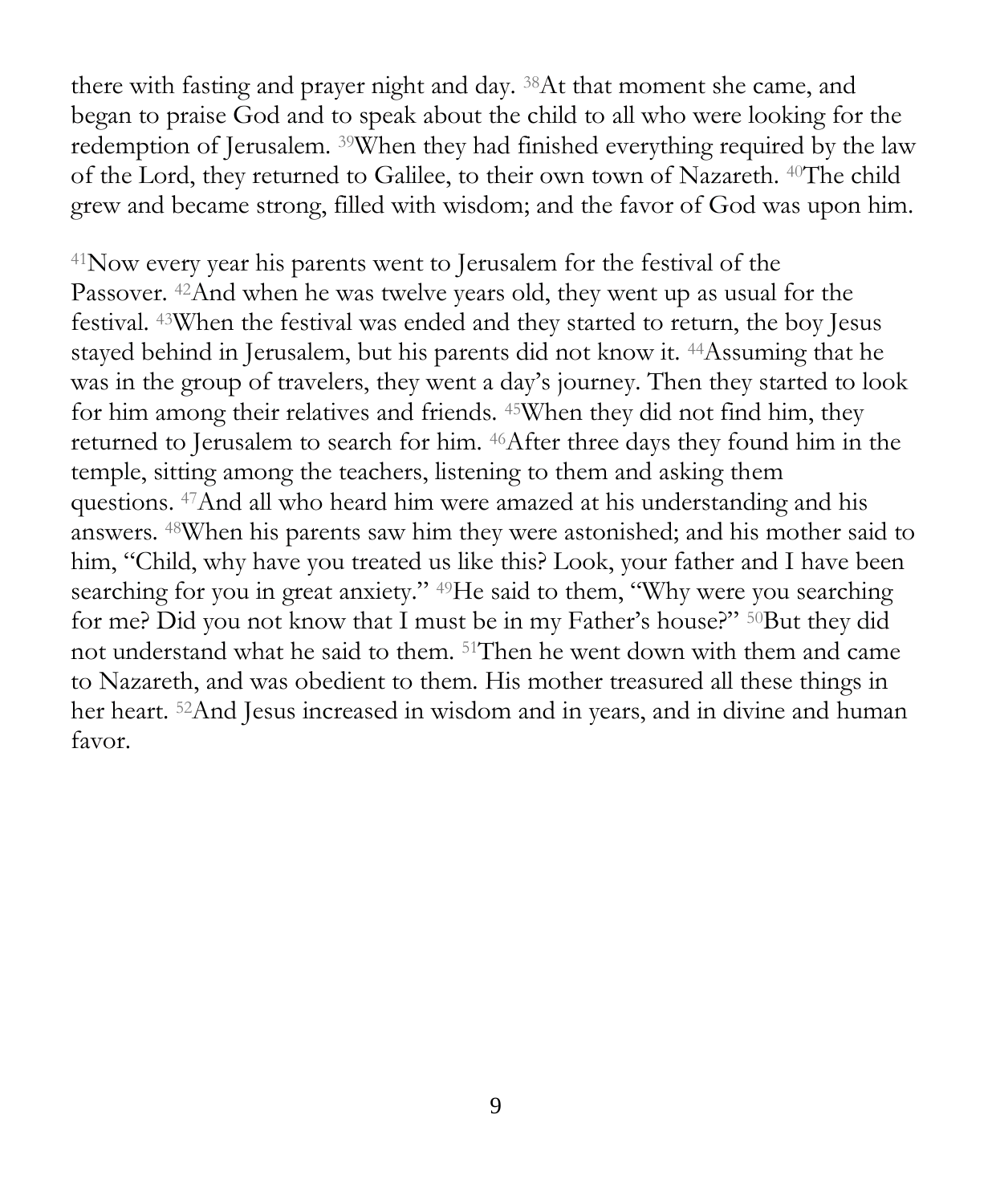#### **Chapter 3 Summary**

In the fifteenth year of Tiberius Caesar, John preaches a message of repentance and starts a ministry of baptism. Isaiah is quoted: prepare the way of the Lord. John warns that claiming Abraham as one's ancestor is no guarantee of salvation, and that trees that do not bear good fruit are cast into the fire. John tells of one who will baptize not with water, but with the Holy Spirit. John rebukes Herod for marrying Herodias, his brother's wife. Jesus is baptized and the Holy Spirit descends like a dove. A voice from the heaven declares, 'You are my beloved Son; in You I am well pleased.' Jesus' genealogy – he differs from Matthew in giving his actual lineage through Mary, rather than his legal lineage through Joseph.

3In the fifteenth year of the reign of Emperor Tiberius, when Pontius Pilate was governor of Judea, and Herod was ruler of Galilee, and his brother Philip ruler of the region of Ituraea and Trachonitis, and Lysanias ruler of Abilene, <sup>2</sup>during the high priesthood of Annas and Caiaphas, the word of God came to John son of Zechariah in the wilderness. <sup>3</sup>He went into all the region around the Jordan, proclaiming a baptism of repentance for the forgiveness of sins, <sup>4</sup>as it is written in the book of the words of the prophet Isaiah, "The voice of one crying out in the wilderness: 'Prepare the way of the Lord, make his paths straight. <sup>5</sup>Every valley shall be filled, and every mountain and hill shall be made low, and the crooked shall be made straight, and the rough ways made smooth; <sup>6</sup>and all flesh shall see the salvation of God.'" <sup>7</sup>John said to the crowds that came out to be baptized by him, "You brood of vipers! Who warned you to flee from the wrath to come? <sup>8</sup>Bear fruits worthy of repentance. Do not begin to say to yourselves, 'We have Abraham as our ancestor'; for I tell you, God is able from these stones to raise up children to Abraham. <sup>9</sup>Even now the ax is lying at the root of the trees; every tree therefore that does not bear good fruit is cut down and thrown into the fire." <sup>10</sup>And the crowds asked him, "What then should we do?" <sup>11</sup>In reply he said to them, "Whoever has two coats must share with anyone who has none; and whoever has food must do likewise." <sup>12</sup>Even tax collectors came to be baptized, and they asked him, "Teacher, what should we do?" <sup>13</sup>He said to them, "Collect no more than the amount prescribed for you." <sup>14</sup>Soldiers also asked him, "And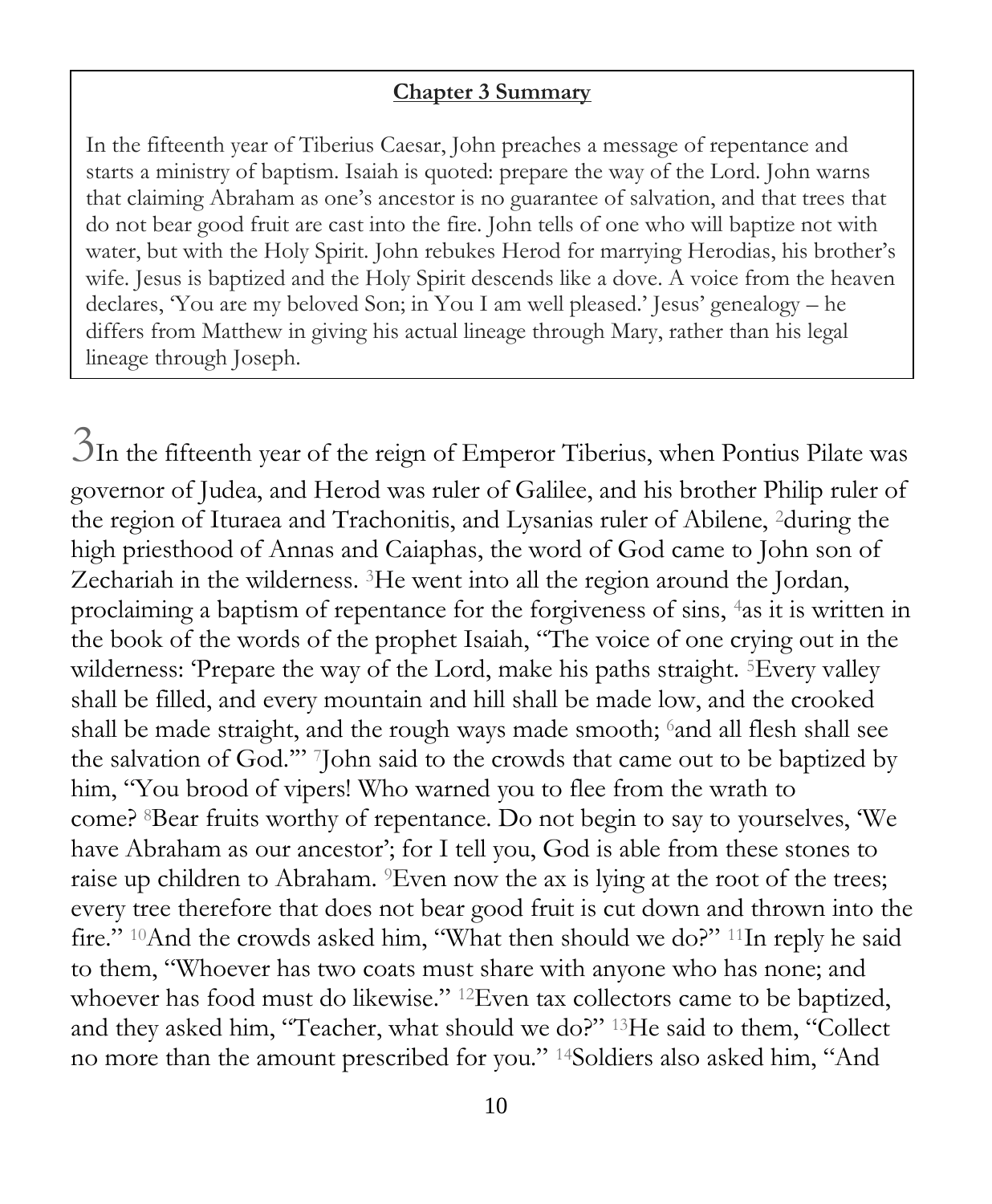we, what should we do?" He said to them, "Do not extort money from anyone by threats or false accusation, and be satisfied with your wages."

<sup>15</sup>As the people were filled with expectation, and all were questioning in their hearts concerning John, whether he might be the Messiah, <sup>16</sup>John answered all of them by saying, "I baptize you with water; but one who is more powerful than I is coming; I am not worthy to untie the thong of his sandals. He will baptize you with the Holy Spirit and fire. <sup>17</sup>His winnowing fork is in his hand, to clear his threshing floor and to gather the wheat into his granary; but the chaff he will burn with unquenchable fire." <sup>18</sup>So, with many other exhortations, he proclaimed the good news to the people. <sup>19</sup>But Herod the ruler, who had been rebuked by him because of Herodias, his brother's wife, and because of all the evil things that Herod had done, <sup>20</sup>added to them all by shutting up John in prison.

<sup>21</sup>Now when all the people were baptized, and when Jesus also had been baptized and was praying, the heaven was opened, <sup>22</sup>and the Holy Spirit descended upon him in bodily form like a dove. And a voice came from heaven, "You are my Son, the Beloved; with you I am well pleased." <sup>23</sup>Jesus was about thirty years old when he began his work. He was the son (as was thought) of Joseph son of Heli, <sup>24</sup>son of Matthat, son of Levi, son of Melchi, son of Jannai, son of Joseph, <sup>25</sup>son of Mattathias, son of Amos, son of Nahum, son of Esli, son of Naggai, <sup>26</sup>son of Maath, son of Mattathias, son of Semein, son of Josech, son of Joda, <sup>27</sup>son of Joanan, son of Rhesa, son of Zerubbabel, son of Shealtiel, son of Neri, <sup>28</sup>son of Melchi, son of Addi, son of Cosam, son of Elmadam, son of Er, <sup>29</sup>son of Joshua, son of Eliezer, son of Jorim, son of Matthat, son of Levi, <sup>30</sup>son of Simeon, son of Judah, son of Joseph, son of Jonam, son of Eliakim, <sup>31</sup>son of Melea, son of Menna, son of Mattatha, son of Nathan, son of David, <sup>32</sup>son of Jesse, son of Obed, son of Boaz, son of Sala, son of Nahshon, <sup>33</sup>son of Amminadab, son of Admin, son of Arni, son of Hezron, son of Perez, son of Judah, <sup>34</sup>son of Jacob, son of Isaac, son of Abraham, son of Terah, son of Nahor, <sup>35</sup>son of Serug, son of Reu, son of Peleg, son of Eber, son of Shelah, <sup>36</sup>son of Cainan, son of Arphaxad, son of Shem, son of Noah, son of Lamech, <sup>37</sup>son of Methuselah, son of Enoch,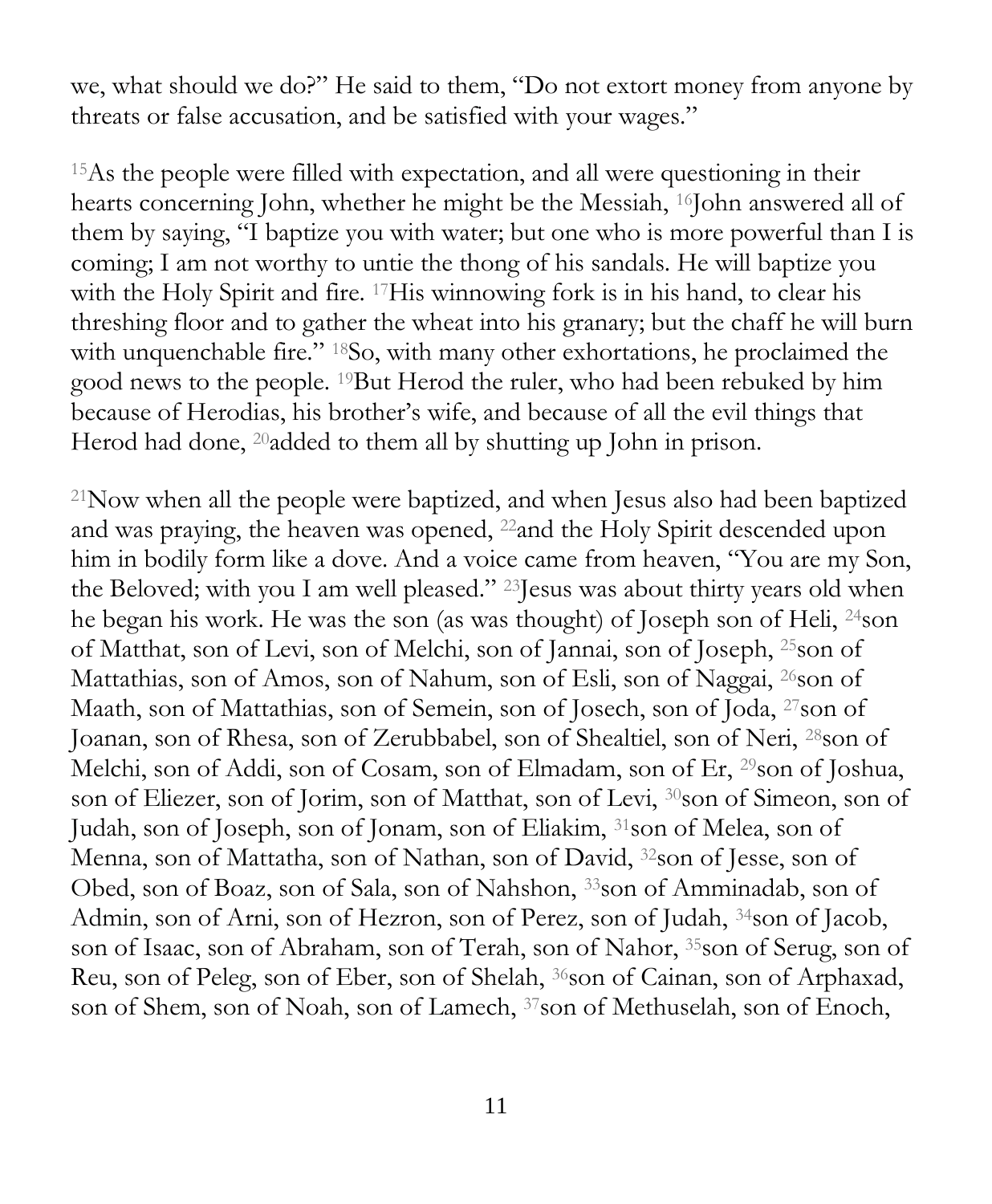son of Jared, son of Mahalaleel, son of Cainan, <sup>38</sup>son of Enos, son of Seth, son of Adam, son of God.

#### **Chapter 4 Summary**

Jesus is tempted in the wilderness. The temptations are to turn stone to bread, to command kingdoms (looked at from a high vantage point), and to throw himself from the temple. Jesus returns in the power of the Spirit to Galilee. In the synagogue, he reads Isaiah 61:1-2, about preaching the gospel to the poor, and proclaiming liberty to the captives and oppressed. He declares the scripture is fulfilled. Jesus says that no prophet is accepted in his own country, and cites Elijah helping the widow of Zarephath and Elisha healing the Syrian Naaman – both gentiles. Jesus walks through a murderous mob who seek to throw him off a hill. Jesus casts out an unclean spirit in Capernaum. Peter's mother-in-law is healed of a fever. Many who are sick and demon-possessed are cured. Jesus tours throughout Galilee, resisting the call to stay in one place.

4Jesus, full of the Holy Spirit, returned from the Jordan and was led by the Spirit in the wilderness, <sup>2</sup>where for forty days he was tempted by the devil. He ate nothing at all during those days, and when they were over, he was famished. <sup>3</sup>The devil said to him, "If you are the Son of God, command this stone to become a loaf of bread." <sup>4</sup>Jesus answered him, "It is written, 'One does not live by bread alone.'" <sup>5</sup>Then the devil led him up and showed him in an instant all the kingdoms of the world. <sup>6</sup>And the devil said to him, "To you I will give their glory and all this authority; for it has been given over to me, and I give it to anyone I please. <sup>7</sup>If you, then, will worship me, it will all be yours." <sup>8</sup>Jesus answered him, "It is written, 'Worship the Lord your God, and serve only him.'" <sup>9</sup>Then the devil took him to Jerusalem, and placed him on the pinnacle of the temple, saying to him, "If you are the Son of God, throw yourself down from here, <sup>10</sup>for it is written, 'He will command his angels concerning you, to protect you,' <sup>11</sup>and 'On their hands they will bear you up, so that you will not dash your foot against a stone." <sup>12</sup> Jesus answered him, "It is said, 'Do not put the Lord your God to the test.'" <sup>13</sup>When the devil had finished every test, he departed from him until an opportune time.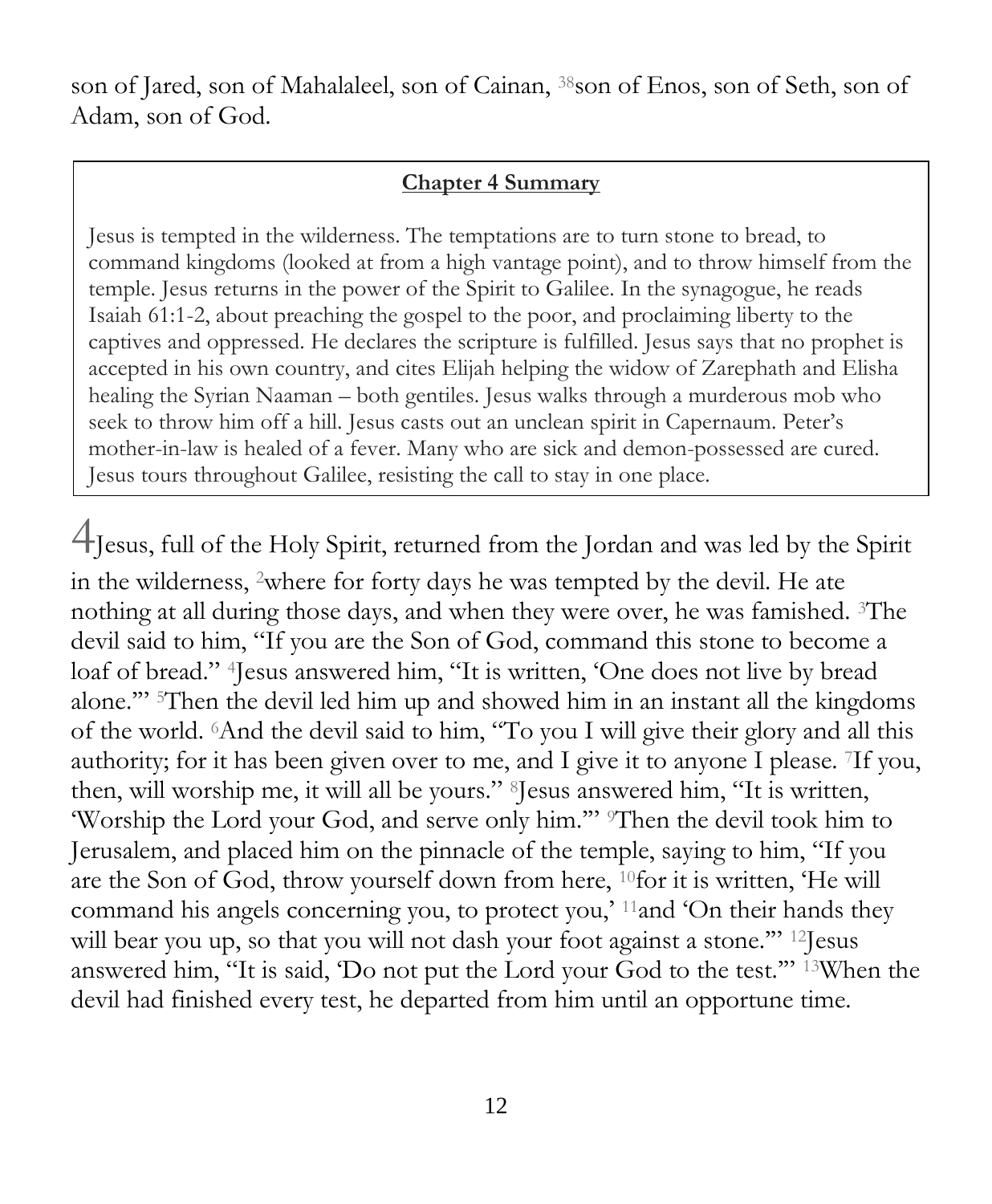<sup>14</sup>Then Jesus, filled with the power of the Spirit, returned to Galilee, and a report about him spread through all the surrounding country. <sup>15</sup>He began to teach in their synagogues and was praised by everyone. <sup>16</sup>When he came to Nazareth, where he had been brought up, he went to the synagogue on the sabbath day, as was his custom. He stood up to read, <sup>17</sup>and the scroll of the prophet Isaiah was given to him. He unrolled the scroll and found the place where it was written: <sup>18"</sup>The Spirit of the Lord is upon me, because he has anointed me to bring good news to the poor. He has sent me to proclaim release to the captives and recovery of sight to the blind, to let the oppressed go free, <sup>19</sup>to proclaim the year of the Lord's favor." <sup>20</sup>And he rolled up the scroll, gave it back to the attendant, and sat down. The eyes of all in the synagogue were fixed on him. <sup>21</sup>Then he began to say to them, "Today this scripture has been fulfilled in your hearing." <sup>22</sup>All spoke well of him and were amazed at the gracious words that came from his mouth. They said, "Is not this Joseph's son?" <sup>23</sup>He said to them, "Doubtless you will quote to me this proverb, 'Doctor, cure yourself!' And you will say, 'Do here also in your hometown the things that we have heard you did at Capernaum.'" <sup>24</sup>And he said, "Truly I tell you, no prophet is accepted in the prophet's hometown. <sup>25</sup>But the truth is, there were many widows in Israel in the time of Elijah, when the heaven was shut up three years and six months, and there was a severe famine over all the land; <sup>26</sup>yet Elijah was sent to none of them except to a widow at Zarephath in Sidon. <sup>27</sup>There were also many lepers in Israel in the time of the prophet Elisha, and none of them was cleansed except Naaman the Syrian." <sup>28</sup>When they heard this, all in the synagogue were filled with rage. <sup>29</sup>They got up, drove him out of the town, and led him to the brow of the hill on which their town was built, so that they might hurl him off the cliff. <sup>30</sup>But he passed through the midst of them and went on his way.

<sup>31</sup>He went down to Capernaum, a city in Galilee, and was teaching them on the sabbath. <sup>32</sup>They were astounded at his teaching, because he spoke with authority. <sup>33</sup>In the synagogue there was a man who had the spirit of an unclean demon, and he cried out with a loud voice, <sup>34</sup>"Let us alone! What have you to do with us, Jesus of Nazareth? Have you come to destroy us? I know who you are, the Holy One of God." <sup>35</sup>But Jesus rebuked him, saying, "Be silent, and come out of him!" When the demon had thrown him down before them, he came out of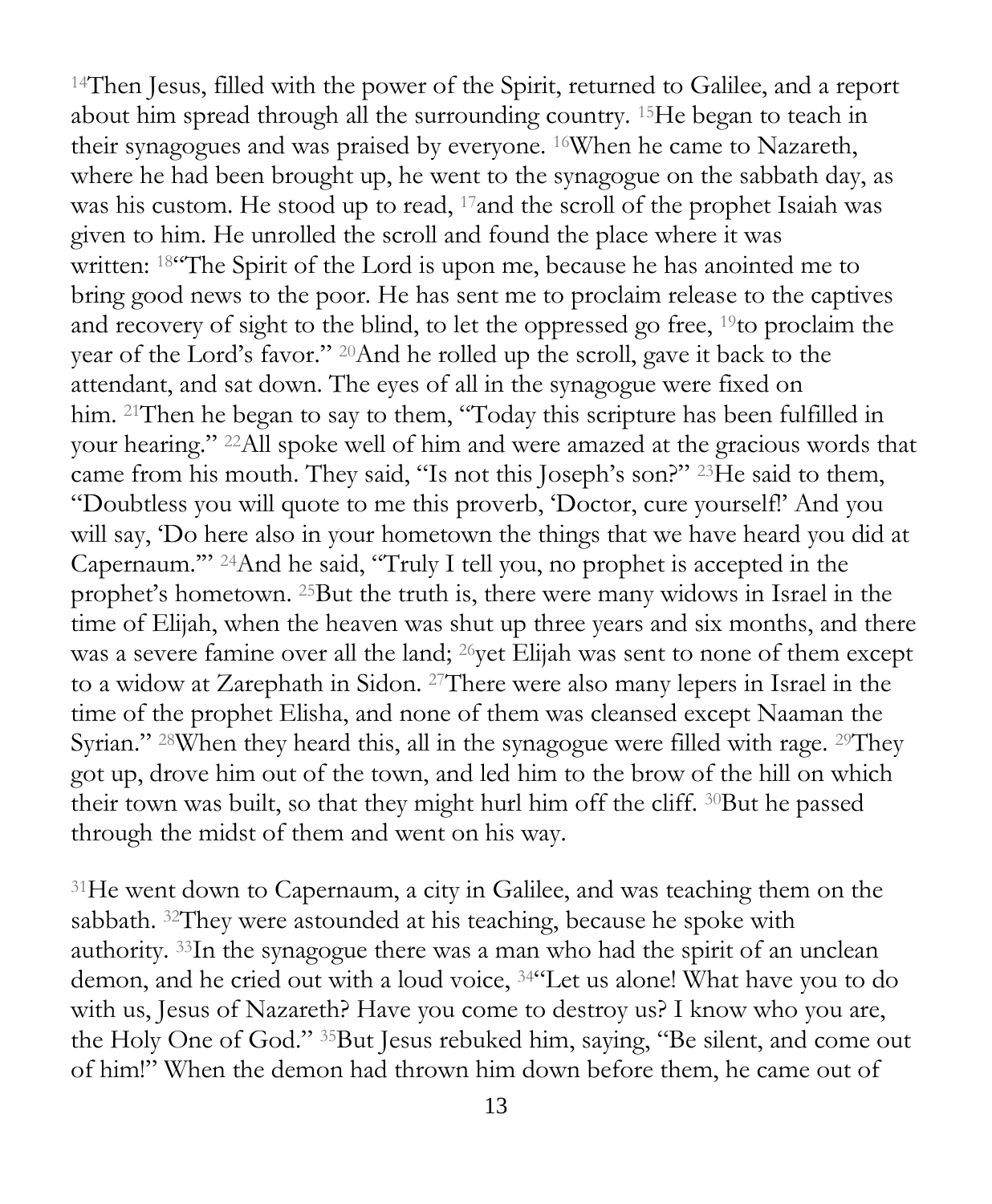him without having done him any harm. <sup>36</sup>They were all amazed and kept saying to one another, "What kind of utterance is this? For with authority and power he commands the unclean spirits, and out they come!" <sup>37</sup>And a report about him began to reach every place in the region. <sup>38</sup>After leaving the synagogue he entered Simon's house. Now Simon's mother-in-law was suffering from a high fever, and they asked him about her. <sup>39</sup>Then he stood over her and rebuked the fever, and it left her. Immediately she got up and began to serve them. <sup>40</sup>As the sun was setting, all those who had any who were sick with various kinds of diseases brought them to him; and he laid his hands on each of them and cured them. <sup>41</sup>Demons also came out of many, shouting, "You are the Son of God!" But he rebuked them and would not allow them to speak, because they knew that he was the Messiah. <sup>42</sup>At daybreak he departed and went into a deserted place. And the crowds were looking for him; and when they reached him, they wanted to prevent him from leaving them. <sup>43</sup>But he said to them, "I must proclaim the good news of the kingdom of God to the other cities also; for I was sent for this purpose." <sup>44</sup>So he continued proclaiming the message in the synagogues of Judea.

#### **Chapter 5 Summary**

Jesus teaches from a boat at Gennesaret. There is a miraculous catch of fish. The first four disciples are called. A leper begs help of Jesus, and receives it. Jesus tells the leper to only tell the priests to whom he makes an offering. Jesus' fame increases, however. The Pharisees are offended because Jesus pardons sins, but Jesus replies that the Son of Man has power on earth to forgive sins. Levi the tax collector follows Jesus. Jesus dines with Levi and other sinners, telling the Pharisees that he has come not to call the righteous, but sinners to repentance. The Pharisees ask why his disciples do not fast. Jesus says the friends of the bridegroom do not fast when the bridegroom is with them. New wineskins in old bottles.

5Once while Jesus was standing beside the lake of Gennesaret, and the crowd was pressing in on him to hear the word of God, <sup>2</sup>he saw two boats there at the shore of the lake; the fishermen had gone out of them and were washing their nets. <sup>3</sup>He got into one of the boats, the one belonging to Simon, and asked him to put out a little way from the shore. Then he sat down and taught the crowds from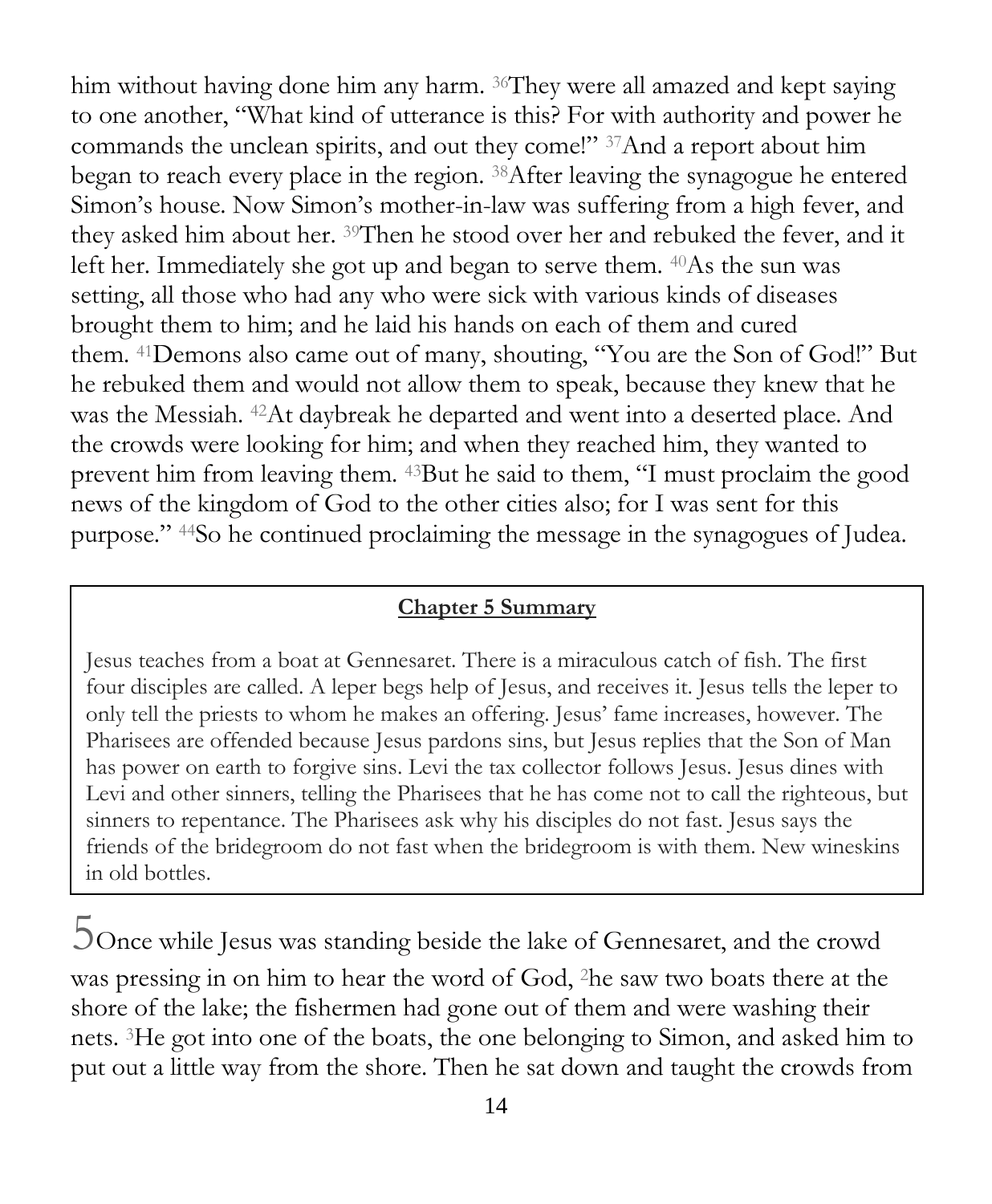the boat. <sup>4</sup>When he had finished speaking, he said to Simon, "Put out into the deep water and let down your nets for a catch." <sup>5</sup>Simon answered, "Master, we have worked all night long but have caught nothing. Yet if you say so, I will let down the nets." <sup>6</sup>When they had done this, they caught so many fish that their nets were beginning to break. <sup>7</sup>So they signaled their partners in the other boat to come and help them. And they came and filled both boats, so that they began to sink. <sup>8</sup>But when Simon Peter saw it, he fell down at Jesus' knees, saying, "Go away from me, Lord, for I am a sinful man!" <sup>9</sup>For he and all who were with him were amazed at the catch of fish that they had taken; <sup>10</sup>and so also were James and John, sons of Zebedee, who were partners with Simon. Then Jesus said to Simon, "Do not be afraid; from now on you will be catching people." <sup>11</sup>When they had brought their boats to shore, they left everything and followed him.

<sup>12</sup>Once, when he was in one of the cities, there was a man covered with leprosy. When he saw Jesus, he bowed with his face to the ground and begged him, "Lord, if you choose, you can make me clean." <sup>13</sup>Then Jesus stretched out his hand, touched him, and said, "I do choose. Be made clean." Immediately the leprosy left him. <sup>14</sup>And he ordered him to tell no one. "Go," he said, "and show yourself to the priest, and, as Moses commanded, make an offering for your cleansing, for a testimony to them." <sup>15</sup>But now more than ever the word about Jesus spread abroad; many crowds would gather to hear him and to be cured of their diseases. <sup>16</sup>But he would withdraw to deserted places and pray.

<sup>17</sup>One day, while he was teaching, Pharisees and teachers of the law were sitting near by (they had come from every village of Galilee and Judea and from Jerusalem); and the power of the Lord was with him to heal. <sup>18</sup>Just then some men came, carrying a paralyzed man on a bed. They were trying to bring him in and lay him before Jesus; <sup>19</sup>but finding no way to bring him in because of the crowd, they went up on the roof and let him down with his bed through the tiles into the middle of the crowd in front of Jesus. <sup>20</sup>When he saw their faith, he said, "Friend, your sins are forgiven you." <sup>21</sup>Then the scribes and the Pharisees began to question, "Who is this who is speaking blasphemies? Who can forgive sins but God alone?" <sup>22</sup>When Jesus perceived their questionings, he answered them, "Why do you raise such questions in your hearts? <sup>23</sup>Which is easier, to say, 'Your sins are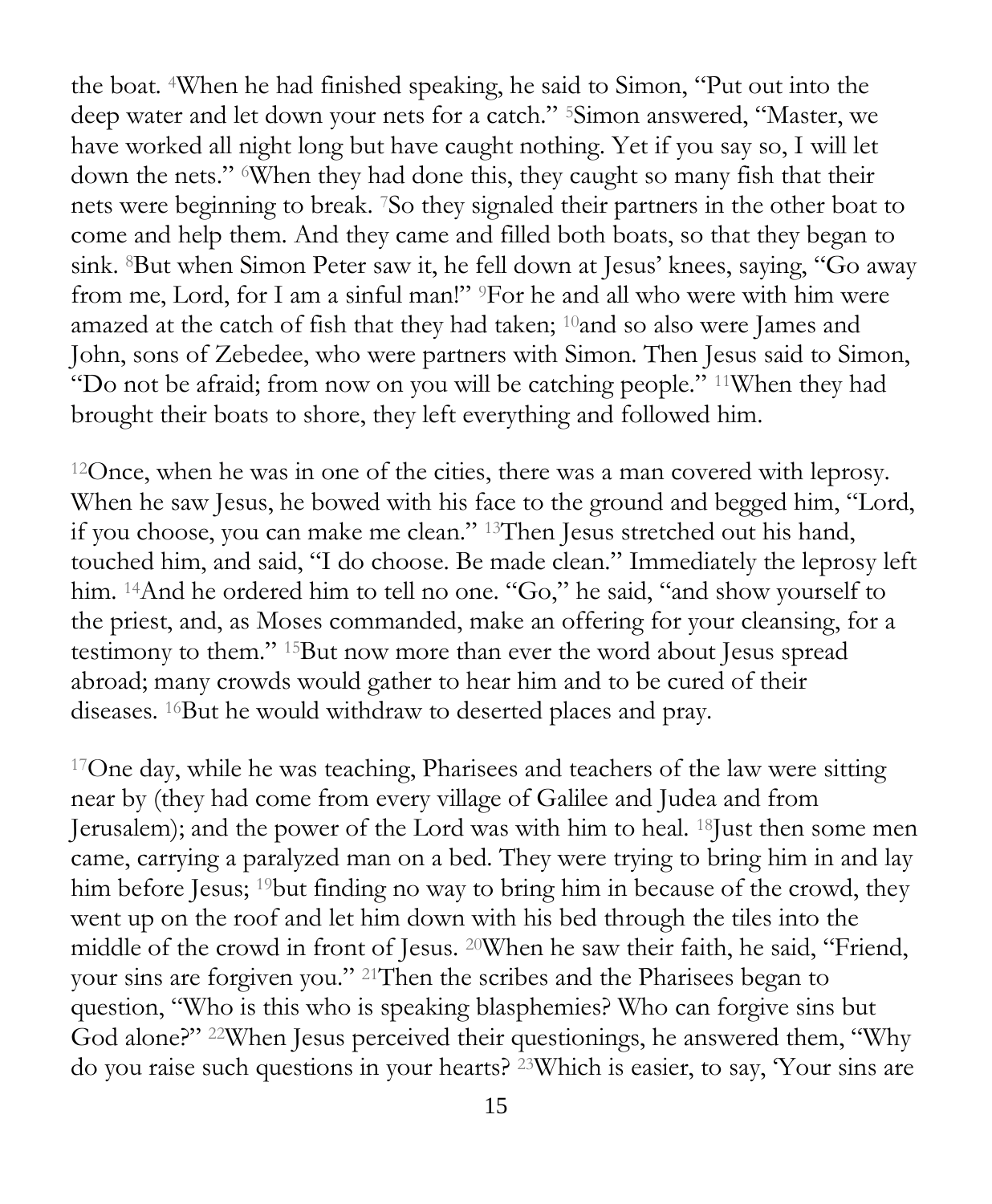forgiven you,' or to say, 'Stand up and walk'? <sup>24</sup>But so that you may know that the Son of Man has authority on earth to forgive sins" —he said to the one who was paralyzed—"I say to you, stand up and take your bed and go to your home." <sup>25</sup>Immediately he stood up before them, took what he had been lying on, and went to his home, glorifying God. <sup>26</sup>Amazement seized all of them, and they glorified God and were filled with awe, saying, "We have seen strange things today."

<sup>27</sup>After this he went out and saw a tax collector named Levi, sitting at the tax booth; and he said to him, "Follow me." <sup>28</sup>And he got up, left everything, and followed him. <sup>29</sup>Then Levi gave a great banquet for him in his house; and there was a large crowd of tax collectors and others sitting at the table with them. 30The Pharisees and their scribes were complaining to his disciples, saying, "Why do you eat and drink with tax collectors and sinners?" <sup>31</sup>Jesus answered, "Those who are well have no need of a physician, but those who are sick; <sup>32</sup>I have come to call not the righteous but sinners to repentance." <sup>33</sup>Then they said to him, "John's disciples, like the disciples of the Pharisees, frequently fast and pray, but your disciples eat and drink. <sup>34</sup>Jesus said to them, "You cannot make wedding guests fast while the bridegroom is with them, can you? <sup>35</sup>The days will come when the bridegroom will be taken away from them, and then they will fast in those days." <sup>36</sup>He also told them a parable: "No one tears a piece from a new garment and sews it on an old garment; otherwise the new will be torn, and the piece from the new will not match the old. <sup>37</sup>And no one puts new wine into old wineskins; otherwise the new wine will burst the skins and will be spilled, and the skins will be destroyed. <sup>38</sup>But new wine must be put into fresh wineskins. <sup>39</sup>And no one after drinking old wine desires new wine, but says, 'The old is good."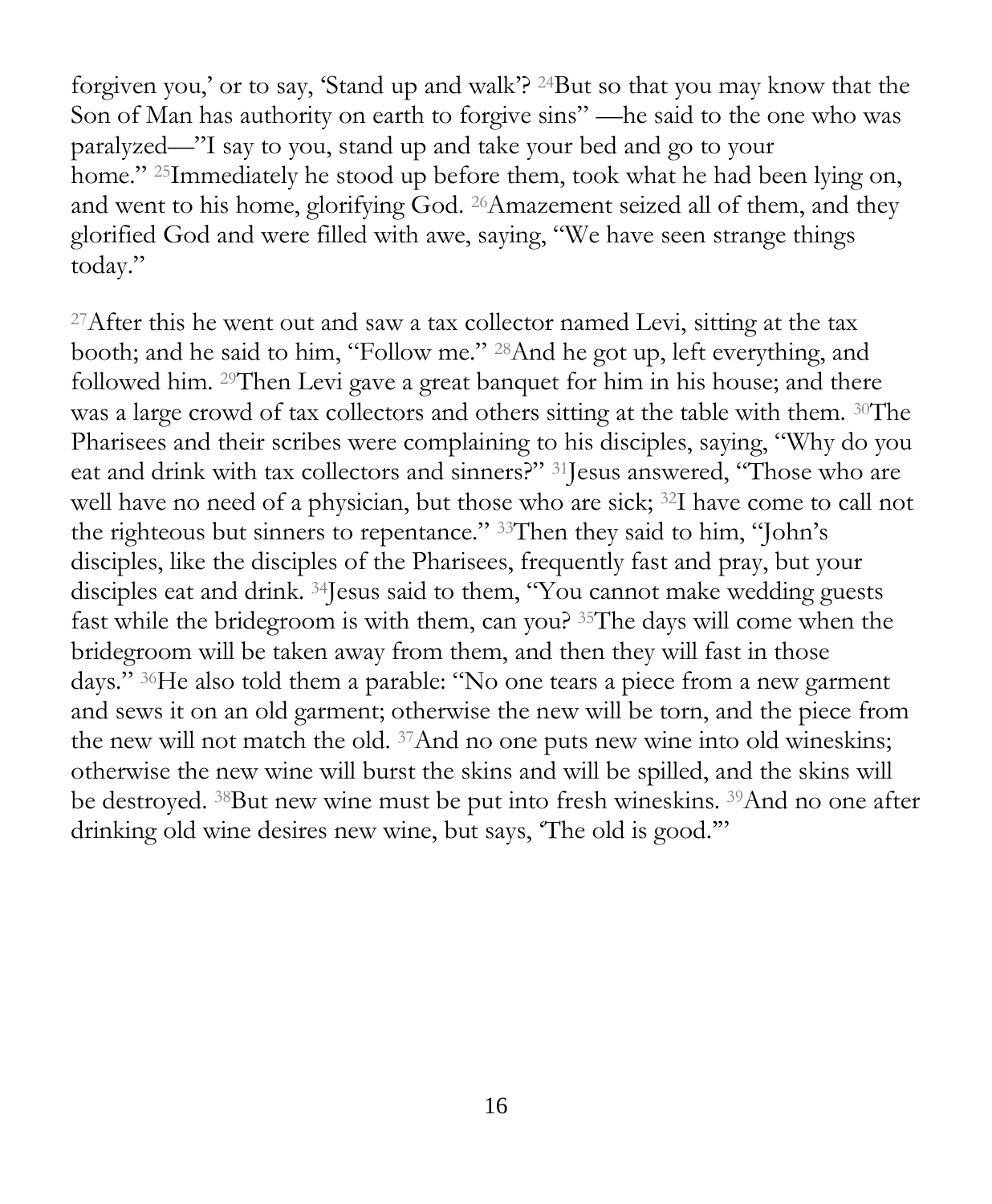#### **Chapter 6 Summary**

Pharisees accuse disciples of plucking grain on the Sabbath. Jesus cites David eating the showbread in 1 Samuel 2:1-6. The Son of Man is Lord of the Sabbath. Jesus prays all night before choosing the apostles.

The Sermon on the Plain:

- Beatitudes (Luke understands 'the poor' in social and financial terms, distinct from Matthew's 'the poor in spirit', i.e. those humble before God)
- Woe to the rich, the full, those who laugh, those to whom all men peak well
- Love your enemies and do not retaliate
- Judge not
- The blind cannot lead the blind
- Do not look at the speck in your brother's eye while ignoring the plank in your own
- Every tree is known by it fruit
- Those who hear and do are like the wise man who built his house with a deep foundation

6One sabbath while Jesus was going through the grainfields, his disciples plucked some heads of grain, rubbed them in their hands, and ate them. <sup>2</sup>But some of the Pharisees said, "Why are you doing what is not lawful on the sabbath?" <sup>3</sup>Jesus answered, "Have you not read what David did when he and his companions were hungry? <sup>4</sup>He entered the house of God and took and ate the bread of the Presence, which it is not lawful for any but the priests to eat, and gave some to his companions?" <sup>5</sup>Then he said to them, "The Son of Man is lord of the sabbath." <sup>6</sup>On another sabbath he entered the synagogue and taught, and there was a man there whose right hand was withered. <sup>7</sup>The scribes and the Pharisees watched him to see whether he would cure on the sabbath, so that they might find an accusation against him. <sup>8</sup>Even though he knew what they were thinking, he said to the man who had the withered hand, "Come and stand here." He got up and stood there. <sup>9</sup>Then Jesus said to them, "I ask you, is it lawful to do good or to do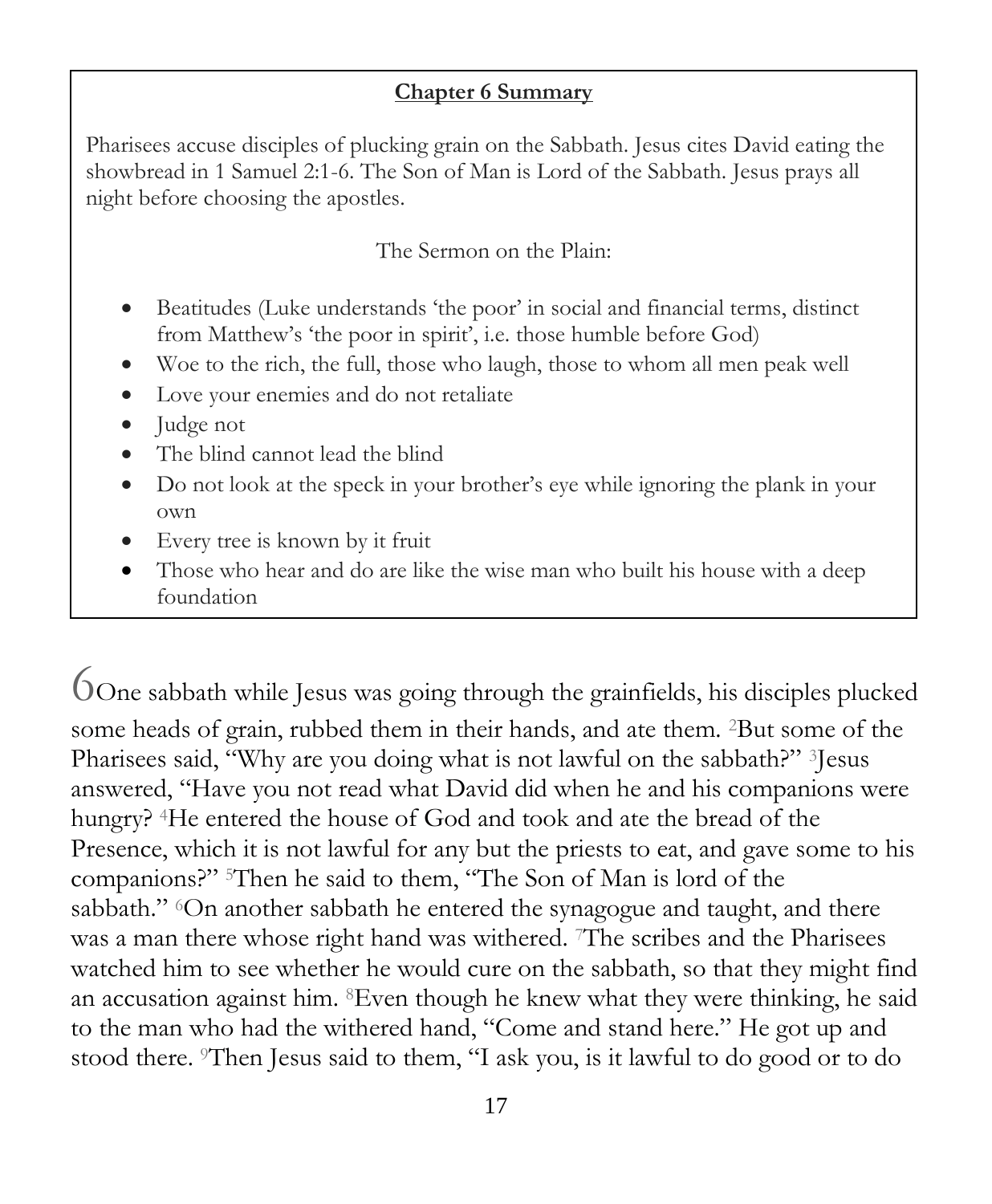harm on the sabbath, to save life or to destroy it?" <sup>10</sup>After looking around at all of them, he said to him, "Stretch out your hand." He did so, and his hand was restored. <sup>11</sup>But they were filled with fury and discussed with one another what they might do to Jesus.

<sup>12</sup>Now during those days he went out to the mountain to pray; and he spent the night in prayer to God. <sup>13</sup>And when day came, he called his disciples and chose twelve of them, whom he also named apostles: <sup>14</sup>Simon, whom he named Peter, and his brother Andrew, and James, and John, and Philip, and Bartholomew, <sup>15</sup>and Matthew, and Thomas, and James son of Alphaeus, and Simon, who was called the Zealot, <sup>16</sup>and Judas son of James, and Judas Iscariot, who became a traitor. <sup>17</sup>He came down with them and stood on a level place, with a great crowd of his disciples and a great multitude of people from all Judea, Jerusalem, and the coast of Tyre and Sidon. <sup>18</sup>They had come to hear him and to be healed of their diseases; and those who were troubled with unclean spirits were cured. <sup>19</sup>And all in the crowd were trying to touch him, for power came out from him and healed all of them.

<sup>20</sup>Then he looked up at his disciples and said: "Blessed are you who are poor, for yours is the kingdom of God. <sup>21</sup>"Blessed are you who are hungry now, for you will be filled. "Blessed are you who weep now, for you will laugh. <sup>22</sup>"Blessed are you when people hate you, and when they exclude you, revile you, and defame you on account of the Son of Man. <sup>23</sup>Rejoice in that day and leap for joy, for surely your reward is great in heaven; for that is what their ancestors did to the prophets. <sup>24</sup>"But woe to you who are rich, for you have received your consolation. <sup>25</sup>"Woe to you who are full now, for you will be hungry. "Woe to you who are laughing now, for you will mourn and weep. 26 Woe to you when all speak well of you, for that is what their ancestors did to the false prophets.

 $27\text{``But I say to you that listen, Love your enemies, do good to those who hate$ you, <sup>28</sup>bless those who curse you, pray for those who abuse you. <sup>29</sup>If anyone strikes you on the cheek, offer the other also; and from anyone who takes away your coat do not withhold even your shirt. <sup>30</sup>Give to everyone who begs from you; and if anyone takes away your goods, do not ask for them again. <sup>31</sup>Do to others as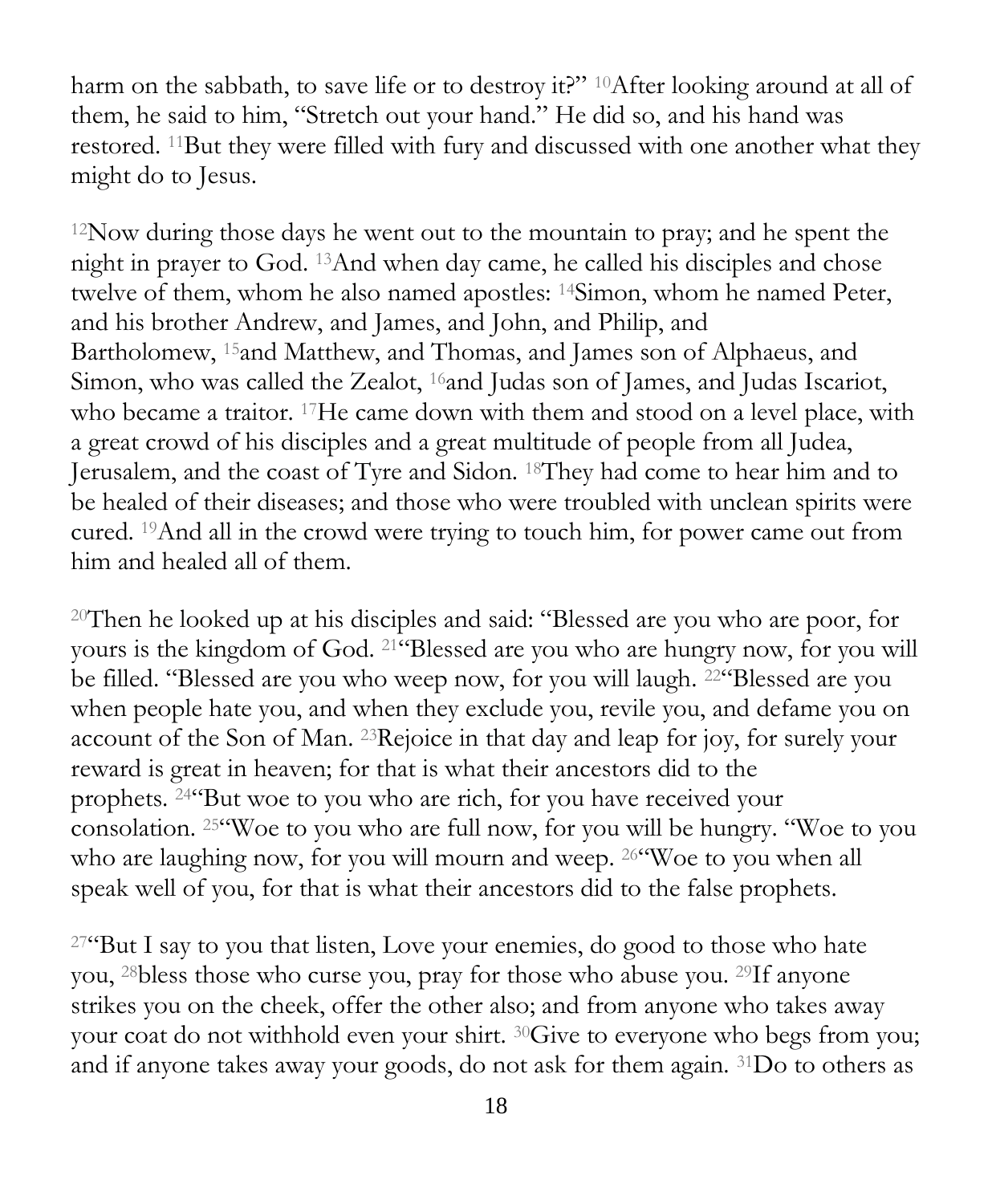you would have them do to you. <sup>32</sup>"If you love those who love you, what credit is that to you? For even sinners love those who love them. <sup>33</sup>If you do good to those who do good to you, what credit is that to you? For even sinners do the same. 34If you lend to those from whom you hope to receive, what credit is that to you? Even sinners lend to sinners, to receive as much again. <sup>35</sup>But love your enemies, do good, and lend, expecting nothing in return. Your reward will be great, and you will be children of the Most High; for he is kind to the ungrateful and the wicked. <sup>36</sup>Be merciful, just as your Father is merciful.

<sup>37</sup>"Do not judge, and you will not be judged; do not condemn, and you will not be condemned. Forgive, and you will be forgiven; <sup>38</sup>give, and it will be given to you. A good measure, pressed down, shaken together, running over, will be put into your lap; for the measure you give will be the measure you get back." <sup>39</sup>He also told them a parable: "Can a blind person guide a blind person? Will not both fall into a pit? <sup>40</sup>A disciple is not above the teacher, but everyone who is fully qualified will be like the teacher. <sup>41</sup>Why do you see the speck in your neighbor's eye, but do not notice the log in your own eye? <sup>42</sup>Or how can you say to your neighbor, 'Friend, let me take out the speck in your eye,' when you yourself do not see the log in your own eye? You hypocrite, first take the log out of your own eye, and then you will see clearly to take the speck out of your neighbor's eye. <sup>43</sup>"No good tree bears bad fruit, nor again does a bad tree bear good fruit; <sup>44</sup>for each tree is known by its own fruit. Figs are not gathered from thorns, nor are grapes picked from a bramble bush. <sup>45</sup>The good person out of the good treasure of the heart produces good, and the evil person out of evil treasure produces evil; for it is out of the abundance of the heart that the mouth speaks. <sup>46</sup>"Why do you call me 'Lord, Lord,' and do not do what I tell you? <sup>47</sup>I will show you what someone is like who comes to me, hears my words, and acts on them. <sup>48</sup>That one is like a man building a house, who dug deeply and laid the foundation on rock; when a flood arose, the river burst against that house but could not shake it, because it had been well built. <sup>49</sup>But the one who hears and does not act is like a man who built a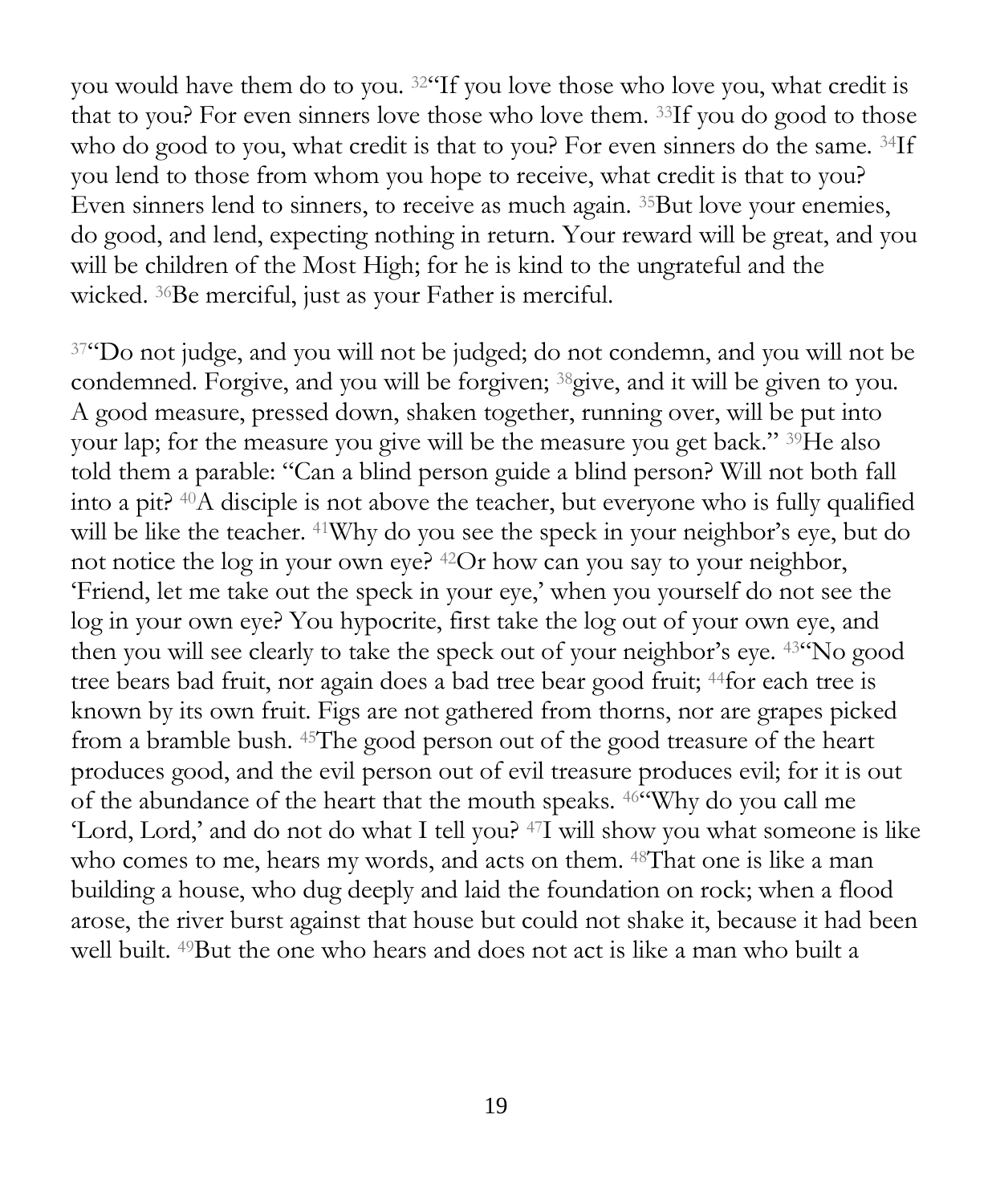house on the ground without a foundation. When the river burst against it, immediately it fell, and great was the ruin of that house."

#### **Chapter 7 Summary**

Jesus is asked to heal a centurion's servant at Capernaum. The centurion says that Jesus doesn't need to come to his house, and the servant is healed. Jesus brings a man back from the dead at a funeral procession. John's disciples ask if he is the Messiah – he tells them to report the healings he has performed. Jesus says that the least in the kingdom of God is greater than John the Baptist. Jesus admonishes those who refuse to be pleased by either His ministry or John's. A sinful woman anoints Jesus' feet. When Simon the Pharisee objects, Jesus tells him that those with greater debts are more grateful when their debts are waived than those with smaller. Jesus forgives the woman' sins.

7After Jesus had finished all his sayings in the hearing of the people, he entered Capernaum. <sup>2</sup>A centurion there had a slave whom he valued highly, and who was ill and close to death. <sup>3</sup>When he heard about Jesus, he sent some Jewish elders to him, asking him to come and heal his slave. <sup>4</sup>When they came to Jesus, they appealed to him earnestly, saying, "He is worthy of having you do this for him, <sup>5</sup>for he loves our people, and it is he who built our synagogue for us." <sup>6</sup>And Jesus went with them, but when he was not far from the house, the centurion sent friends to say to him, "Lord, do not trouble yourself, for I am not worthy to have you come under my roof; <sup>7</sup>therefore I did not presume to come to you. But only speak the word, and let my servant be healed. <sup>8</sup>For I also am a man set under authority, with soldiers under me; and I say to one, 'Go,' and he goes, and to another, 'Come,' and he comes, and to my slave, 'Do this,' and the slave does it." <sup>9</sup>When Jesus heard this he was amazed at him, and turning to the crowd that followed him, he said, "I tell you, not even in Israel have I found such faith." <sup>10</sup>When those who had been sent returned to the house, they found the slave in good health.

<sup>11</sup>Soon afterwards he went to a town called Nain, and his disciples and a large crowd went with him. <sup>12</sup>As he approached the gate of the town, a man who had died was being carried out. He was his mother's only son, and she was a widow;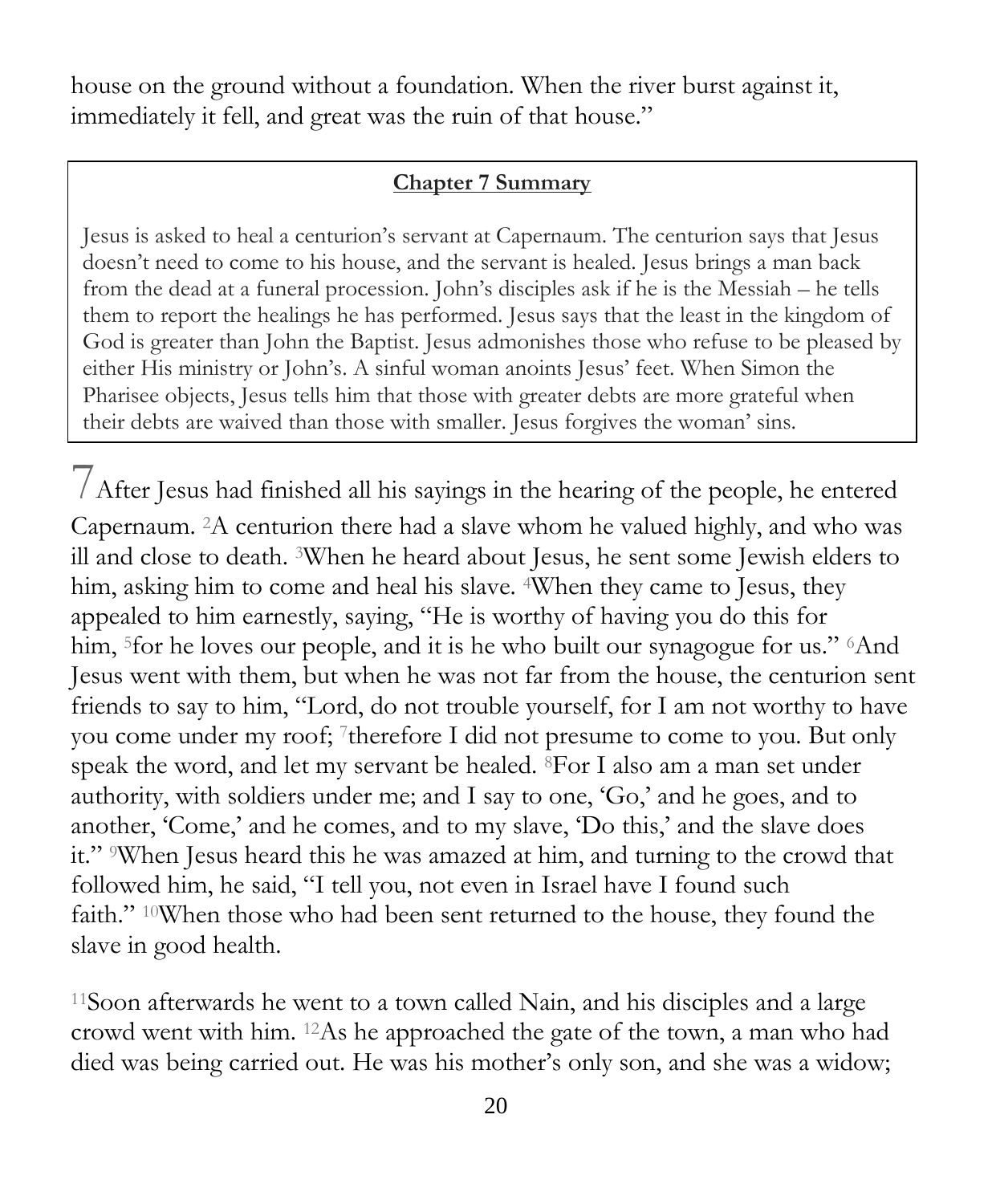and with her was a large crowd from the town. <sup>13</sup>When the Lord saw her, he had compassion for her and said to her, "Do not weep." <sup>14</sup>Then he came forward and touched the bier, and the bearers stood still. And he said, "Young man, I say to you, rise!" <sup>15</sup>The dead man sat up and began to speak, and Jesus gave him to his mother. <sup>16</sup>Fear seized all of them; and they glorified God, saying, "A great prophet has risen among us!" and "God has looked favorably on his people!" <sup>17</sup>This word about him spread throughout Judea and all the surrounding country. <sup>18</sup>The disciples of John reported all these things to him. So John summoned two of his disciples

<sup>19</sup> and sent them to the Lord to ask, "Are you the one who is to come, or are we to wait for another?" <sup>20</sup>When the men had come to him, they said, "John the Baptist has sent us to you to ask, 'Are you the one who is to come, or are we to wait for another?'" <sup>21</sup>Jesus had just then cured many people of diseases, plagues, and evil spirits, and had given sight to many who were blind. <sup>22</sup>And he answered them, "Go and tell John what you have seen and heard: the blind receive their sight, the lame walk, the lepers are cleansed, the deaf hear, the dead are raised, the poor have good news brought to them. <sup>23</sup>And blessed is anyone who takes no offense at me." <sup>24</sup>When John's messengers had gone, Jesus began to speak to the crowds about John: "What did you go out into the wilderness to look at? A reed shaken by the wind? <sup>25</sup>What then did you go out to see? Someone dressed in soft robes? Look, those who put on fine clothing and live in luxury are in royal palaces. <sup>26</sup>What then did you go out to see? A prophet? Yes, I tell you, and more than a prophet. <sup>27</sup>This is the one about whom it is written, 'See, I am sending my messenger ahead of you, who will prepare your way before you.' <sup>28</sup>I tell you, among those born of women no one is greater than John; yet the least in the kingdom of God is greater than he." <sup>29</sup>(And all the people who heard this, including the tax collectors, acknowledged the justice of God, because they had been baptized with John's baptism. <sup>30</sup>But by refusing to be baptized by him, the Pharisees and the lawyers rejected God's purpose for themselves.) <sup>31</sup>"To what then will I compare the people of this generation, and what are they like? <sup>32</sup>They are like children sitting in the marketplace and calling to one another, 'We played the flute for you, and you did not dance; we wailed, and you did not weep.' <sup>33</sup>For John the Baptist has come eating no bread and drinking no wine, and you say, 'He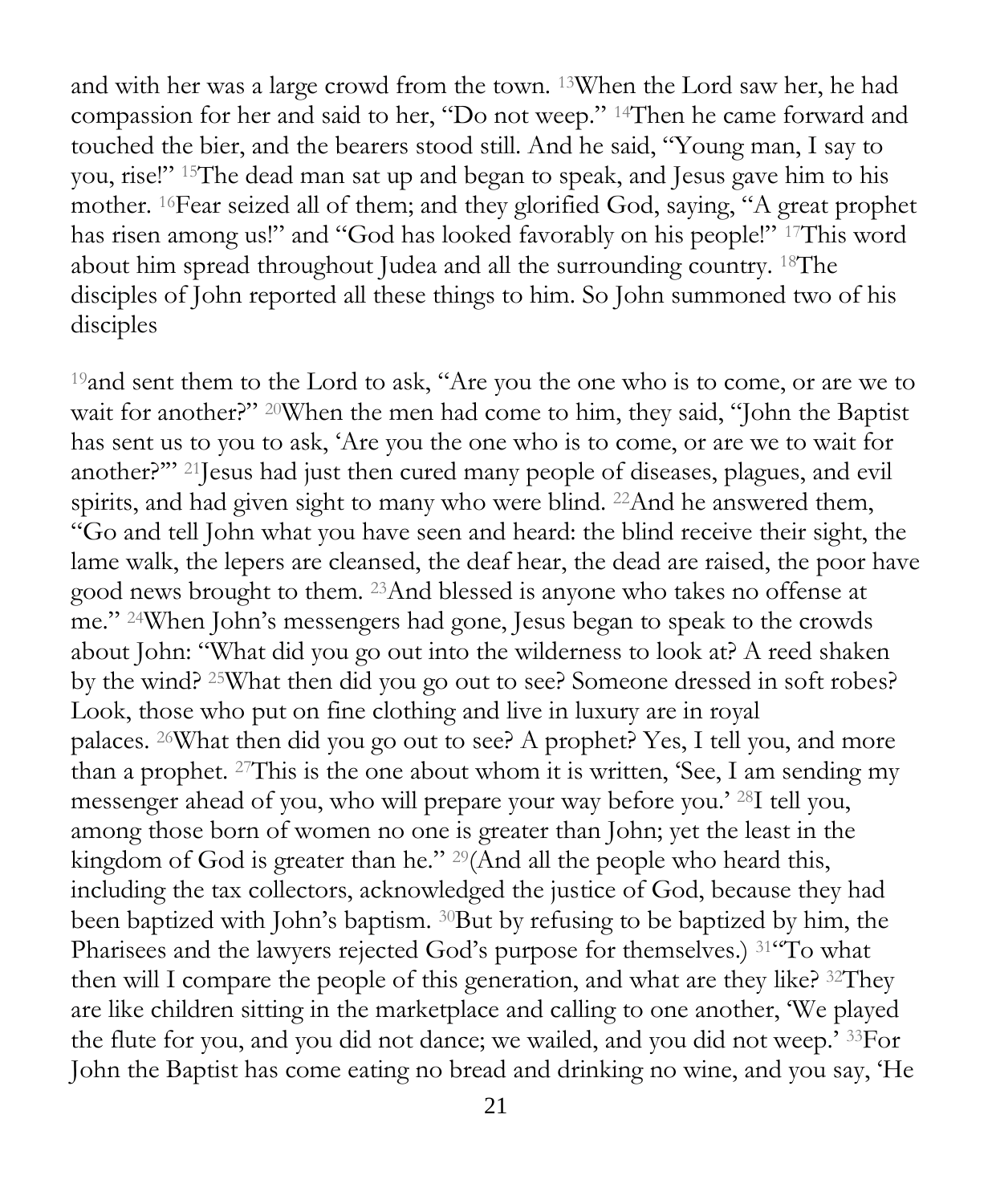has a demon'; <sup>34</sup>the Son of Man has come eating and drinking, and you say, 'Look, a glutton and a drunkard, a friend of tax collectors and sinners!' <sup>35</sup>Nevertheless, wisdom is vindicated by all her children."

<sup>36</sup>One of the Pharisees asked Jesus to eat with him, and he went into the Pharisee's house and took his place at the table. <sup>37</sup>And a woman in the city, who was a sinner, having learned that he was eating in the Pharisee's house, brought an alabaster jar of ointment. <sup>38</sup>She stood behind him at his feet, weeping, and began to bathe his feet with her tears and to dry them with her hair. Then she continued kissing his feet and anointing them with the ointment. <sup>39</sup>Now when the Pharisee who had invited him saw it, he said to himself, "If this man were a prophet, he would have known who and what kind of woman this is who is touching him that she is a sinner." <sup>40</sup>Jesus spoke up and said to him, "Simon, I have something to say to you." "Teacher," he replied, "Speak." <sup>41</sup>"A certain creditor had two debtors; one owed five hundred denarii, and the other fifty. <sup>42</sup>When they could not pay, he canceled the debts for both of them. Now which of them will love him more?" 43Simon answered, "I suppose the one for whom he canceled the greater debt." And Jesus said to him, "You have judged rightly." <sup>44</sup>Then turning toward the woman, he said to Simon, "Do you see this woman? I entered your house; you gave me no water for my feet, but she has bathed my feet with her tears and dried them with her hair. <sup>45</sup>You gave me no kiss, but from the time I came in she has not stopped kissing my feet. <sup>46</sup>You did not anoint my head with oil, but she has anointed my feet with ointment. <sup>47</sup>Therefore, I tell you, her sins, which were many, have been forgiven; hence she has shown great love. But the one to whom little is forgiven, loves little." <sup>48</sup>Then he said to her, "Your sins are forgiven." <sup>49</sup>But those who were at the table with him began to say among themselves, "Who is this who even forgives sins?" <sup>50</sup>And he said to the woman, "Your faith has saved you; go in peace."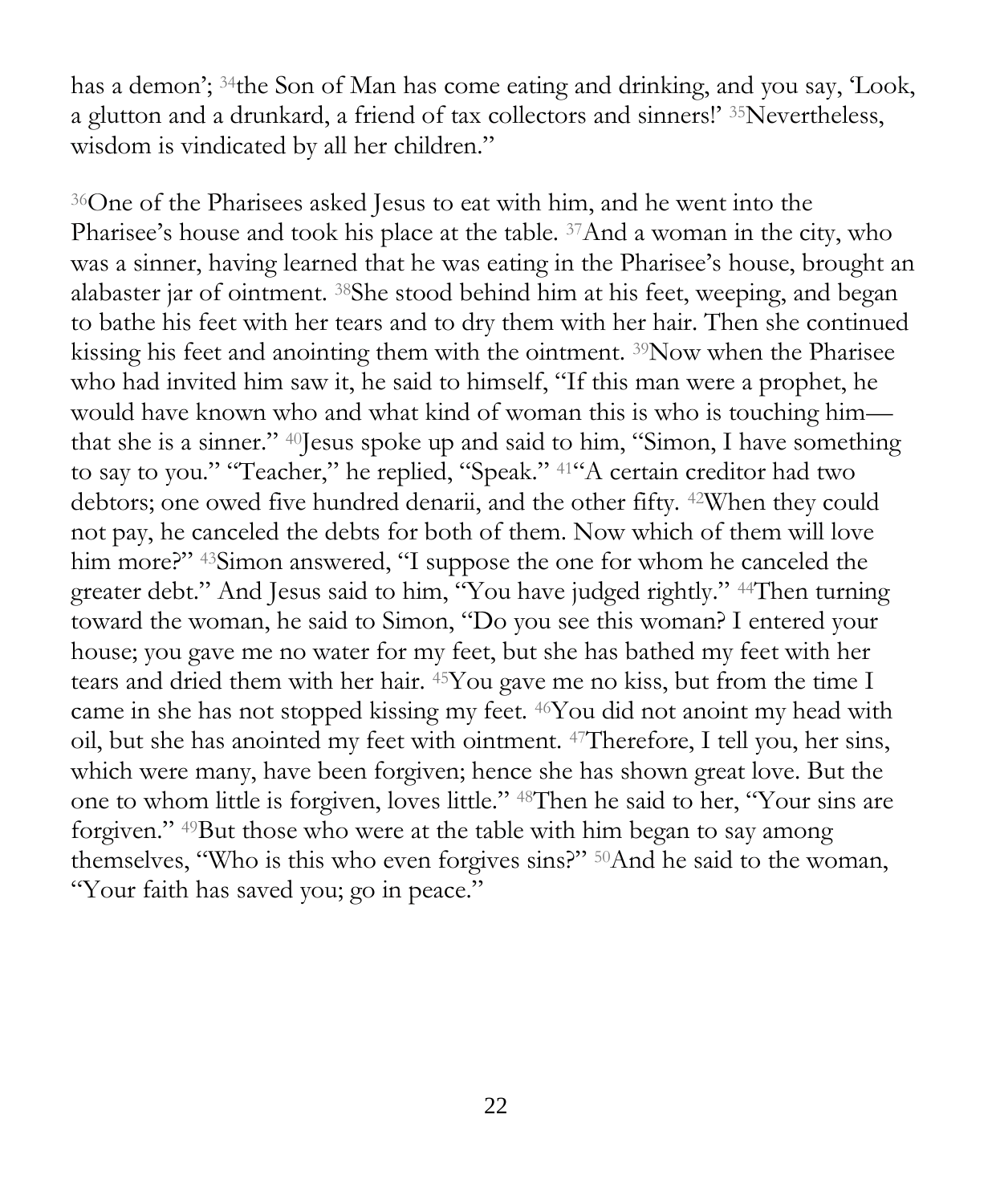#### **Chapter 8 Summary**

Jesus has twelve disciples, and is also followed by some women – Mary Magdalene, Joanna wife of Chuza, Herod's teward, and Susanna. The parable of the sower – not understood by everyone. Lamps are not hidden. Whoever has, to him more shall be given; whoever does not have, even what he has will be taken from him. Jesus' mother and brother are all those who hear the word of God. Jesus fall asleep in a boat that gets caught up in a storm; he wakes, and calms the storm. Many demons ('Legion') come out of a man and possess a herd of swine, that run into a lake. The healed man proclaims Jesus throughout the vicinity. A woman I healed of her hemorrhage by touching Jesus' garment. Jarius' daughter is brought back from the dead. Jesus tells the parents not to tell anybody.

8Soon afterwards he went on through cities and villages, proclaiming and bringing the good news of the kingdom of God. The twelve were with him, <sup>2</sup>as well as some women who had been cured of evil spirits and infirmities: Mary, called Magdalene, from whom seven demons had gone out, <sup>3</sup>and Joanna, the wife of Herod's steward Chuza, and Susanna, and many others, who provided for them out of their resources.

<sup>4</sup>When a great crowd gathered and people from town after town came to him, he said in a parable: <sup>5</sup>"A sower went out to sow his seed; and as he sowed, some fell on the path and was trampled on, and the birds of the air ate it up. <sup>6</sup>Some fell on the rock; and as it grew up, it withered for lack of moisture. <sup>7</sup>Some fell among thorns, and the thorns grew with it and choked it. <sup>8</sup>Some fell into good soil, and when it grew, it produced a hundredfold." As he said this, he called out, "Let anyone with ears to hear listen!" <sup>9</sup>Then his disciples asked him what this parable meant. <sup>10</sup>He said, "To you it has been given to know the secrets of the kingdom of God; but to others I speak in parables, so that 'looking they may not perceive, and listening they may not understand.' <sup>11</sup>"Now the parable is this: The seed is the word of God. <sup>12</sup>The ones on the path are those who have heard; then the devil comes and takes away the word from their hearts, so that they may not believe and be saved. <sup>13</sup>The ones on the rock are those who, when they hear the word, receive it with joy. But these have no root; they believe only for a while and in a time of testing fall away. <sup>14</sup>As for what fell among the thorns, these are the ones who hear;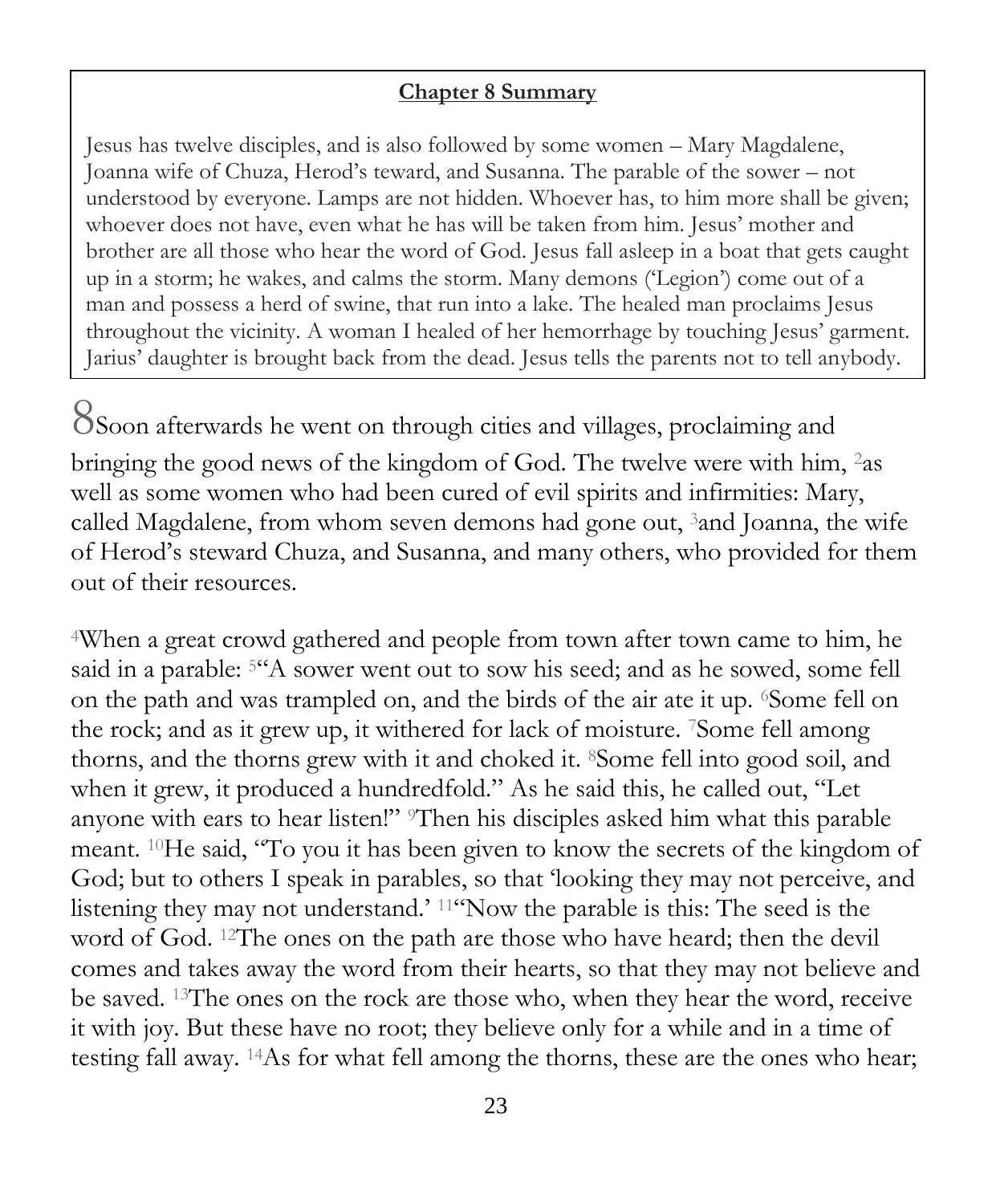but as they go on their way, they are choked by the cares and riches and pleasures of life, and their fruit does not mature. <sup>15</sup>But as for that in the good soil, these are the ones who, when they hear the word, hold it fast in an honest and good heart, and bear fruit with patient endurance. <sup>16</sup>"No one after lighting a lamp hides it under a jar, or puts it under a bed, but puts it on a lampstand, so that those who enter may see the light. <sup>17</sup>For nothing is hidden that will not be disclosed, nor is anything secret that will not become known and come to light. <sup>18</sup>Then pay attention to how you listen; for to those who have, more will be given; and from those who do not have, even what they seem to have will be taken away." <sup>19</sup>Then his mother and his brothers came to him, but they could not reach him because of the crowd. <sup>20</sup>And he was told, "Your mother and your brothers are standing outside, wanting to see you." <sup>21</sup>But he said to them, "My mother and my brothers are those who hear the word of God and do it."

<sup>22</sup>One day he got into a boat with his disciples, and he said to them, "Let us go across to the other side of the lake." So they put out, <sup>23</sup>and while they were sailing he fell asleep. A windstorm swept down on the lake, and the boat was filling with water, and they were in danger. <sup>24</sup>They went to him and woke him up, shouting, "Master, Master, we are perishing!" And he woke up and rebuked the wind and the raging waves; they ceased, and there was a calm. <sup>25</sup>He said to them, "Where is your faith?" They were afraid and amazed, and said to one another, "Who then is this, that he commands even the winds and the water, and they obey him?" <sup>26</sup>Then they arrived at the country of the Gerasenes, which is opposite Galilee. <sup>27</sup>As he stepped out on land, a man of the city who had demons met him. For a long time he had worn no clothes, and he did not live in a house but in the tombs. <sup>28</sup>When he saw Jesus, he fell down before him and shouted at the top of his voice, "What have you to do with me, Jesus, Son of the Most High God? I beg you, do not torment me"— <sup>29</sup>for Jesus had commanded the unclean spirit to come out of the man. (For many times it had seized him; he was kept under guard and bound with chains and shackles, but he would break the bonds and be driven by the demon into the wilds.) <sup>30</sup>Jesus then asked him, "What is your name?" He said, "Legion"; for many demons had entered him. <sup>31</sup>They begged him not to order them to go back into the abyss. <sup>32</sup>Now there on the hillside a large herd of swine was feeding; and the demons begged Jesus to let them enter these. So he gave them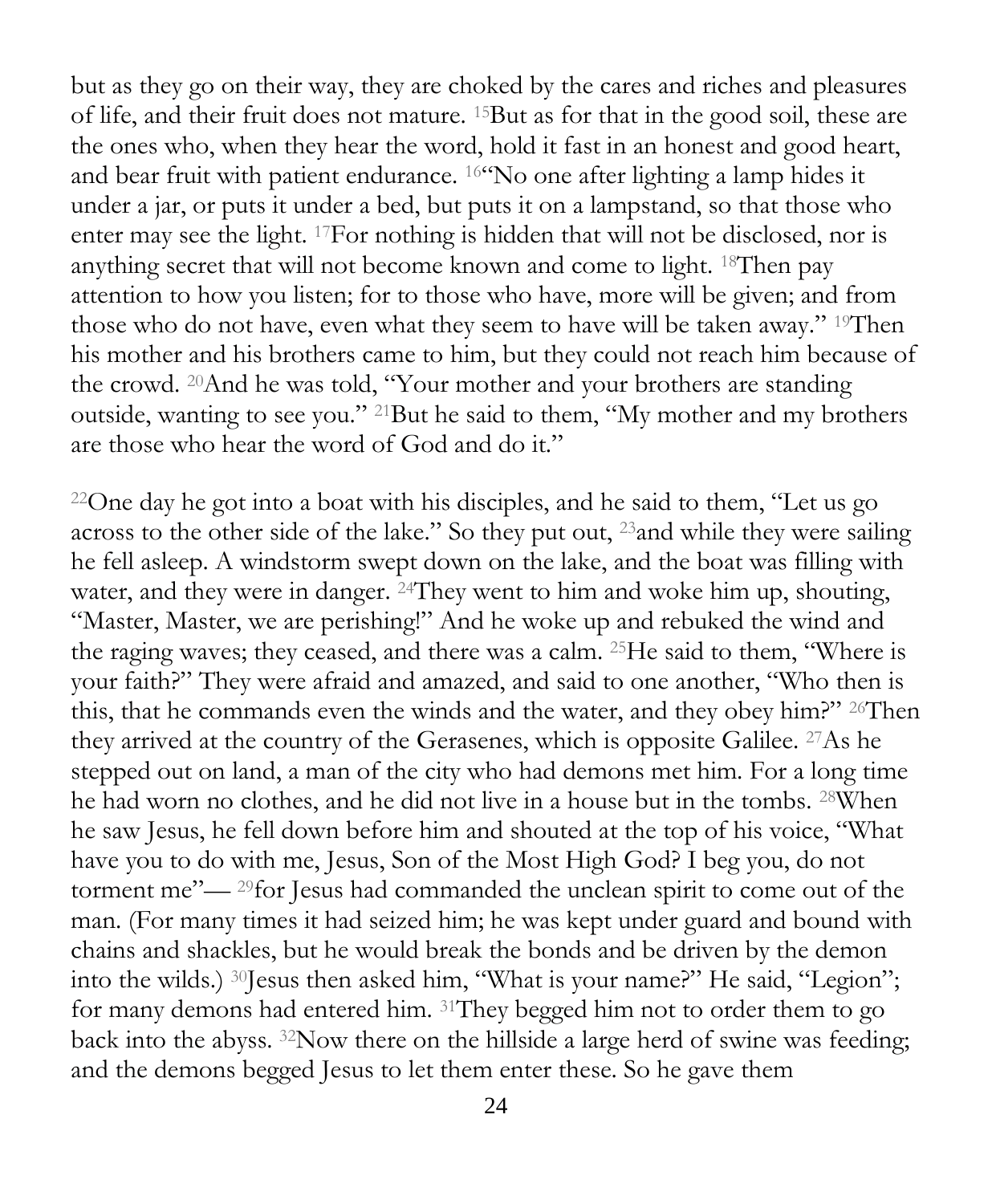permission. <sup>33</sup>Then the demons came out of the man and entered the swine, and the herd rushed down the steep bank into the lake and was drowned. <sup>34</sup>When the swineherds saw what had happened, they ran off and told it in the city and in the country. <sup>35</sup>Then people came out to see what had happened, and when they came to Jesus, they found the man from whom the demons had gone sitting at the feet of Jesus, clothed and in his right mind. And they were afraid. <sup>36</sup>Those who had seen it told them how the one who had been possessed by demons had been healed. <sup>37</sup>Then all the people of the surrounding country of the Gerasenes asked Jesus to leave them; for they were seized with great fear. So he got into the boat and returned. <sup>38</sup>The man from whom the demons had gone begged that he might be with him; but Jesus sent him away, saying, <sup>39"</sup>Return to your home, and declare how much God has done for you." So he went away, proclaiming throughout the city how much Jesus had done for him.

<sup>40</sup>Now when Jesus returned, the crowd welcomed him, for they were all waiting for him. <sup>41</sup>Just then there came a man named Jairus, a leader of the synagogue. He fell at Jesus' feet and begged him to come to his house, <sup>42</sup>for he had an only daughter, about twelve years old, who was dying. As he went, the crowds pressed in on him. <sup>43</sup>Now there was a woman who had been suffering from hemorrhages for twelve years; and though she had spent all she had on physicians, no one could cure her. <sup>44</sup>She came up behind him and touched the fringe of his clothes, and immediately her hemorrhage stopped. <sup>45</sup>Then Jesus asked, "Who touched me?" When all denied it, Peter said, "Master, the crowds surround you and press in on you." <sup>46</sup>But Jesus said, "Someone touched me; for I noticed that power had gone out from me." <sup>47</sup>When the woman saw that she could not remain hidden, she came trembling; and falling down before him, she declared in the presence of all the people why she had touched him, and how she had been immediately healed. <sup>48</sup>He said to her, "Daughter, your faith has made you well; go in peace." <sup>49</sup>While he was still speaking, someone came from the leader's house to say, "Your daughter is dead; do not trouble the teacher any longer." <sup>50</sup>When Jesus heard this, he replied, "Do not fear. Only believe, and she will be saved." <sup>51</sup>When he came to the house, he did not allow anyone to enter with him, except Peter, John, and James, and the child's father and mother. <sup>52</sup>They were all weeping and wailing for her; but he said, "Do not weep; for she is not dead but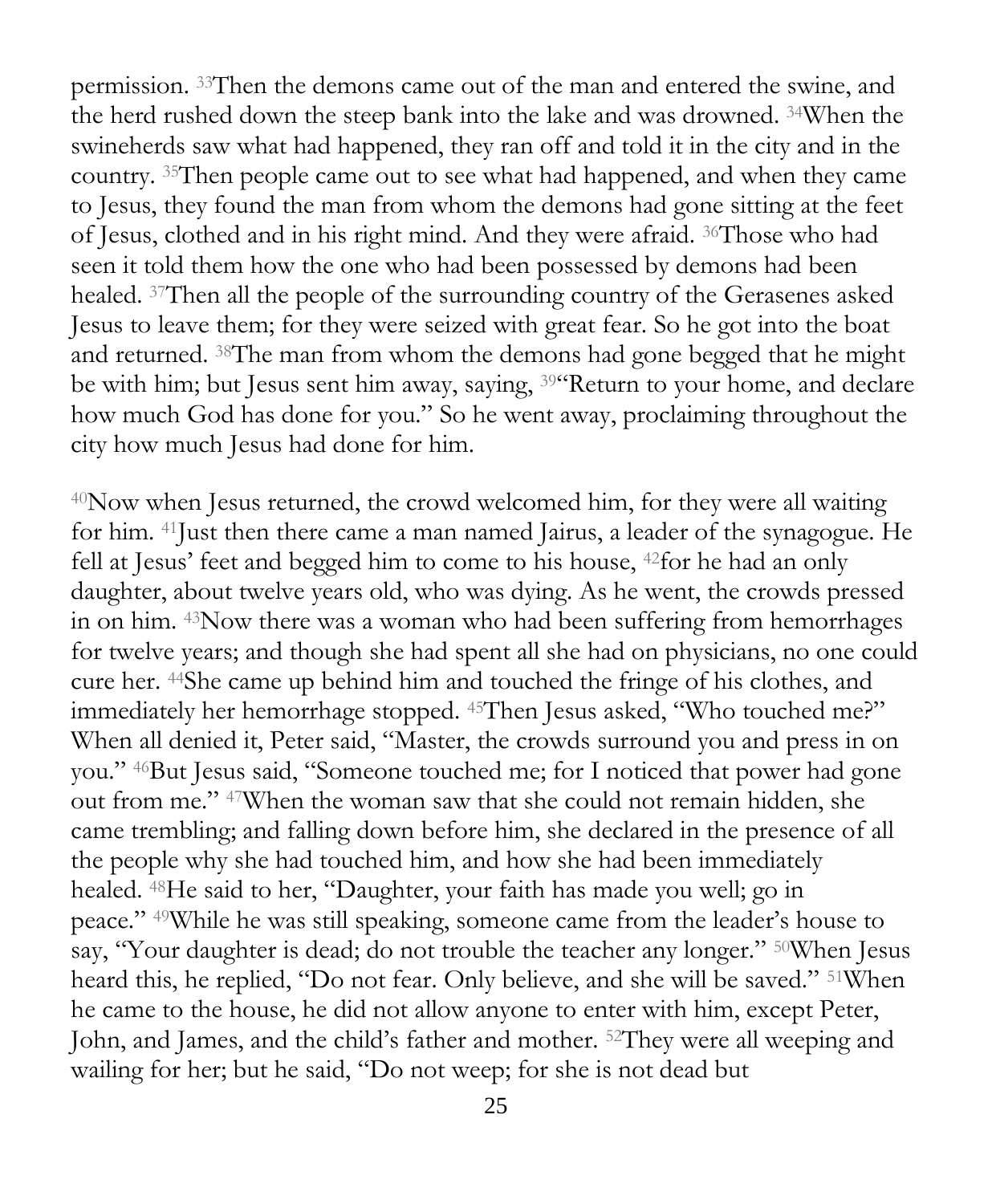sleeping." <sup>53</sup>And they laughed at him, knowing that she was dead. <sup>54</sup>But he took her by the hand and called out, "Child, get up!" <sup>55</sup>Her spirit returned, and she got up at once. Then he directed them to give her something to eat. <sup>56</sup>Her parents were astounded; but he ordered them to tell no one what had happened.

#### **Chapter 9 Summary**

Jesus gives his disciple authority over demons, and sends them out. They do not need much, and they are to shake the dust from their feet when leaving a city does is not receptive. Herod is confused as to who Jesus is. Jesus feeds the five thousand. Peter declares his conviction that Jesus is the Christ. Jesus predicts that the Son of Man must suffer. Those who wish to follow Jesus must take up their cross. Whoever desires to save his life will lose it, and vice versa. The Son of Man in his glory will be ashamed of whoever is ashamed of Him. The transfiguration occurs. Moses and Elijah appear, and Peter suggests making tabernacles for them. Jesus heals a child the disciples were unable to help. Jesus predicts his betrayal. Receiving a child is the same as receiving Jesus. The least will become great. Jesus does not object to someone casting out demons in his name – for whoever is not against us is for us. A Samaritan village does not receive Jesus, but he rejects the disciples' calls to destroy the place with fire, as Elijah did. Foxes have holes and birds of the air have nests, but the Son of Man has nowhere to lay His head. Following Jesus is top priority – let the dead bury their own dead.

9Then Jesus called the twelve together and gave them power and authority over all demons and to cure diseases, <sup>2</sup>and he sent them out to proclaim the kingdom of God and to heal. <sup>3</sup>He said to them, "Take nothing for your journey, no staff, nor bag, nor bread, nor money—not even an extra tunic. <sup>4</sup>Whatever house you enter, stay there, and leave from there. <sup>5</sup>Wherever they do not welcome you, as you are leaving that town shake the dust off your feet as a testimony against them." <sup>6</sup>They departed and went through the villages, bringing the good news and curing diseases everywhere. <sup>7</sup>Now Herod the ruler heard about all that had taken place, and he was perplexed, because it was said by some that John had been raised from the dead, <sup>8</sup>by some that Elijah had appeared, and by others that one of the ancient prophets had arisen. <sup>9</sup>Herod said, "John I beheaded; but who is this about whom I hear such things?" And he tried to see him.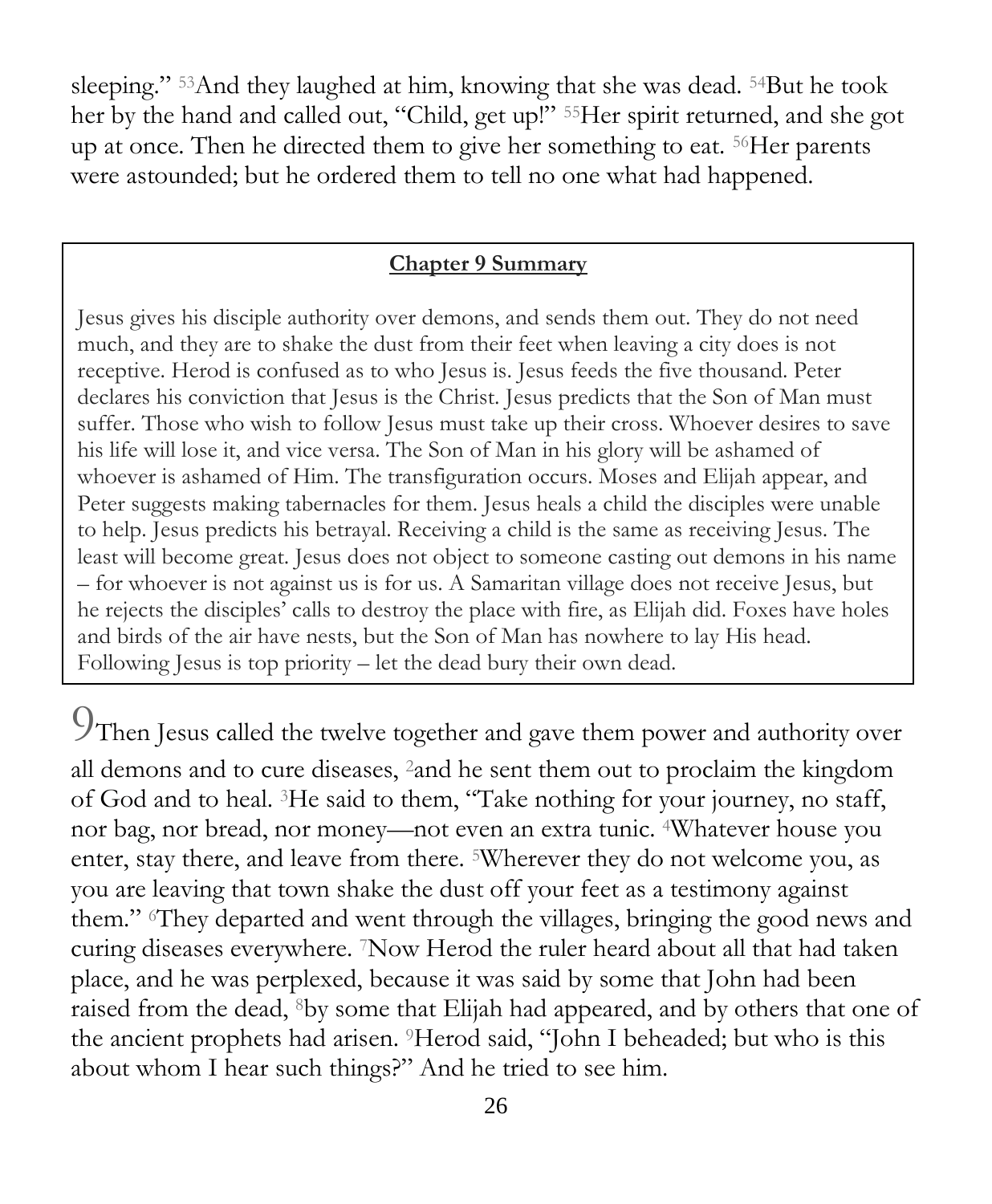<sup>10</sup>On their return the apostles told Jesus all they had done. He took them with him and withdrew privately to a city called Bethsaida. <sup>11</sup>When the crowds found out about it, they followed him; and he welcomed them, and spoke to them about the kingdom of God, and healed those who needed to be cured. <sup>12</sup>The day was drawing to a close, and the twelve came to him and said, "Send the crowd away, so that they may go into the surrounding villages and countryside, to lodge and get provisions; for we are here in a deserted place." <sup>13</sup>But he said to them, "You give them something to eat." They said, "We have no more than five loaves and two fish—unless we are to go and buy food for all these people." <sup>14</sup>For there were about five thousand men. And he said to his disciples, "Make them sit down in groups of about fifty each." <sup>15</sup>They did so and made them all sit down. <sup>16</sup>And taking the five loaves and the two fish, he looked up to heaven, and blessed and broke them, and gave them to the disciples to set before the crowd. <sup>17</sup>And all ate and were filled. What was left over was gathered up, twelve baskets of broken pieces.

<sup>18</sup>Once when Jesus was praying alone, with only the disciples near him, he asked them, "Who do the crowds say that I am?" <sup>19</sup>They answered, "John the Baptist; but others, Elijah; and still others, that one of the ancient prophets has arisen." <sup>20</sup>He said to them, "But who do you say that I am?" Peter answered, "The Messiah of God." <sup>21</sup>He sternly ordered and commanded them not to tell anyone, <sup>22</sup>saying, "The Son of Man must undergo great suffering, and be rejected by the elders, chief priests, and scribes, and be killed, and on the third day be raised." <sup>23</sup>Then he said to them all, "If any want to become my followers, let them deny themselves and take up their cross daily and follow me. <sup>24</sup>For those who want to save their life will lose it, and those who lose their life for my sake will save it. <sup>25</sup>What does it profit them if they gain the whole world, but lose or forfeit themselves? <sup>26</sup>Those who are ashamed of me and of my words, of them the Son of Man will be ashamed when he comes in his glory and the glory of the Father and of the holy angels. <sup>27</sup>But truly I tell you, there are some standing here who will not taste death before they see the kingdom of God."

<sup>28</sup>Now about eight days after these sayings Jesus took with him Peter and John and James, and went up on the mountain to pray. <sup>29</sup>And while he was praying, the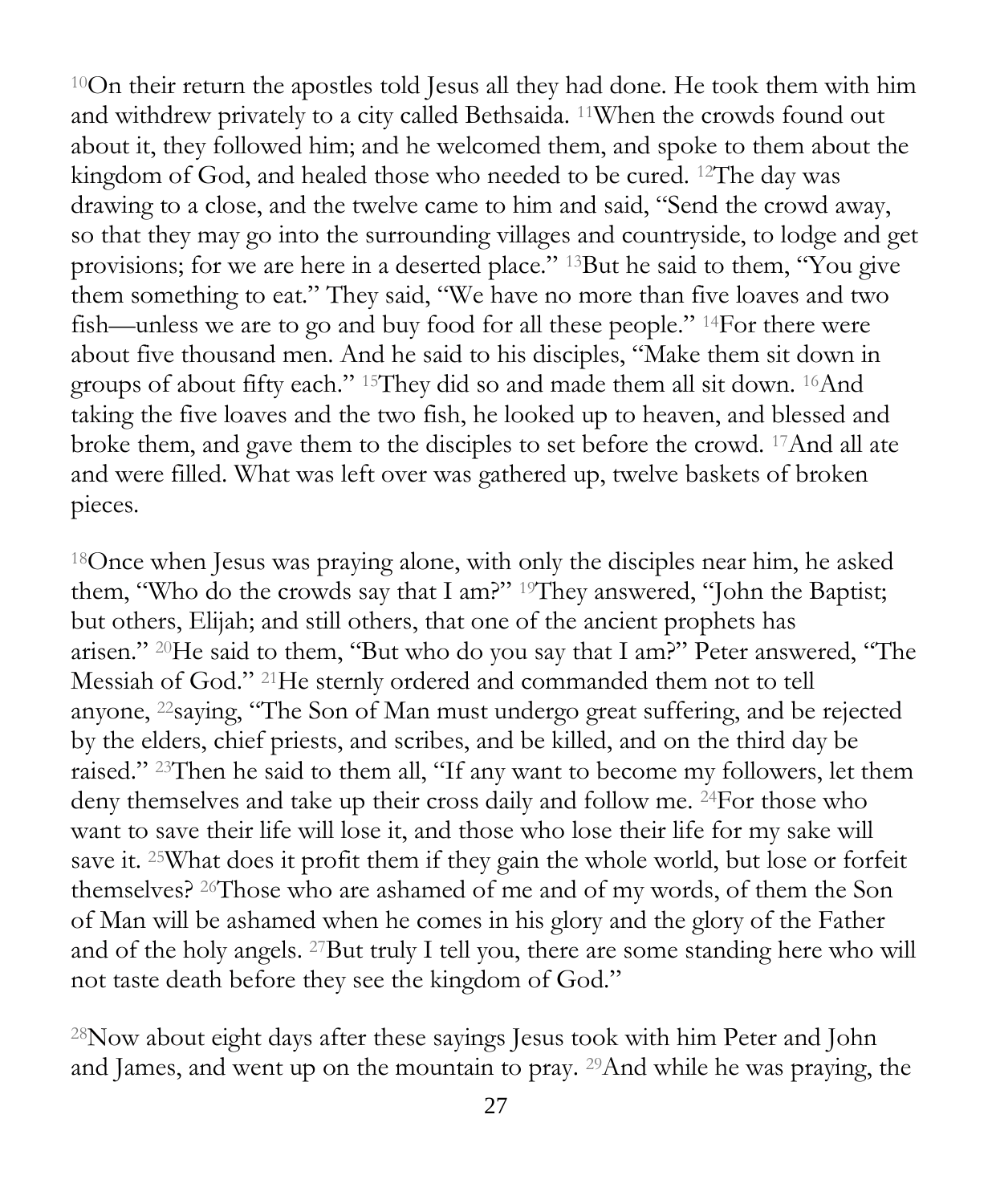appearance of his face changed, and his clothes became dazzling white. <sup>30</sup>Suddenly they saw two men, Moses and Elijah, talking to him. <sup>31</sup>They appeared in glory and were speaking of his departure, which he was about to accomplish at Jerusalem. <sup>32</sup>Now Peter and his companions were weighed down with sleep; but since they had stayed awake, they saw his glory and the two men who stood with him. <sup>33</sup>Just as they were leaving him, Peter said to Jesus, "Master, it is good for us to be here; let us make three dwellings, one for you, one for Moses, and one for Elijah" —not knowing what he said. <sup>34</sup>While he was saying this, a cloud came and overshadowed them; and they were terrified as they entered the cloud. <sup>35</sup>Then from the cloud came a voice that said, "This is my Son, my Chosen; listen to him!" <sup>36</sup>When the voice had spoken, Jesus was found alone. And they kept silent and in those days told no one any of the things they had seen.

<sup>37</sup>On the next day, when they had come down from the mountain, a great crowd met him. <sup>38</sup>Just then a man from the crowd shouted, "Teacher, I beg you to look at my son; he is my only child. <sup>39</sup>Suddenly a spirit seizes him, and all at once he shrieks. It convulses him until he foams at the mouth; it mauls him and will scarcely leave him. <sup>40</sup>I begged your disciples to cast it out, but they could not." <sup>41</sup>Jesus answered, "You faithless and perverse generation, how much longer must I be with you and bear with you? Bring your son here." <sup>42</sup>While he was coming, the demon dashed him to the ground in convulsions. But Jesus rebuked the unclean spirit, healed the boy, and gave him back to his father.

<sup>43</sup>And all were astounded at the greatness of God. While everyone was amazed at all that he was doing, he said to his disciples, <sup>44</sup>"Let these words sink into your ears: The Son of Man is going to be betrayed into human hands." <sup>45</sup>But they did not understand this saying; its meaning was concealed from them, so that they could not perceive it. And they were afraid to ask him about this saying. <sup>46</sup>An argument arose among them as to which one of them was the greatest. <sup>47</sup>But Jesus, aware of their inner thoughts, took a little child and put it by his side, <sup>48</sup>and said to them, "Whoever welcomes this child in my name welcomes me, and whoever welcomes me welcomes the one who sent me; for the least among all of you is the greatest." <sup>49</sup>John answered, "Master, we saw someone casting out demons in your name, and we tried to stop him, because he does not follow with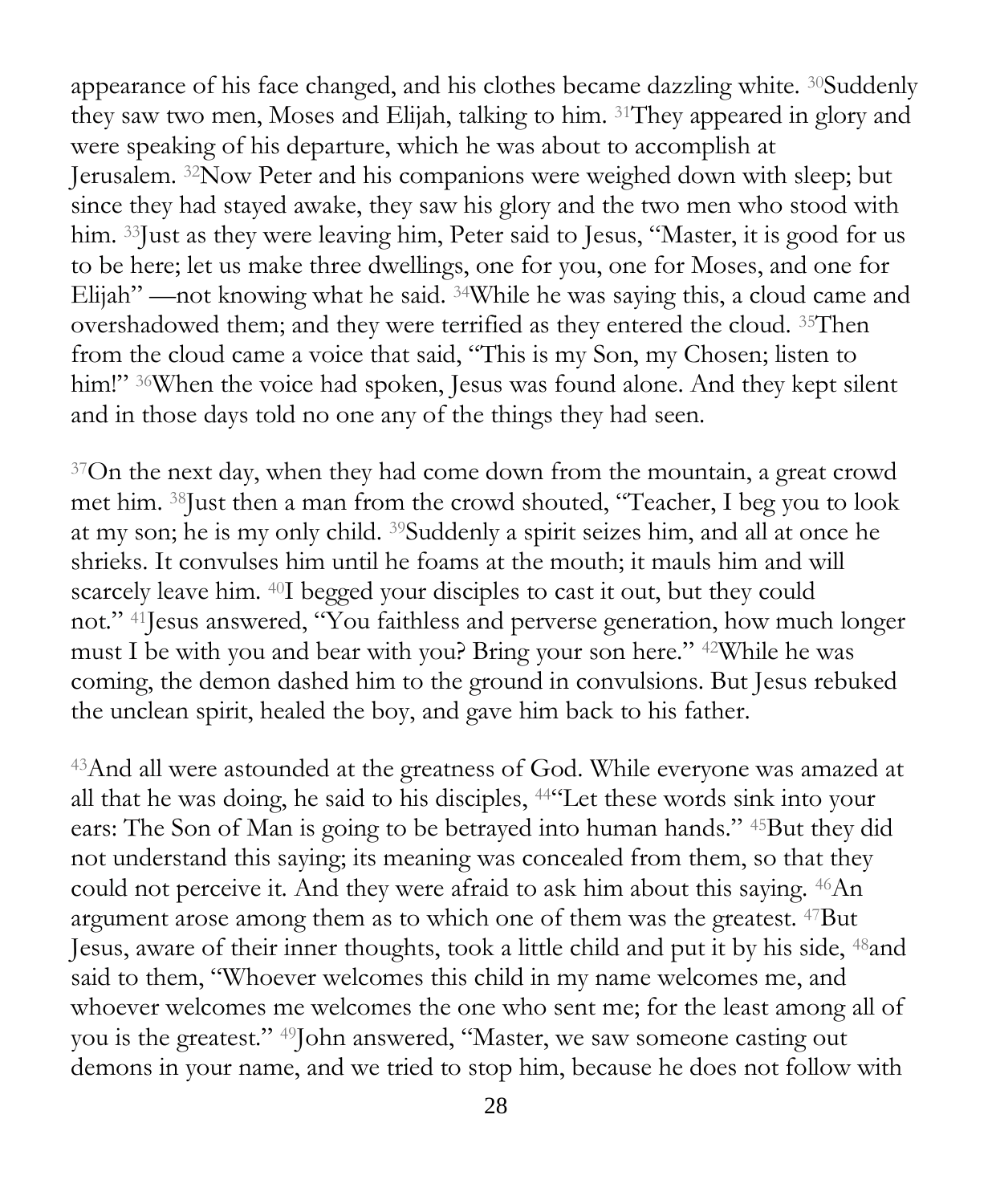us." <sup>50</sup>But Jesus said to him, "Do not stop him; for whoever is not against you is for you."

<sup>51</sup>When the days drew near for him to be taken up, he set his face to go to Jerusalem. <sup>52</sup>And he sent messengers ahead of him. On their way they entered a village of the Samaritans to make ready for him; <sup>53</sup>but they did not receive him, because his face was set toward Jerusalem. <sup>54</sup>When his disciples James and John saw it, they said, "Lord, do you want us to command fire to come down from heaven and consume them?" <sup>55</sup>But he turned and rebuked them. <sup>56</sup>Then they went on to another village.

<sup>57</sup>As they were going along the road, someone said to him, "I will follow you wherever you go." <sup>58</sup>And Jesus said to him, "Foxes have holes, and birds of the air have nests; but the Son of Man has nowhere to lay his head." <sup>59</sup>To another he said, "Follow me." But he said, "Lord, first let me go and bury my father." <sup>60</sup>But Jesus said to him, "Let the dead bury their own dead; but as for you, go and proclaim the kingdom of God." <sup>61</sup>Another said, "I will follow you, Lord; but let me first say farewell to those at my home." <sup>62</sup>Jesus said to him, "No one who puts a hand to the plow and looks back is fit for the kingdom of God."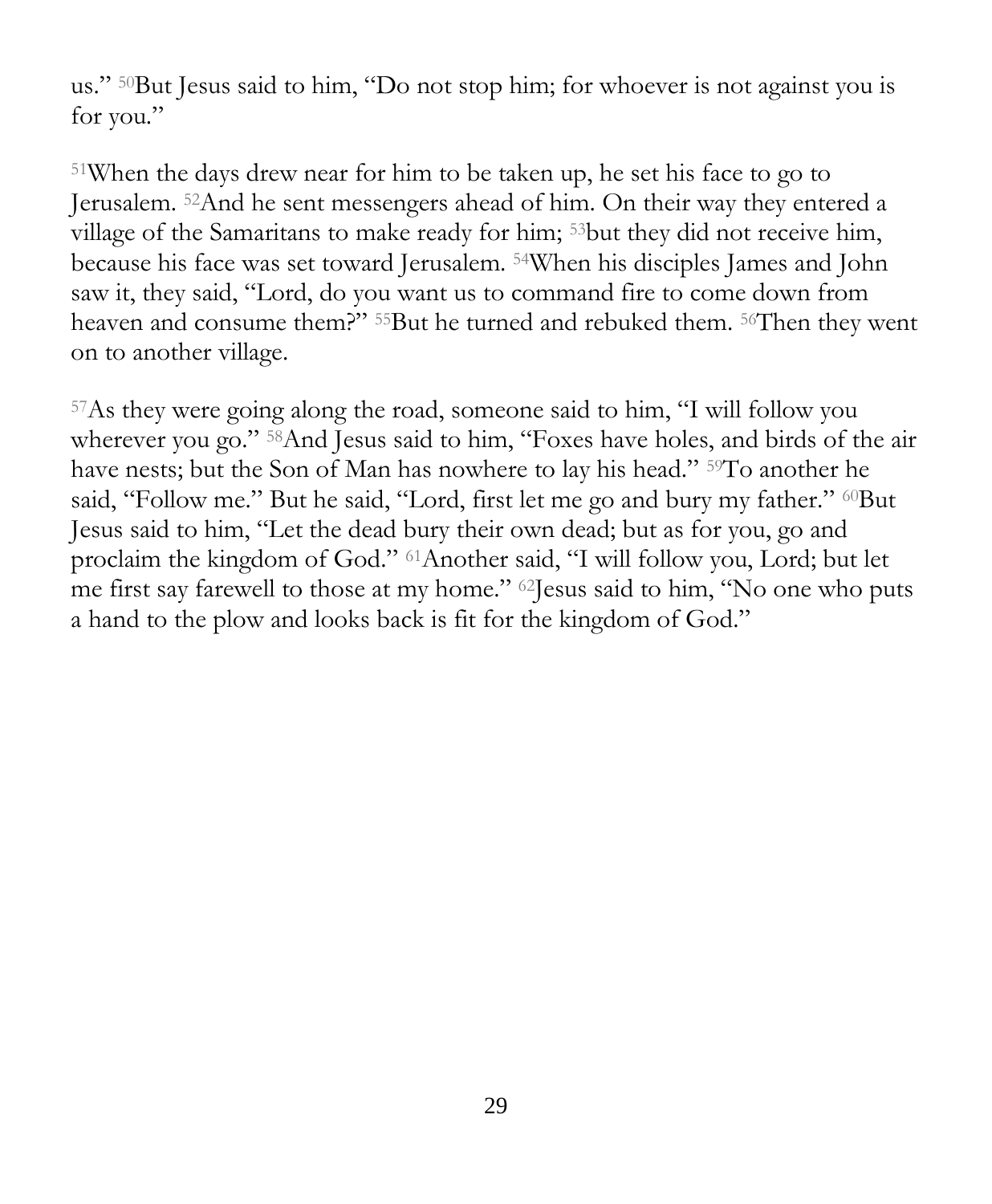#### **Chapter 10 Summary**

Jesus appoints and sends out seventy disciples as lambs amongst wolves. They are to travel light, offering peace on a house, or having it returned to them. Those who reject the disciples reject Jesus. The seventy report back their successes, and Jesus says he sees Satan falling from heaven. Jesus prays, thanking the Father for revealing things to babes and concealing them from the wise. A lawyer asks what he must do to inherit eternal life – he cites the shema, and the injunction to love your neighbour, but then asks who his neighbour is. Jesus tells the parable of the good Samaritan. Jesus stays at the house of Martha and Mary. Martha busies herself with serving, whereas Mary simply sits and his feet and listens to him. Jesus commends Mary's inactivity.

 $10$ After this the Lord appointed seventy others and sent them on ahead of him in pairs to every town and place where he himself intended to go. <sup>2</sup>He said to them, "The harvest is plentiful, but the laborers are few; therefore ask the Lord of the harvest to send out laborers into his harvest. <sup>3</sup>Go on your way. See, I am sending you out like lambs into the midst of wolves. <sup>4</sup>Carry no purse, no bag, no sandals; and greet no one on the road. <sup>5</sup>Whatever house you enter, first say, 'Peace to this house!' <sup>6</sup>And if anyone is there who shares in peace, your peace will rest on that person; but if not, it will return to you. <sup>7</sup>Remain in the same house, eating and drinking whatever they provide, for the laborer deserves to be paid. Do not move about from house to house. <sup>8</sup>Whenever you enter a town and its people welcome you, eat what is set before you; <sup>9</sup>cure the sick who are there, and say to them, 'The kingdom of God has come near to you.' <sup>10</sup>But whenever you enter a town and they do not welcome you, go out into its streets and say, <sup>11</sup>'Even the dust of your town that clings to our feet, we wipe off in protest against you. Yet know this: the kingdom of God has come near.' <sup>12</sup>I tell you, on that day it will be more tolerable for Sodom than for that town. <sup>13</sup>"Woe to you, Chorazin! Woe to you, Bethsaida! For if the deeds of power done in you had been done in Tyre and Sidon, they would have repented long ago, sitting in sackcloth and ashes. <sup>14</sup>But at the judgment it will be more tolerable for Tyre and Sidon than for you. <sup>15</sup>And you, Capernaum, will you be exalted to heaven? No, you will be brought down to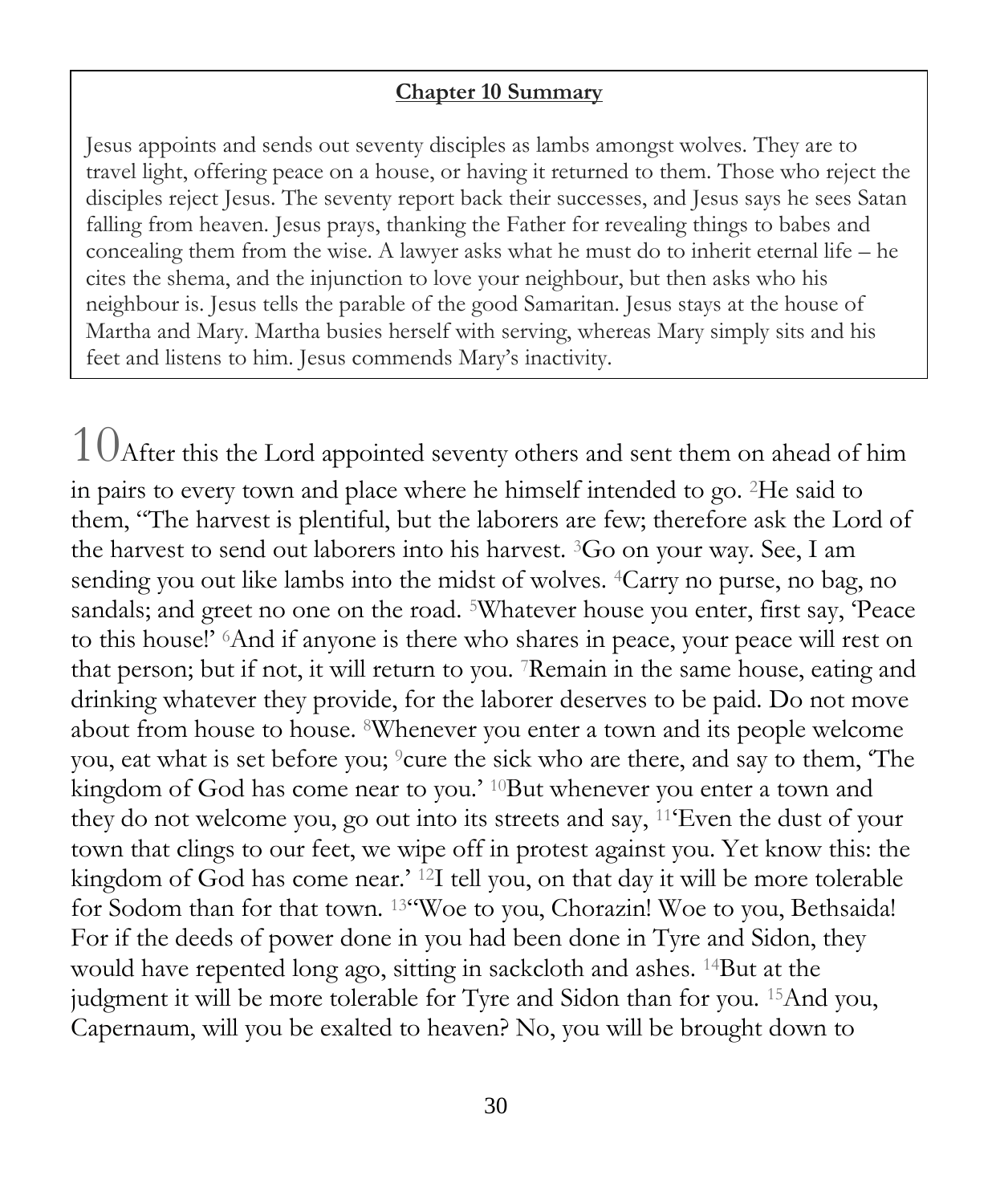Hades. <sup>16</sup>"Whoever listens to you listens to me, and whoever rejects you rejects me, and whoever rejects me rejects the one who sent me."

<sup>17</sup>The seventy returned with joy, saying, "Lord, in your name even the demons submit to us!" <sup>18</sup>He said to them, "I watched Satan fall from heaven like a flash of lightning. <sup>19</sup>See, I have given you authority to tread on snakes and scorpions, and over all the power of the enemy; and nothing will hurt you. <sup>20</sup>Nevertheless, do not rejoice at this, that the spirits submit to you, but rejoice that your names are written in heaven." <sup>21</sup>At that same hour Jesus rejoiced in the Holy Spirit and said, "I thank you, Father, Lord of heaven and earth, because you have hidden these things from the wise and the intelligent and have revealed them to infants; yes, Father, for such was your gracious will. <sup>22</sup>All things have been handed over to me by my Father; and no one knows who the Son is except the Father, or who the Father is except the Son and anyone to whom the Son chooses to reveal him." <sup>23</sup>Then turning to the disciples, Jesus said to them privately, "Blessed are the eyes that see what you see! <sup>24</sup>For I tell you that many prophets and kings desired to see what you see, but did not see it, and to hear what you hear, but did not hear  $it.$ "

<sup>25</sup> Just then a lawyer stood up to test Jesus. "Teacher," he said, "what must I do to inherit eternal life?" <sup>26</sup>He said to him, "What is written in the law? What do you read there?" <sup>27</sup>He answered, "You shall love the Lord your God with all your heart, and with all your soul, and with all your strength, and with all your mind; and your neighbor as yourself." <sup>28</sup>And he said to him, "You have given the right answer; do this, and you will live." <sup>29</sup>But wanting to justify himself, he asked Jesus, "And who is my neighbor?" <sup>30</sup>Jesus replied, "A man was going down from Jerusalem to Jericho, and fell into the hands of robbers, who stripped him, beat him, and went away, leaving him half dead. <sup>31</sup>Now by chance a priest was going down that road; and when he saw him, he passed by on the other side. <sup>32</sup>So likewise a Levite, when he came to the place and saw him, passed by on the other side. <sup>33</sup>But a Samaritan while traveling came near him; and when he saw him, he was moved with pity. <sup>34</sup>He went to him and bandaged his wounds, having poured oil and wine on them. Then he put him on his own animal, brought him to an inn, and took care of him. <sup>35</sup>The next day he took out two denarii, gave them to the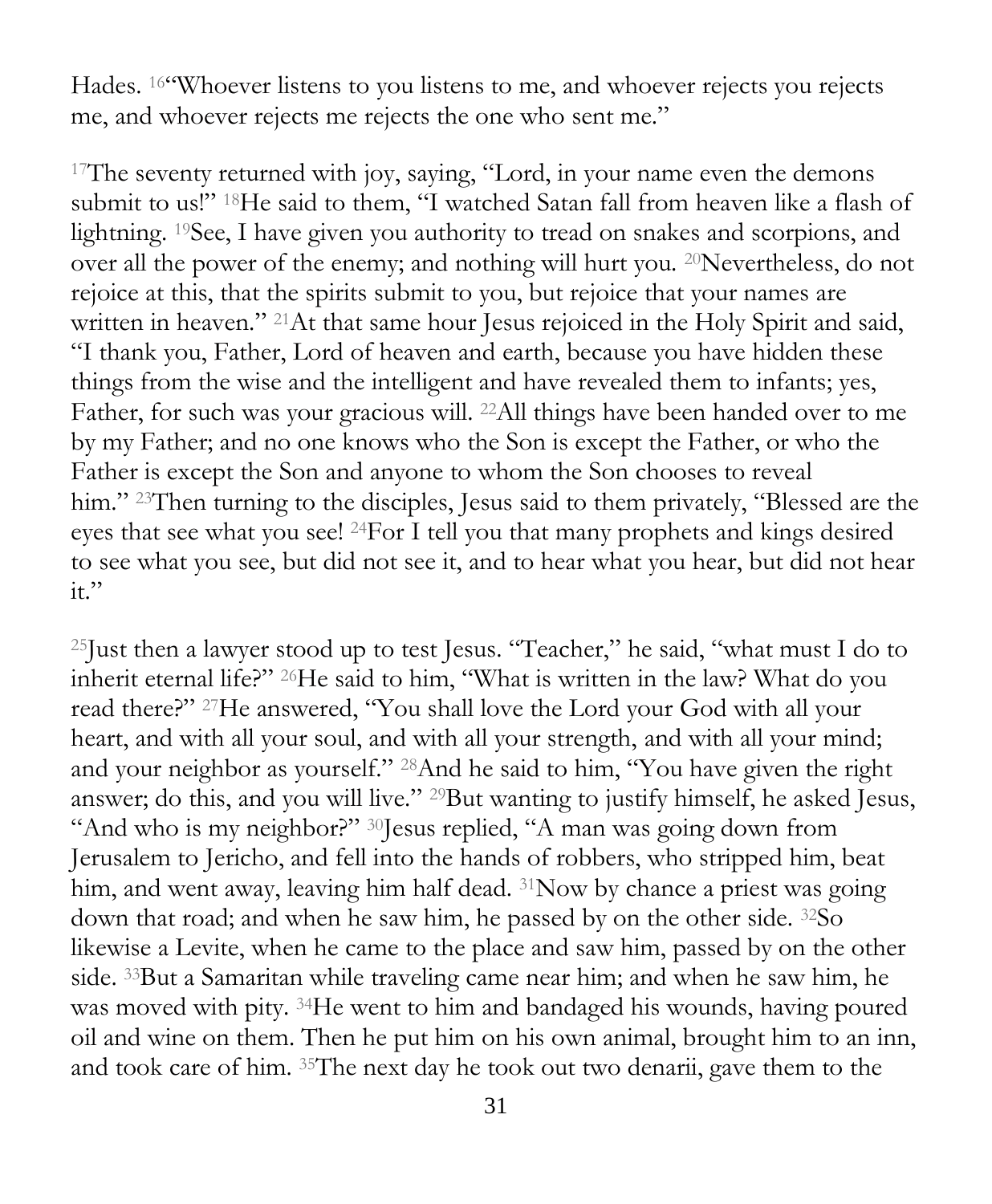innkeeper, and said, 'Take care of him; and when I come back, I will repay you whatever more you spend.' <sup>36</sup>Which of these three, do you think, was a neighbor to the man who fell into the hands of the robbers?" <sup>37</sup>He said, "The one who showed him mercy." Jesus said to him, "Go and do likewise."

<sup>38</sup>Now as they went on their way, he entered a certain village, where a woman named Martha welcomed him into her home. <sup>39</sup>She had a sister named Mary, who sat at the Lord's feet and listened to what he was saying. <sup>40</sup>But Martha was distracted by her many tasks; so she came to him and asked, "Lord, do you not care that my sister has left me to do all the work by myself? Tell her then to help me." <sup>41</sup>But the Lord answered her, "Martha, Martha, you are worried and distracted by many things; <sup>42</sup>there is need of only one thing. Mary has chosen the better part, which will not be taken away from her."

#### **Chapter 11 Summary**

The disciples ask to be taught how to pray, so Jesus teaches them the Lord's Prayer. Persistence in prayer is required, like a man who must persist in asking his friend for loaves to feed a visitor at midnight. Seek and you will find. Jesus rejects the claim that he casts out demons by the power of Beelzebub. Jesus points out the danger of delivering a person from demonic possession without filling their life with Jesus. They can end up worse than before, host to many demons rather than just one. the queen of the South (the queen of Sheba) and the men of Nineveh preached to by Jonah were both Gentiles, but they had a more open heart to the things of God than the religious people of Jesus' day, who would not believe and demanded signs. Be full of light. Jesus rebukes the Pharisees for their concern for merely external matters – their cup and dish are clean, but their inward parts are full of greed and wickedness. Woes due to the Pharisees on account of their seeking after respect and honour. Woe unto lawyers also, who honour dead prophets while rejecting living ones.

 $11$  He was praying in a certain place, and after he had finished, one of his disciples said to him, "Lord, teach us to pray, as John taught his disciples." <sup>2</sup>He said to them, "When you pray, say: Father, hallowed be your name. Your kingdom come. <sup>3</sup>Give us each day our daily bread. <sup>4</sup>And forgive us our sins, for we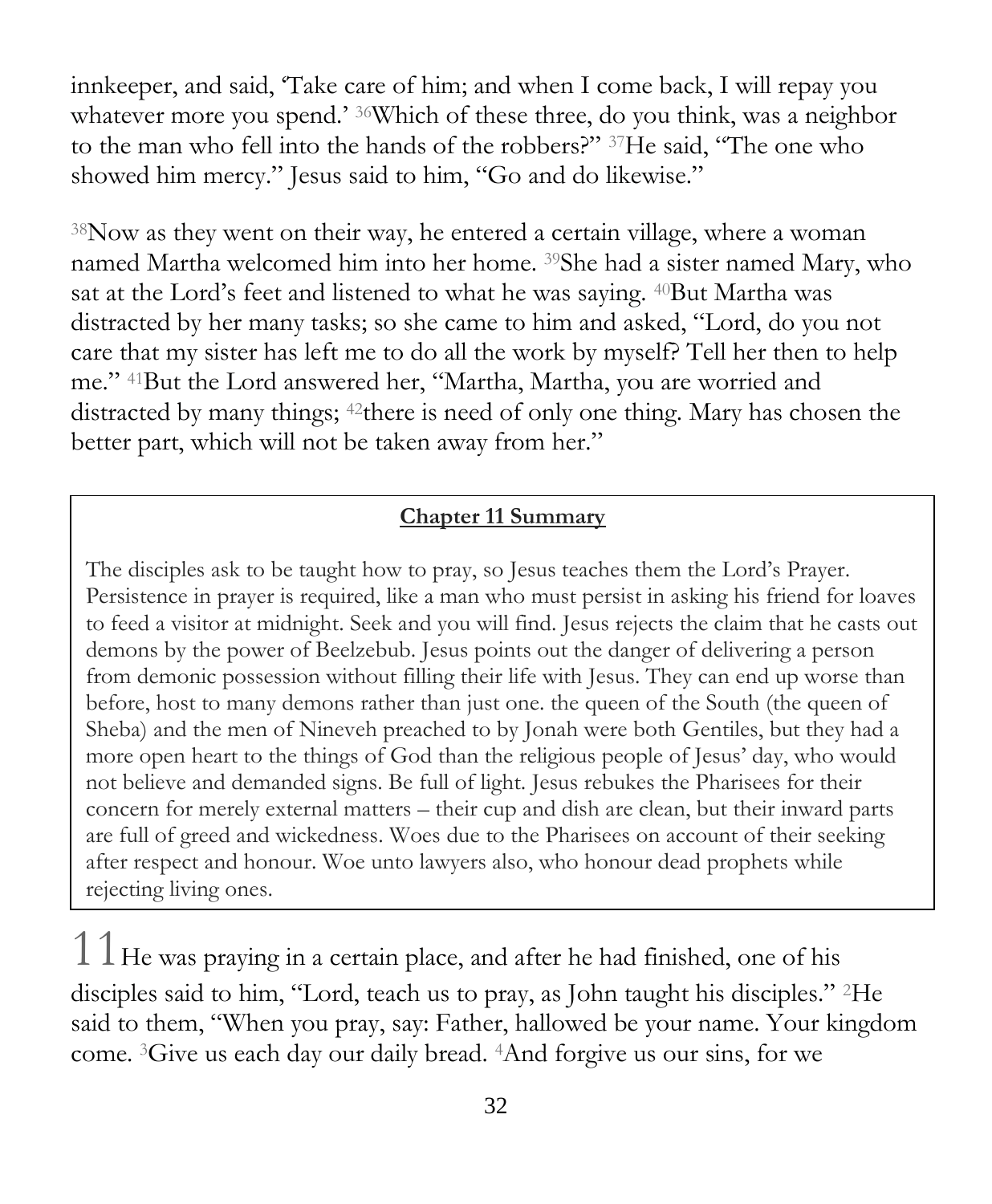ourselves forgive everyone indebted to us. And do not bring us to the time of trial." <sup>5</sup>And he said to them, "Suppose one of you has a friend, and you go to him at midnight and say to him, 'Friend, lend me three loaves of bread; <sup>6</sup>for a friend of mine has arrived, and I have nothing to set before him.' <sup>7</sup>And he answers from within, 'Do not bother me; the door has already been locked, and my children are with me in bed; I cannot get up and give you anything.' <sup>8</sup>I tell you, even though he will not get up and give him anything because he is his friend, at least because of his persistence he will get up and give him whatever he needs. <sup>94</sup>So I say to you, Ask, and it will be given you; search, and you will find; knock, and the door will be opened for you. <sup>10</sup>For everyone who asks receives, and everyone who searches finds, and for everyone who knocks, the door will be opened. <sup>11</sup>Is there anyone among you who, if your child asks for a fish, will give a snake instead of a fish? <sup>12</sup>Or if the child asks for an egg, will give a scorpion? <sup>13</sup>If you then, who are evil, know how to give good gifts to your children, how much more will the heavenly Father give the Holy Spirit to those who ask him!"

<sup>14</sup>Now he was casting out a demon that was mute; when the demon had gone out, the one who had been mute spoke, and the crowds were amazed. <sup>15</sup>But some of them said, "He casts out demons by Beelzebul, the ruler of the demons." <sup>16</sup>Others, to test him, kept demanding from him a sign from heaven. <sup>17</sup>But he knew what they were thinking and said to them, "Every kingdom divided against itself becomes a desert, and house falls on house. <sup>18</sup>If Satan also is divided against himself, how will his kingdom stand? —for you say that I cast out the demons by Beelzebul. <sup>19</sup>Now if I cast out the demons by Beelzebul, by whom do your exorcists cast them out? Therefore they will be your judges. <sup>20</sup>But if it is by the finger of God that I cast out the demons, then the kingdom of God has come to you. <sup>21</sup>When a strong man, fully armed, guards his castle, his property is safe. <sup>22</sup>But when one stronger than he attacks him and overpowers him, he takes away his armor in which he trusted and divides his plunder. <sup>23</sup>Whoever is not with me is against me, and whoever does not gather with me scatters. <sup>24</sup>"When the unclean spirit has gone out of a person, it wanders through waterless regions looking for a resting place, but not finding any, it says, 'I will return to my house from which I came.' <sup>25</sup>When it comes, it finds it swept and put in order. <sup>26</sup>Then it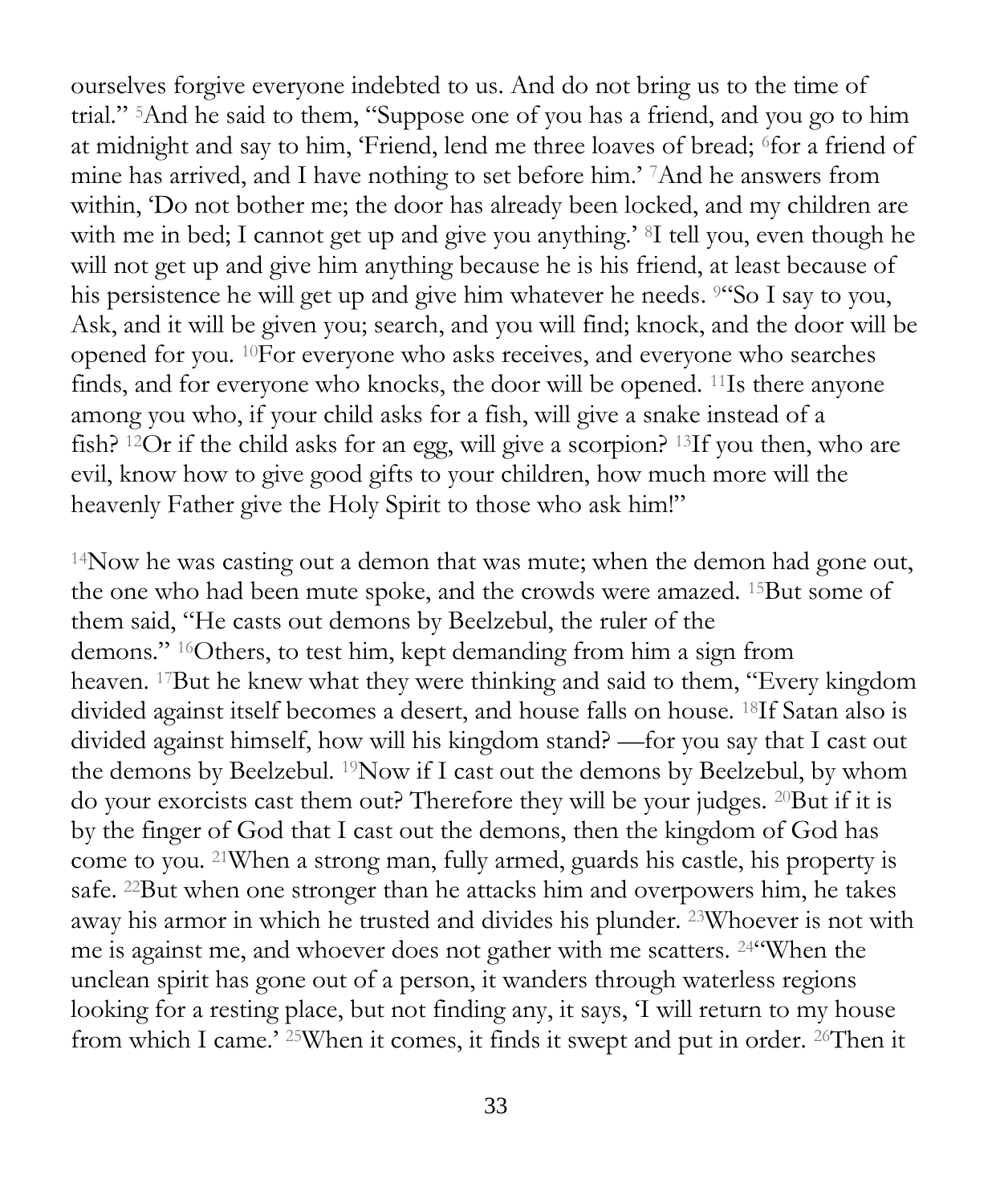goes and brings seven other spirits more evil than itself, and they enter and live there; and the last state of that person is worse than the first."

<sup>27</sup>While he was saying this, a woman in the crowd raised her voice and said to him, "Blessed is the womb that bore you and the breasts that nursed you!" <sup>28</sup>But he said, "Blessed rather are those who hear the word of God and obey it!"

<sup>29</sup>When the crowds were increasing, he began to say, "This generation is an evil generation; it asks for a sign, but no sign will be given to it except the sign of Jonah. <sup>30</sup>For just as Jonah became a sign to the people of Nineveh, so the Son of Man will be to this generation. <sup>31</sup>The queen of the South will rise at the judgment with the people of this generation and condemn them, because she came from the ends of the earth to listen to the wisdom of Solomon, and see, something greater than Solomon is here! <sup>32</sup>The people of Nineveh will rise up at the judgment with this generation and condemn it, because they repented at the proclamation of Jonah, and see, something greater than Jonah is here! <sup>33</sup>"No one after lighting a lamp puts it in a cellar, but on the lampstand so that those who enter may see the light. <sup>34</sup>Your eye is the lamp of your body. If your eye is healthy, your whole body is full of light; but if it is not healthy, your body is full of darkness. <sup>35</sup>Therefore consider whether the light in you is not darkness. <sup>36</sup>If then your whole body is full of light, with no part of it in darkness, it will be as full of light as when a lamp gives you light with its rays."

<sup>37</sup>While he was speaking, a Pharisee invited him to dine with him; so he went in and took his place at the table. <sup>38</sup>The Pharisee was amazed to see that he did not first wash before dinner. <sup>39</sup>Then the Lord said to him, "Now you Pharisees clean the outside of the cup and of the dish, but inside you are full of greed and wickedness. <sup>40</sup>You fools! Did not the one who made the outside make the inside also? <sup>41</sup>So give for alms those things that are within; and see, everything will be clean for you. <sup>42</sup>"But woe to you Pharisees! For you tithe mint and rue and herbs of all kinds, and neglect justice and the love of God; it is these you ought to have practiced, without neglecting the others. <sup>43</sup>Woe to you Pharisees! For you love to have the seat of honor in the synagogues and to be greeted with respect in the marketplaces. <sup>44</sup>Woe to you! For you are like unmarked graves, and people walk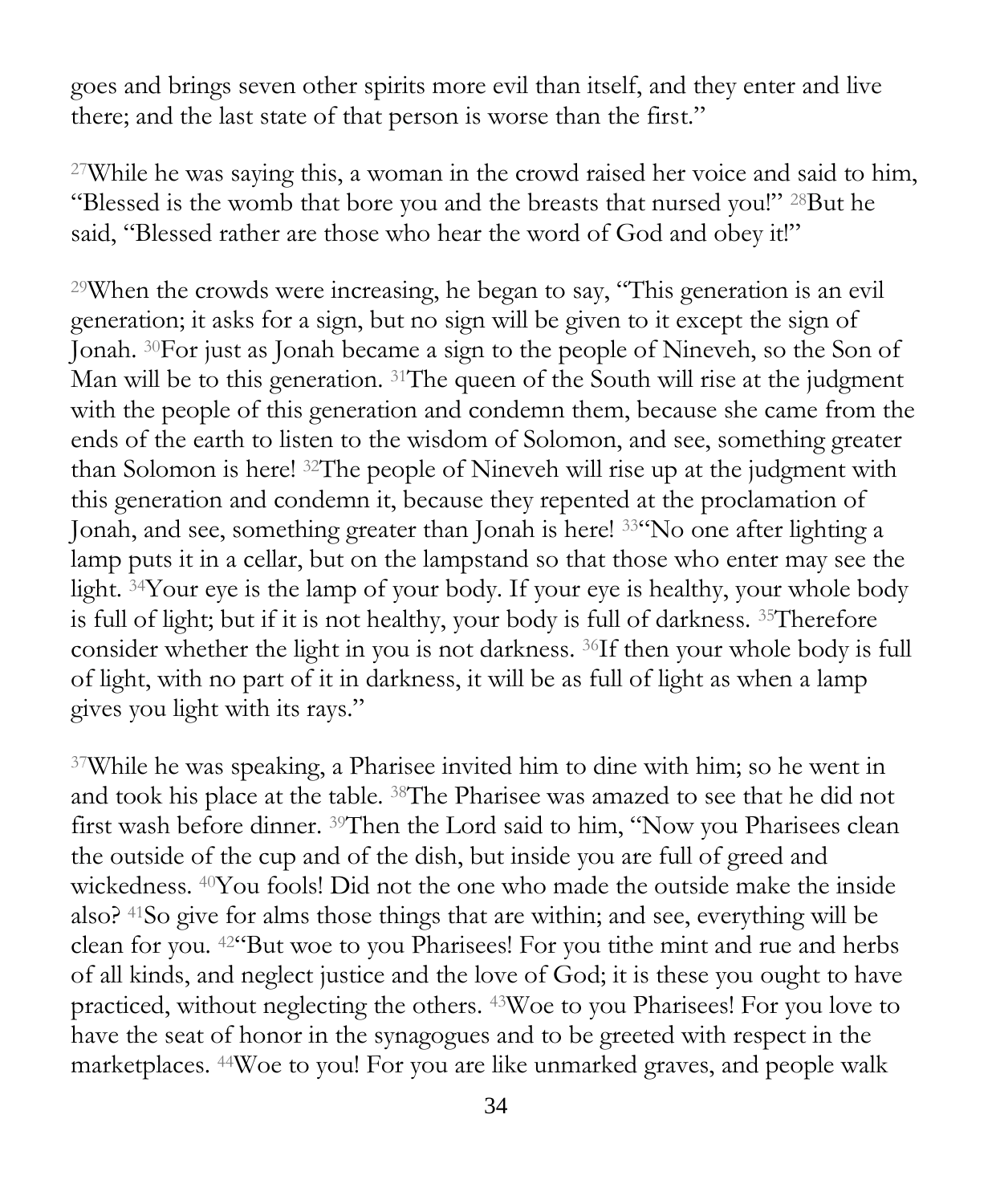over them without realizing it." <sup>45</sup>One of the lawyers answered him, "Teacher, when you say these things, you insult us too." <sup>46</sup>And he said, "Woe also to you lawyers! For you load people with burdens hard to bear, and you yourselves do not lift a finger to ease them. <sup>47</sup>Woe to you! For you build the tombs of the prophets whom your ancestors killed. <sup>48</sup>So you are witnesses and approve of the deeds of your ancestors; for they killed them, and you build their tombs. <sup>49</sup>Therefore also the Wisdom of God said, 'I will send them prophets and apostles, some of whom they will kill and persecute,' <sup>50</sup>so that this generation may be charged with the blood of all the prophets shed since the foundation of the world, <sup>51</sup>from the blood of Abel to the blood of Zechariah, who perished between the altar and the sanctuary. Yes, I tell you, it will be charged against this generation. <sup>52</sup>Woe to you lawyers! For you have taken away the key of knowledge; you did not enter yourselves, and you hindered those who were entering." <sup>53</sup>When he went outside, the scribes and the Pharisees began to be very hostile toward him and to cross-examine him about many things, <sup>54</sup>lying in wait for him, to catch him in something he might say.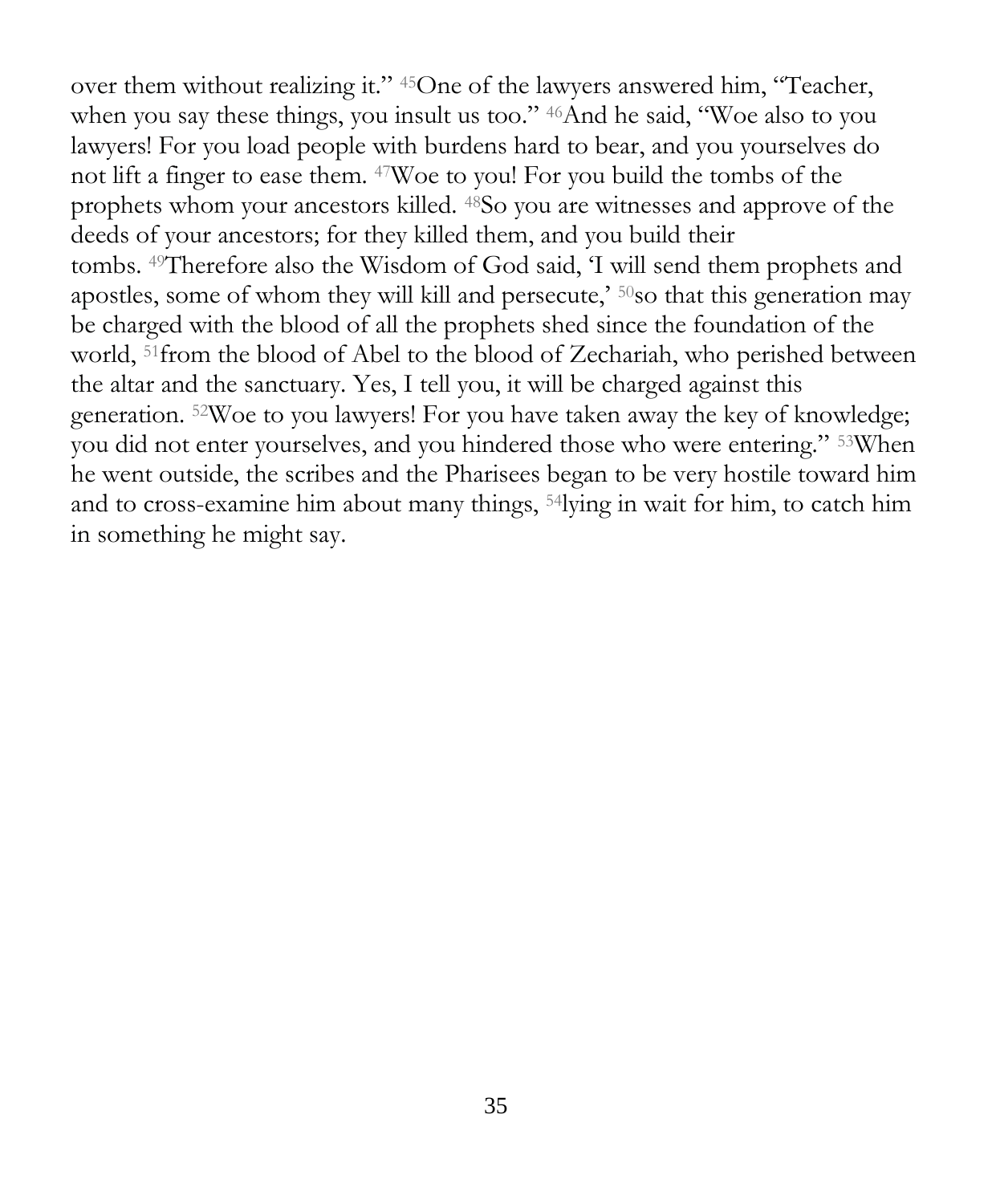#### **Chapter 12 Summary**

Beware of the leaven of the Pharisees, which is hypocrisy. Do no fear persecution, but fear Him who has the power to cast you into hell after death. If God remembers sparrows, He will not forget you. The Son of Man will confess those who confess him. Words against the Son of Man will be forgiven, but not blasphemy against the Holy Spirit. The Holy Spirit will assist you when you are brought up against magistrates or other authorities. The parable of the rich fool, who lay up treasure for himself, and is not rich toward God. God will look after you – the lilies neither toil nor spin, yet are richer in their array than Solomon. Store treasure in heaven. Be ready with burning lamps, for you do not know at what hour the Son of Man is coming. Jesus came to send fire on the earth. Now is the time to get things right with God – not when you are up before him in judgment.

 $12$ Meanwhile, when the crowd gathered by the thousands, so that they trampled on one another, he began to speak first to his disciples, "Beware of the yeast of the Pharisees, that is, their hypocrisy. <sup>2</sup>Nothing is covered up that will not be uncovered, and nothing secret that will not become known. <sup>3</sup>Therefore whatever you have said in the dark will be heard in the light, and what you have whispered behind closed doors will be proclaimed from the housetops. <sup>4</sup>"I tell you, my friends, do not fear those who kill the body, and after that can do nothing more. <sup>5</sup>But I will warn you whom to fear: fear him who, after he has killed, has authority to cast into hell. Yes, I tell you, fear him! <sup>6</sup>Are not five sparrows sold for two pennies? Yet not one of them is forgotten in God's sight. <sup>7</sup>But even the hairs of your head are all counted. Do not be afraid; you are of more value than many sparrows. <sup>8</sup>"And I tell you, everyone who acknowledges me before others, the Son of Man also will acknowledge before the angels of God; <sup>9</sup>but whoever denies me before others will be denied before the angels of God. <sup>10</sup>And everyone who speaks a word against the Son of Man will be forgiven; but whoever blasphemes against the Holy Spirit will not be forgiven. <sup>11</sup>When they bring you before the synagogues, the rulers, and the authorities, do not worry about how you are to defend yourselves or what you are to say; <sup>12</sup>for the Holy Spirit will teach you at that very hour what you ought to say."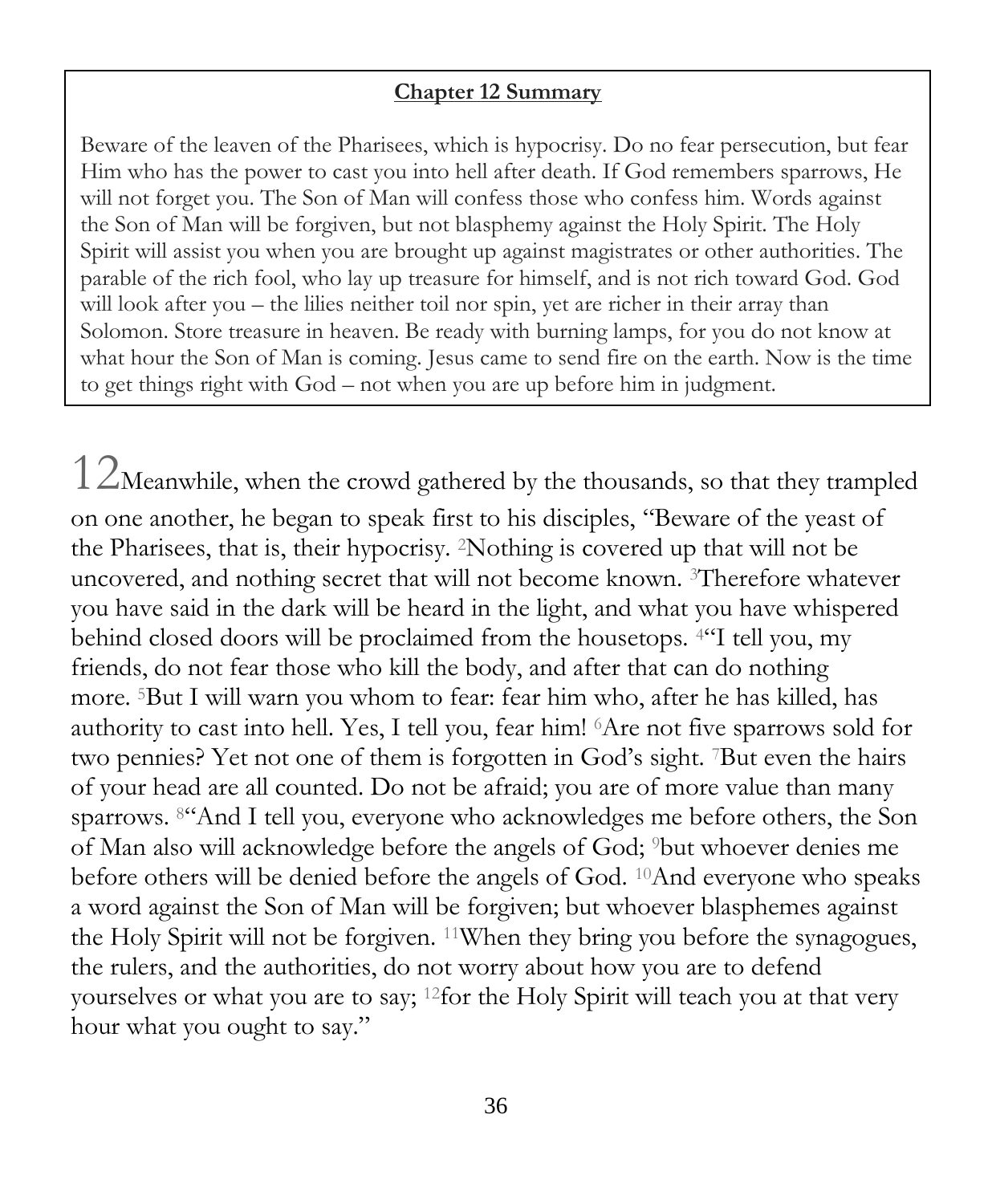<sup>13</sup>Someone in the crowd said to him, "Teacher, tell my brother to divide the family inheritance with me." <sup>14</sup>But he said to him, "Friend, who set me to be a judge or arbitrator over you?" <sup>15</sup>And he said to them, "Take care! Be on your guard against all kinds of greed; for one's life does not consist in the abundance of possessions." <sup>16</sup>Then he told them a parable: "The land of a rich man produced abundantly. <sup>17</sup>And he thought to himself, 'What should I do, for I have no place to store my crops?' <sup>18</sup>Then he said, 'I will do this: I will pull down my barns and build larger ones, and there I will store all my grain and my goods. <sup>19</sup>And I will say to my soul, 'Soul, you have ample goods laid up for many years; relax, eat, drink, be merry.' <sup>20</sup>But God said to him, 'You fool! This very night your life is being demanded of you. And the things you have prepared, whose will they be?' <sup>21</sup>So it is with those who store up treasures for themselves but are not rich toward God."

 $22$ He said to his disciples, "Therefore I tell you, do not worry about your life, what you will eat, or about your body, what you will wear. <sup>23</sup>For life is more than food, and the body more than clothing. <sup>24</sup>Consider the ravens: they neither sow nor reap, they have neither storehouse nor barn, and yet God feeds them. Of how much more value are you than the birds! <sup>25</sup>And can any of you by worrying add a single hour to your span of life? <sup>26</sup>If then you are not able to do so small a thing as that, why do you worry about the rest? <sup>27</sup>Consider the lilies, how they grow: they neither toil nor spin; yet I tell you, even Solomon in all his glory was not clothed like one of these. <sup>28</sup>But if God so clothes the grass of the field, which is alive today and tomorrow is thrown into the oven, how much more will he clothe you—you of little faith! <sup>29</sup>And do not keep striving for what you are to eat and what you are to drink, and do not keep worrying. <sup>30</sup>For it is the nations of the world that strive after all these things, and your Father knows that you need them. <sup>31</sup>Instead, strive for his kingdom, and these things will be given to you as well. <sup>32</sup>"Do not be afraid, little flock, for it is your Father's good pleasure to give you the kingdom. <sup>33</sup>Sell your possessions, and give alms. Make purses for yourselves that do not wear out, an unfailing treasure in heaven, where no thief comes near and no moth destroys. <sup>34</sup>For where your treasure is, there your heart will be also. <sup>35"</sup>Be dressed for action and have your lamps lit; <sup>36</sup>be like those who are waiting for their master to return from the wedding banquet, so that they may open the door for him as soon as he comes and knocks. <sup>37</sup>Blessed are those slaves whom the master finds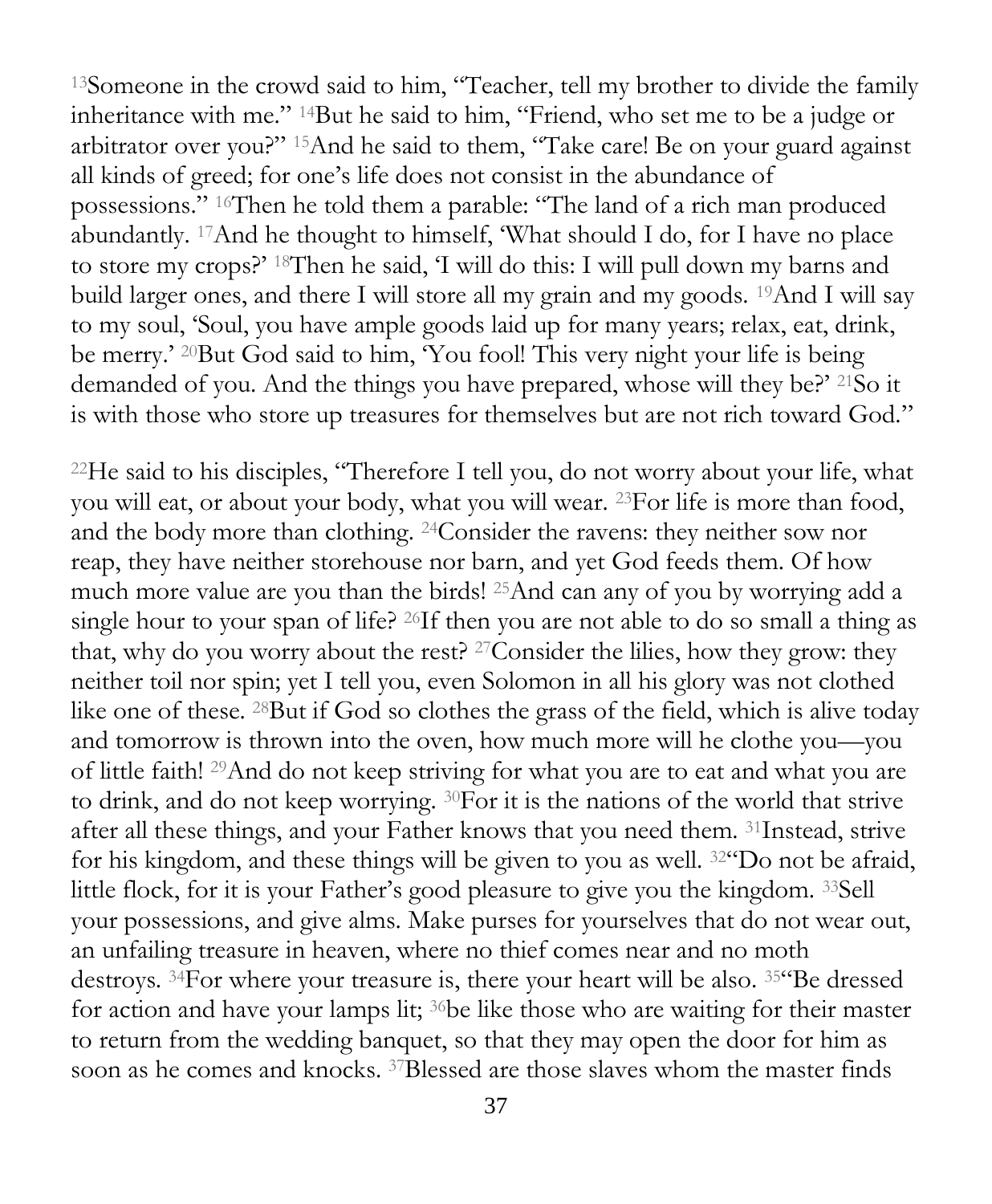alert when he comes; truly I tell you, he will fasten his belt and have them sit down to eat, and he will come and serve them. <sup>38</sup>If he comes during the middle of the night, or near dawn, and finds them so, blessed are those slaves. <sup>39</sup>"But know this: if the owner of the house had known at what hour the thief was coming, he would not have let his house be broken into. <sup>40</sup>You also must be ready, for the Son of Man is coming at an unexpected hour."

<sup>41</sup>Peter said, "Lord, are you telling this parable for us or for everyone?" <sup>42</sup>And the Lord said, "Who then is the faithful and prudent manager whom his master will put in charge of his slaves, to give them their allowance of food at the proper time? <sup>43</sup>Blessed is that slave whom his master will find at work when he arrives. <sup>44</sup>Truly I tell you, he will put that one in charge of all his possessions. <sup>45</sup>But if that slave says to himself, 'My master is delayed in coming,' and if he begins to beat the other slaves, men and women, and to eat and drink and get drunk, <sup>46</sup>the master of that slave will come on a day when he does not expect him and at an hour that he does not know, and will cut him in pieces, and put him with the unfaithful. <sup>47</sup>That slave who knew what his master wanted, but did not prepare himself or do what was wanted, will receive a severe beating. <sup>48</sup>But the one who did not know and did what deserved a beating will receive a light beating. From everyone to whom much has been given, much will be required; and from the one to whom much has been entrusted, even more will be demanded. <sup>49</sup>"I came to bring fire to the earth, and how I wish it were already kindled! <sup>50</sup>I have a baptism with which to be baptized, and what stress I am under until it is completed! <sup>51</sup>Do you think that I have come to bring peace to the earth? No, I tell you, but rather division! <sup>52</sup>From now on five in one household will be divided, three against two and two against three; <sup>53</sup>they will be divided: father against son and son against father, mother against daughter and daughter against mother, mother-in-law against her daughter-in-law and daughter-in-law against mother-in-law."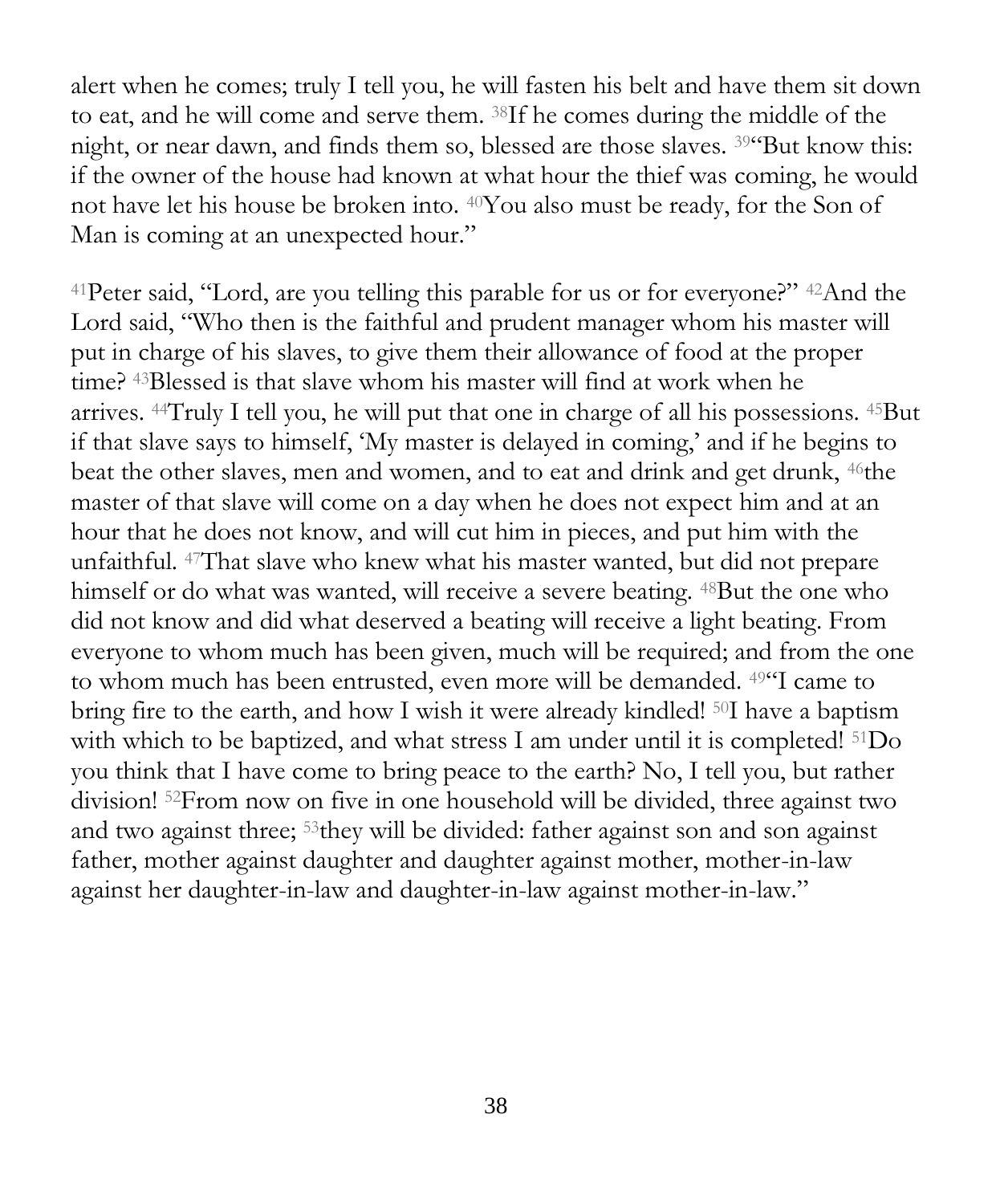<sup>54</sup>He also said to the crowds, "When you see a cloud rising in the west, you immediately say, 'It is going to rain'; and so it happens. <sup>55</sup>And when you see the south wind blowing, you say, 'There will be scorching heat'; and it happens. <sup>56</sup>You hypocrites! You know how to interpret the appearance of earth and sky, but why do you not know how to interpret the present time? <sup>57</sup>"And why do you not judge for yourselves what is right? <sup>58</sup>Thus, when you go with your accuser before a magistrate, on the way make an effort to settle the case, or you may be dragged before the judge, and the judge hand you over to the officer, and the officer throw you in prison. <sup>59</sup>I tell you, you will never get out until you have paid the very last penny."

#### **Chapter 13 Summary**

Jesus says that Galileans killed by Pilate at a sacrifice, and eighteen people killed by a falling tower at Siloam, were not worse sinners than anyone else. God will look for fruit, like a farmer looks for fruit on a fig tree – if the fruit is not forthcoming, the tree will be destroyed. Jesus rebukes those who criticize him for healing a woman who is bent over on the Sabbath. The kingdom of God is like a mustard seed, and leaven. We must strive to enter through the narrow gate to salvation, which will eventually be shut, causing wailing and gnashing of teeth. Jesus laments for Jerusalem and its unwillingness, saying he has desired to gather its children together as a hen gathers her brood under her wings (compare Ruth 2:12).

 $13$ At that very time there were some present who told him about the Galileans whose blood Pilate had mingled with their sacrifices. <sup>2</sup>He asked them, "Do you think that because these Galileans suffered in this way they were worse sinners than all other Galileans? <sup>3</sup>No, I tell you; but unless you repent, you will all perish as they did. <sup>4</sup>Or those eighteen who were killed when the tower of Siloam fell on them—do you think that they were worse offenders than all the others living in Jerusalem? <sup>5</sup>No, I tell you; but unless you repent, you will all perish just as they did."

<sup>6</sup>Then he told this parable: "A man had a fig tree planted in his vineyard; and he came looking for fruit on it and found none. <sup>7</sup>So he said to the gardener, 'See here!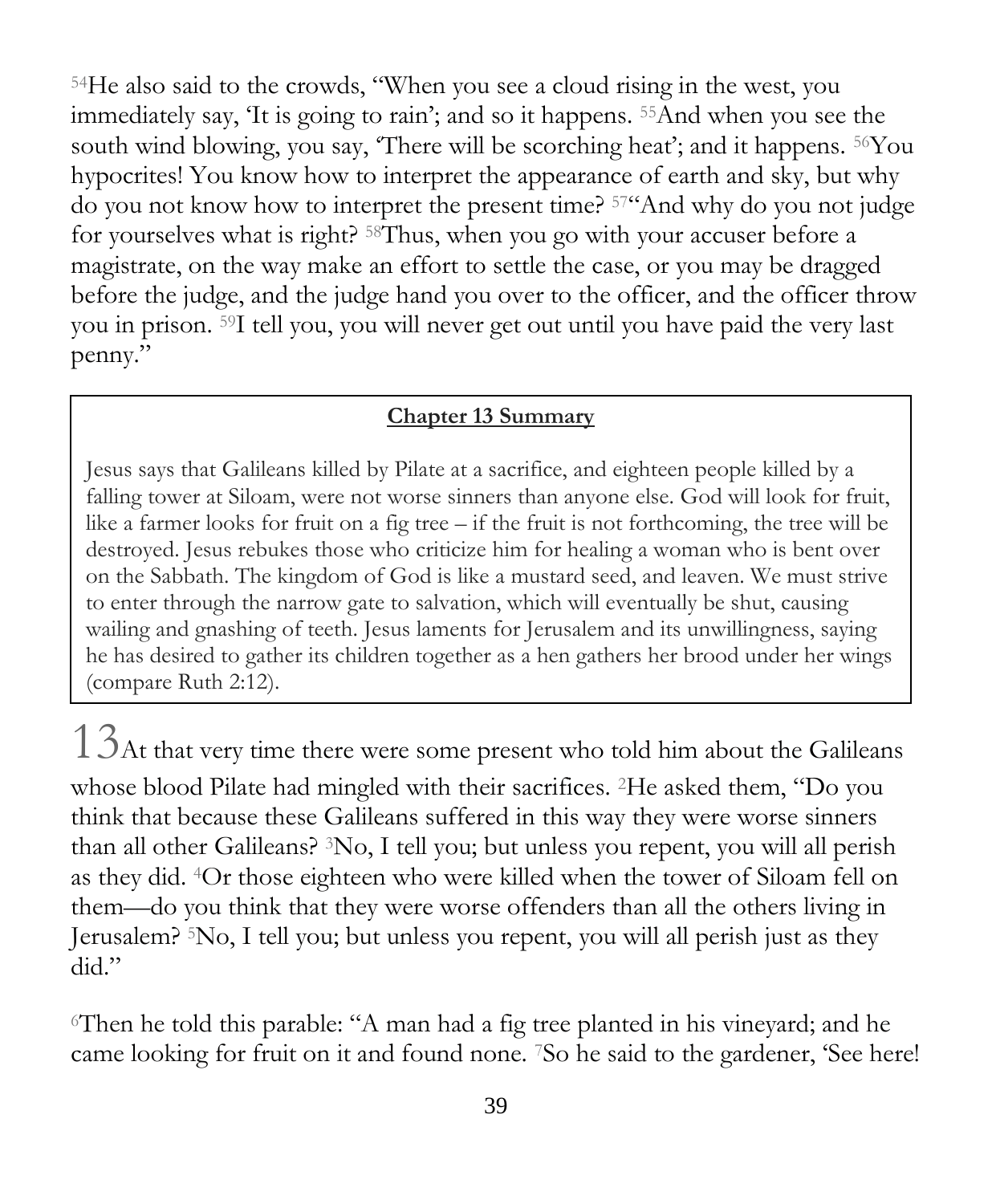For three years I have come looking for fruit on this fig tree, and still I find none. Cut it down! Why should it be wasting the soil?' <sup>8</sup>He replied, 'Sir, let it alone for one more year, until I dig around it and put manure on it. <sup>9</sup>If it bears fruit next year, well and good; but if not, you can cut it down.'"

<sup>10</sup>Now he was teaching in one of the synagogues on the sabbath. <sup>11</sup>And just then there appeared a woman with a spirit that had crippled her for eighteen years. She was bent over and was quite unable to stand up straight. <sup>12</sup>When Jesus saw her, he called her over and said, "Woman, you are set free from your ailment." <sup>13</sup>When he laid his hands on her, immediately she stood up straight and began praising God. <sup>14</sup>But the leader of the synagogue, indignant because Jesus had cured on the sabbath, kept saying to the crowd, "There are six days on which work ought to be done; come on those days and be cured, and not on the sabbath day." <sup>15</sup>But the Lord answered him and said, "You hypocrites! Does not each of you on the sabbath untie his ox or his donkey from the manger, and lead it away to give it water? <sup>16</sup>And ought not this woman, a daughter of Abraham whom Satan bound for eighteen long years, be set free from this bondage on the sabbath day?" <sup>17</sup>When he said this, all his opponents were put to shame; and the entire crowd was rejoicing at all the wonderful things that he was doing.

<sup>18</sup>He said therefore, "What is the kingdom of God like? And to what should I compare it? <sup>19</sup>It is like a mustard seed that someone took and sowed in the garden; it grew and became a tree, and the birds of the air made nests in its branches." <sup>20</sup>And again he said, "To what should I compare the kingdom of God? <sup>21</sup>It is like yeast that a woman took and mixed in with three measures of flour until all of it was leavened." <sup>22</sup>Jesus went through one town and village after another, teaching as he made his way to Jerusalem.

<sup>23</sup>Someone asked him, "Lord, will only a few be saved?" He said to them, <sup>24</sup>"Strive to enter through the narrow door; for many, I tell you, will try to enter and will not be able. <sup>25</sup>When once the owner of the house has got up and shut the door, and you begin to stand outside and to knock at the door, saying, 'Lord, open to us,' then in reply he will say to you, 'I do not know where you come from.' 26Then you will begin to say, 'We ate and drank with you, and you taught in our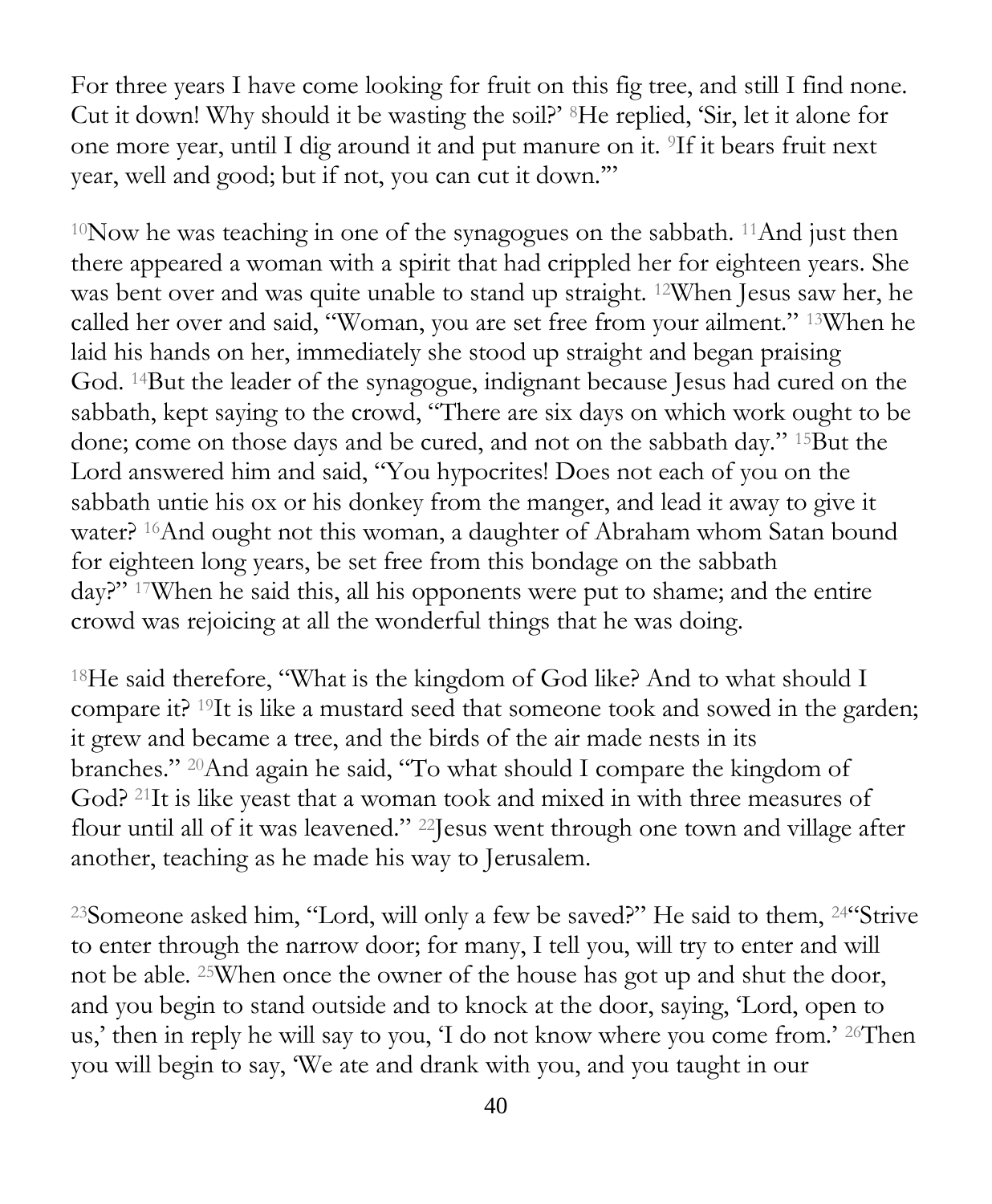streets.' <sup>27</sup>But he will say, 'I do not know where you come from; go away from me, all you evildoers!' <sup>28</sup>There will be weeping and gnashing of teeth when you see Abraham and Isaac and Jacob and all the prophets in the kingdom of God, and you yourselves thrown out. <sup>29</sup>Then people will come from east and west, from north and south, and will eat in the kingdom of God. <sup>30</sup>Indeed, some are last who will be first, and some are first who will be last."

<sup>31</sup>At that very hour some Pharisees came and said to him, "Get away from here, for Herod wants to kill you." <sup>32</sup>He said to them, "Go and tell that fox for me, 'Listen, I am casting out demons and performing cures today and tomorrow, and on the third day I finish my work. <sup>33</sup>Yet today, tomorrow, and the next day I must be on my way, because it is impossible for a prophet to be killed outside of Jerusalem.' <sup>34</sup>Jerusalem, Jerusalem, the city that kills the prophets and stones those who are sent to it! How often have I desired to gather your children together as a hen gathers her brood under her wings, and you were not willing! <sup>35</sup>See, your house is left to you. And I tell you, you will not see me until the time comes when you say, 'Blessed is the one who comes in the name of the Lord.'"

#### **Chapter 14 Summary**

Jesus defends himself against those who criticize him for healing on the Sabbath. At a wedding feast, do not take the highest place on your own initiative. Whoever humbles himself will be exalted, and vice versa. Invite to dinner the poor who cannot repay you. Parable about a great feast: those invited made excuses, so the poor and dispossessed were invited instead. To follow Jesus, we must hate our family members, and our very lives. Salt that has lost its flavor is good for nothing.

14On one occasion when Jesus was going to the house of a leader of the Pharisees to eat a meal on the sabbath, they were watching him closely. <sup>2</sup>Just then, in front of him, there was a man who had dropsy. <sup>3</sup>And Jesus asked the lawyers and Pharisees, "Is it lawful to cure people on the sabbath, or not?" <sup>4</sup>But they were silent. So Jesus took him and healed him, and sent him away. <sup>5</sup>Then he said to them, "If one of you has a child or an ox that has fallen into a well, will you not immediately pull it out on a sabbath day?" <sup>6</sup>And they could not reply to this.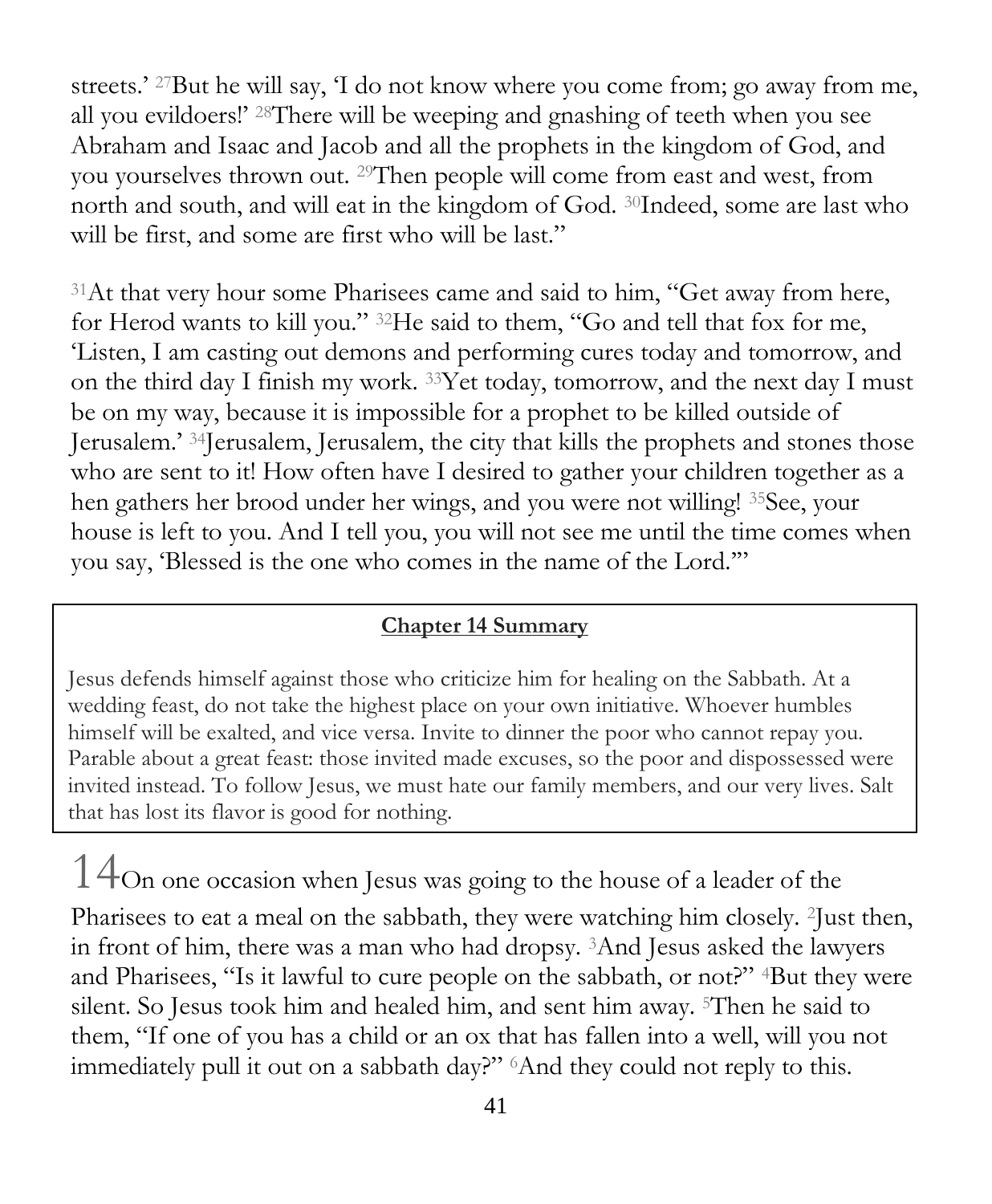<sup>7</sup>When he noticed how the guests chose the places of honor, he told them a parable. <sup>8</sup>"When you are invited by someone to a wedding banquet, do not sit down at the place of honor, in case someone more distinguished than you has been invited by your host; <sup>9</sup>and the host who invited both of you may come and say to you, 'Give this person your place,' and then in disgrace you would start to take the lowest place. <sup>10</sup>But when you are invited, go and sit down at the lowest place, so that when your host comes, he may say to you, 'Friend, move up higher'; then you will be honored in the presence of all who sit at the table with you. <sup>11</sup>For all who exalt themselves will be humbled, and those who humble themselves will be exalted." <sup>12</sup>He said also to the one who had invited him, "When you give a luncheon or a dinner, do not invite your friends or your brothers or your relatives or rich neighbors, in case they may invite you in return, and you would be repaid. <sup>13</sup>But when you give a banquet, invite the poor, the crippled, the lame, and the blind. <sup>14</sup>And you will be blessed, because they cannot repay you, for you will be repaid at the resurrection of the righteous."

<sup>15</sup>One of the dinner guests, on hearing this, said to him, "Blessed is anyone who will eat bread in the kingdom of God!" <sup>16</sup>Then Jesus said to him, "Someone gave a great dinner and invited many. <sup>17</sup>At the time for the dinner he sent his slave to say to those who had been invited, 'Come; for everything is ready now.' <sup>18</sup>But they all alike began to make excuses. The first said to him, 'I have bought a piece of land, and I must go out and see it; please accept my regrets.' <sup>19</sup>Another said, 'I have bought five yoke of oxen, and I am going to try them out; please accept my regrets.' <sup>20</sup>Another said, 'I have just been married, and therefore I cannot come.' <sup>21</sup>So the slave returned and reported this to his master. Then the owner of the house became angry and said to his slave, 'Go out at once into the streets and lanes of the town and bring in the poor, the crippled, the blind, and the lame.' <sup>22</sup>And the slave said, 'Sir, what you ordered has been done, and there is still room." <sup>23</sup>Then the master said to the slave, 'Go out into the roads and lanes, and compel people to come in, so that my house may be filled. <sup>24</sup>For I tell you, none of those who were invited will taste my dinner.'"

<sup>25</sup>Now large crowds were traveling with him; and he turned and said to them, <sup>26</sup>"Whoever comes to me and does not hate father and mother, wife and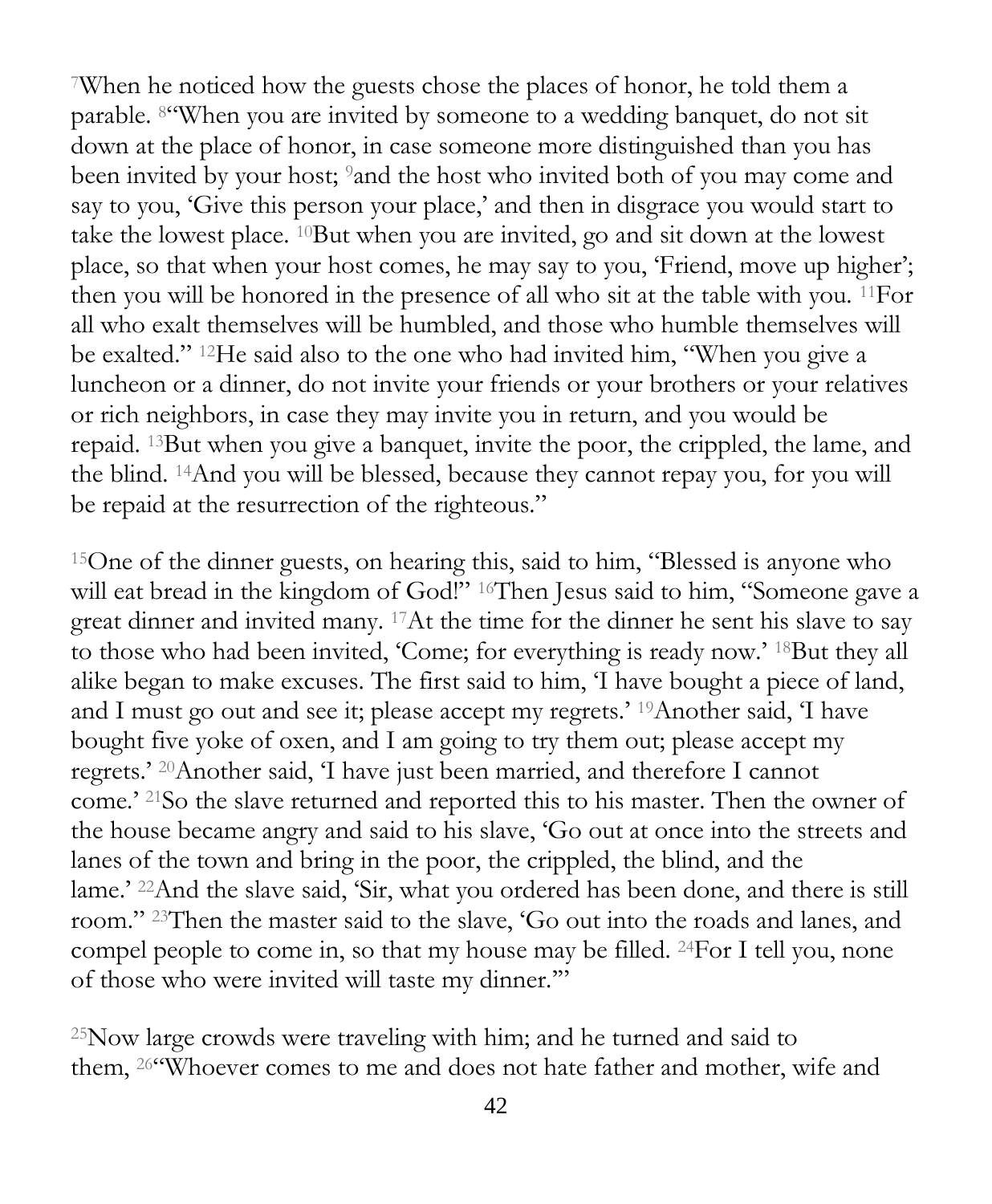children, brothers and sisters, yes, and even life itself, cannot be my disciple. <sup>27</sup>Whoever does not carry the cross and follow me cannot be my disciple. <sup>28</sup>For which of you, intending to build a tower, does not first sit down and estimate the cost, to see whether he has enough to complete it? <sup>29</sup>Otherwise, when he has laid a foundation and is not able to finish, all who see it will begin to ridicule him, <sup>30</sup>saying, 'This fellow began to build and was not able to finish.' <sup>31</sup>Or what king, going out to wage war against another king, will not sit down first and consider whether he is able with ten thousand to oppose the one who comes against him with twenty thousand? <sup>32</sup>If he cannot, then, while the other is still far away, he sends a delegation and asks for the terms of peace. <sup>33</sup>So therefore, none of you can become my disciple if you do not give up all your possessions. <sup>34</sup>"Salt is good; but if salt has lost its taste, how can its saltiness be restored? <sup>35</sup>It is fit neither for the soil nor for the manure pile; they throw it away. Let anyone with ears to hear listen!"

#### **Chapter 15 Summary**

There is more rejoicing about the recovery of one lost sheep than there is about ninetynine who never went missing. A lost coin that is found is also a matter for rejoicing. The parable of the Prodigal Son.

 $15$ Now all the tax collectors and sinners were coming near to listen to him. <sup>2</sup>And the Pharisees and the scribes were grumbling and saying, "This fellow welcomes sinners and eats with them." <sup>3</sup>So he told them this parable: <sup>4</sup>"Which one of you, having a hundred sheep and losing one of them, does not leave the ninetynine in the wilderness and go after the one that is lost until he finds it? <sup>5</sup>When he has found it, he lays it on his shoulders and rejoices. <sup>6</sup>And when he comes home, he calls together his friends and neighbors, saying to them, 'Rejoice with me, for I have found my sheep that was lost.' 'Just so, I tell you, there will be more joy in heaven over one sinner who repents than over ninety-nine righteous persons who need no repentance. <sup>8</sup>"Or what woman having ten silver coins, if she loses one of them, does not light a lamp, sweep the house, and search carefully until she finds it? <sup>9</sup>When she has found it, she calls together her friends and neighbors, saying,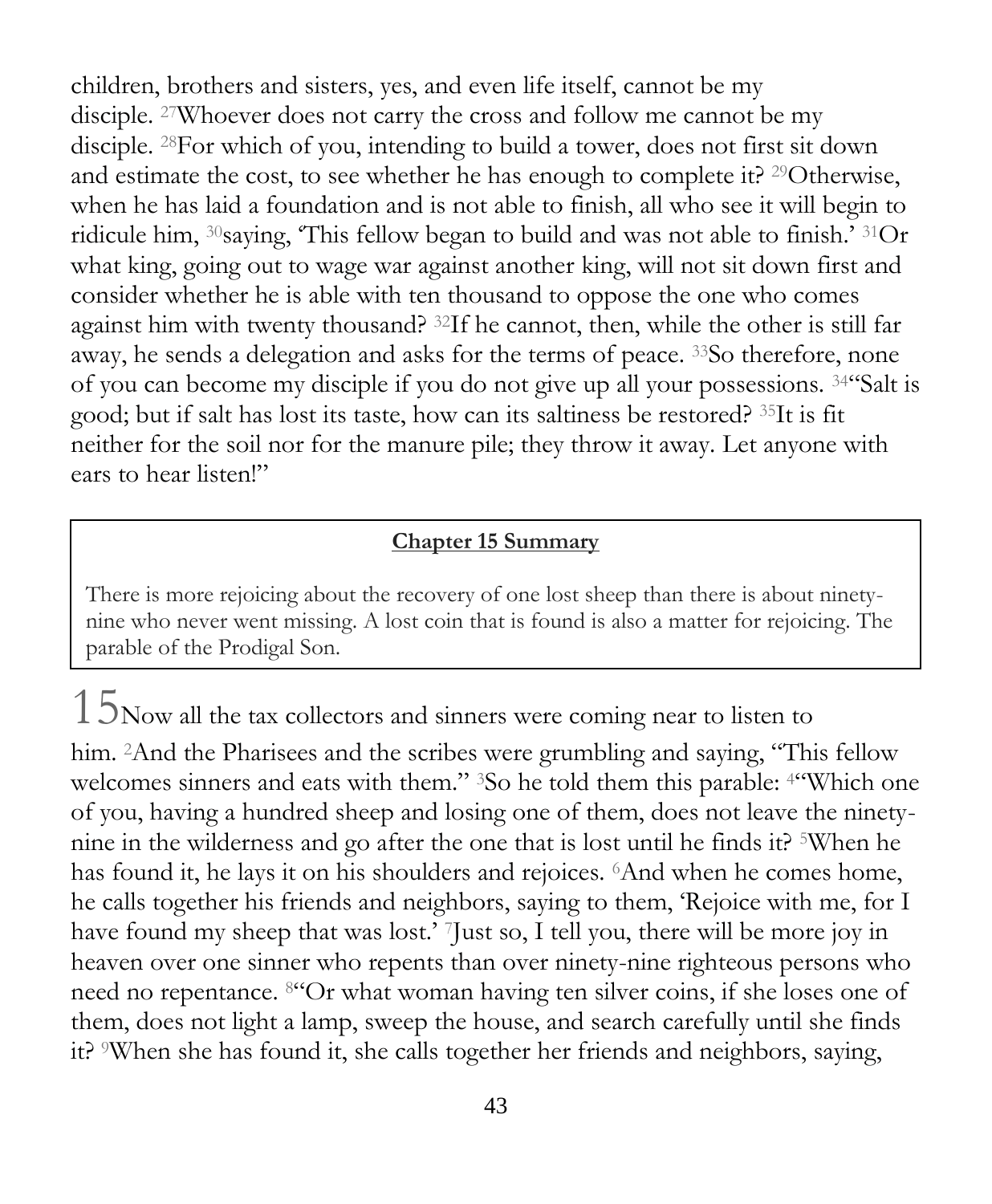'Rejoice with me, for I have found the coin that I had lost.' <sup>10</sup>Just so, I tell you, there is joy in the presence of the angels of God over one sinner who repents."

<sup>11</sup>Then Jesus said, "There was a man who had two sons. <sup>12</sup>The younger of them said to his father, 'Father, give me the share of the property that will belong to me.' So he divided his property between them. <sup>13</sup>A few days later the younger son gathered all he had and traveled to a distant country, and there he squandered his property in dissolute living. <sup>14</sup>When he had spent everything, a severe famine took place throughout that country, and he began to be in need. <sup>15</sup>So he went and hired himself out to one of the citizens of that country, who sent him to his fields to feed the pigs. <sup>16</sup>He would gladly have filled himself with the pods that the pigs were eating; and no one gave him anything. <sup>17</sup>But when he came to himself he said, 'How many of my father's hired hands have bread enough and to spare, but here I am dying of hunger! <sup>18</sup>I will get up and go to my father, and I will say to him, "Father, I have sinned against heaven and before you; <sup>19</sup>I am no longer worthy to be called your son; treat me like one of your hired hands."' <sup>20</sup>So he set off and went to his father. But while he was still far off, his father saw him and was filled with compassion; he ran and put his arms around him and kissed him. <sup>21</sup>Then the son said to him, 'Father, I have sinned against heaven and before you; I am no longer worthy to be called your son.' <sup>22</sup>But the father said to his slaves, 'Quickly, bring out a robe—the best one—and put it on him; put a ring on his finger and sandals on his feet. <sup>23</sup>And get the fatted calf and kill it, and let us eat and celebrate; <sup>24</sup>for this son of mine was dead and is alive again; he was lost and is found!' And they began to celebrate. <sup>25</sup>"Now his elder son was in the field; and when he came and approached the house, he heard music and dancing. <sup>26</sup>He called one of the slaves and asked what was going on. <sup>27</sup>He replied, 'Your brother has come, and your father has killed the fatted calf, because he has got him back safe and sound.' <sup>28</sup>Then he became angry and refused to go in. His father came out and began to plead with him. <sup>29</sup>But he answered his father, 'Listen! For all these years I have been working like a slave for you, and I have never disobeyed your command; yet you have never given me even a young goat so that I might celebrate with my friends. <sup>30</sup>But when this son of yours came back, who has devoured your property with prostitutes, you killed the fatted calf for him!' <sup>31</sup>Then the father said to him, 'Son, you are always with me, and all that is mine is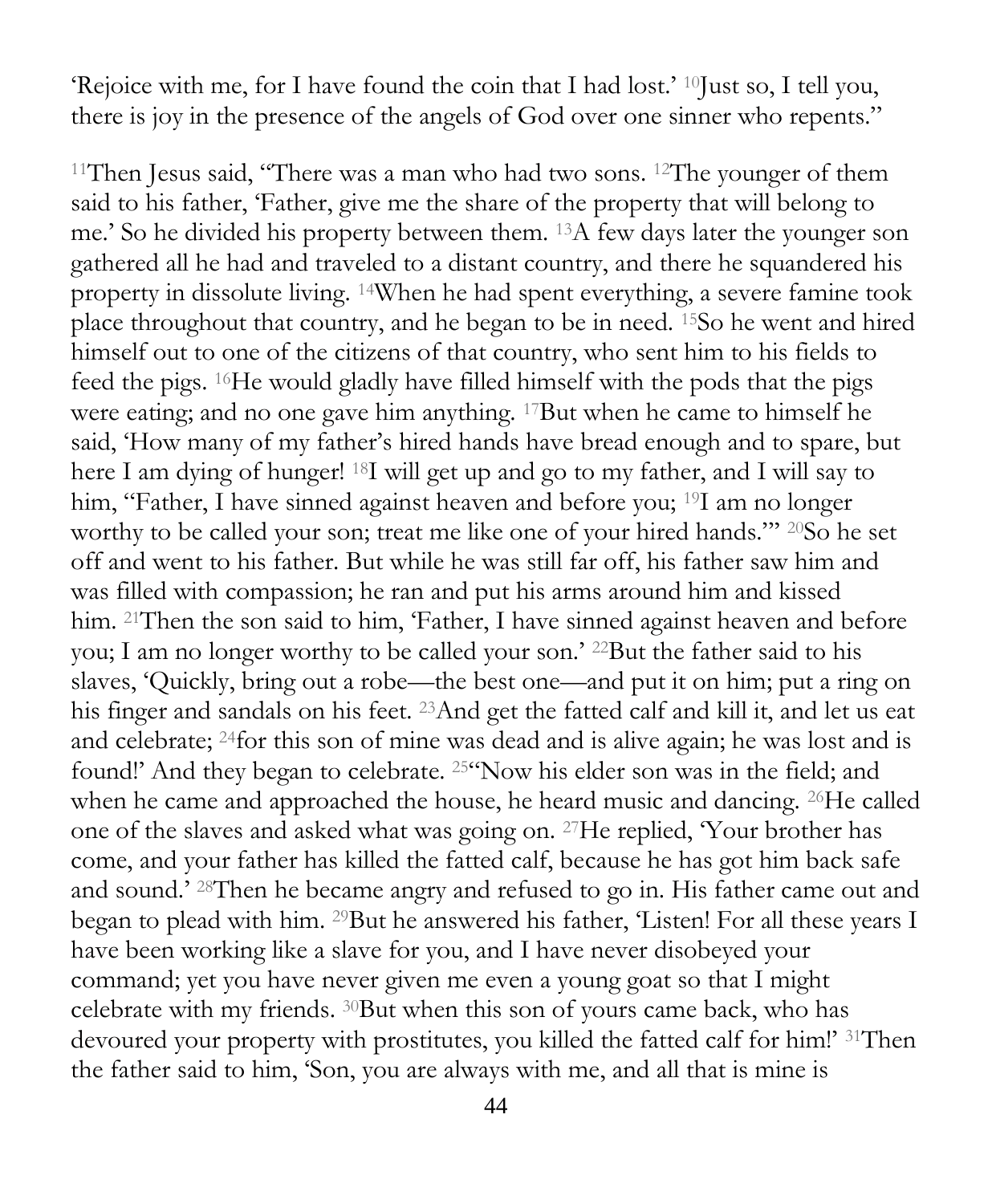yours. <sup>32</sup>But we had to celebrate and rejoice, because this brother of yours was dead and has come to life; he was lost and has been found.'"

#### **Chapter 16 Summary**

The parable of the dishonest steward: a steward who is about to be fired curries favor with his master's debtors by writing off some of their debts. The master commends him. He who is unrighteous in small things (like money) will also be unrighteous in big things. You cannot serve God and Mammon. Parable: the beggar Lazarus sits at the gate of the rich man. Both die: Lazarus goes to Abraham's bosom, and the rich man to hell. The rich man asks Lazarus to dip his finger in water to cool his tongue, but he is denied. The rich man warns to warn his brothers, but is told that they have Moses and the prophets for this purpose.

 $16$ Then Jesus said to the disciples, "There was a rich man who had a manager, and charges were brought to him that this man was squandering his property. <sup>2</sup>So he summoned him and said to him, 'What is this that I hear about you? Give me an accounting of your management, because you cannot be my manager any longer.' <sup>3</sup>Then the manager said to himself, 'What will I do, now that my master is taking the position away from me? I am not strong enough to dig, and I am ashamed to beg. <sup>4</sup>I have decided what to do so that, when I am dismissed as manager, people may welcome me into their homes.' <sup>5</sup>So, summoning his master's debtors one by one, he asked the first, 'How much do you owe my master?' <sup>6</sup>He answered, 'A hundred jugs of olive oil.' He said to him, 'Take your bill, sit down quickly, and make it fifty.' <sup>7</sup>Then he asked another, 'And how much do you owe?' He replied, 'A hundred containers of wheat.' He said to him, 'Take your bill and make it eighty.' <sup>8</sup>And his master commended the dishonest manager because he had acted shrewdly; for the children of this age are more shrewd in dealing with their own generation than are the children of light. <sup>9</sup>And I tell you, make friends for yourselves by means of dishonest wealth so that when it is gone, they may welcome you into the eternal homes. <sup>10"</sup>Whoever is faithful in a very little is faithful also in much; and whoever is dishonest in a very little is dishonest also in much. <sup>11</sup>If then you have not been faithful with the dishonest wealth, who will entrust to you the true riches? <sup>12</sup>And if you have not been faithful with what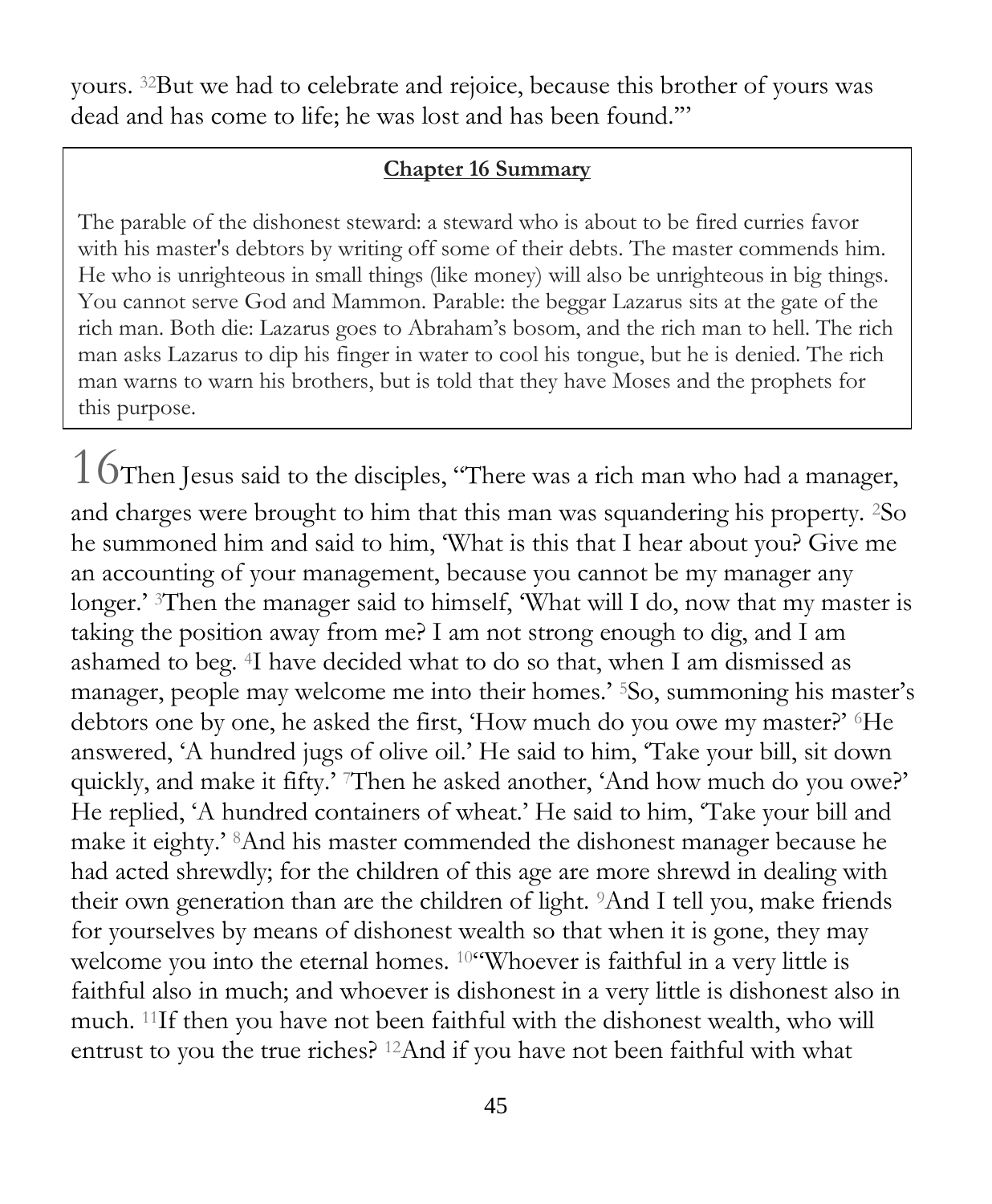belongs to another, who will give you what is your own? <sup>13</sup>No slave can serve two masters; for a slave will either hate the one and love the other, or be devoted to the one and despise the other. You cannot serve God and wealth." <sup>14</sup>The Pharisees, who were lovers of money, heard all this, and they ridiculed him. <sup>15</sup>So he said to them, "You are those who justify yourselves in the sight of others; but God knows your hearts; for what is prized by human beings is an abomination in the sight of God. <sup>16</sup>"The law and the prophets were in effect until John came; since then the good news of the kingdom of God is proclaimed, and everyone tries to enter it by force. <sup>17</sup>But it is easier for heaven and earth to pass away, than for one stroke of a letter in the law to be dropped. <sup>18</sup>"Anyone who divorces his wife and marries another commits adultery, and whoever marries a woman divorced from her husband commits adultery.

<sup>19"</sup>There was a rich man who was dressed in purple and fine linen and who feasted sumptuously every day. <sup>20</sup>And at his gate lay a poor man named Lazarus, covered with sores, <sup>21</sup>who longed to satisfy his hunger with what fell from the rich man's table; even the dogs would come and lick his sores. <sup>22</sup>The poor man died and was carried away by the angels to be with Abraham. The rich man also died and was buried. <sup>23</sup>In Hades, where he was being tormented, he looked up and saw Abraham far away with Lazarus by his side. <sup>24</sup>He called out, 'Father Abraham, have mercy on me, and send Lazarus to dip the tip of his finger in water and cool my tongue; for I am in agony in these flames.' <sup>25</sup>But Abraham said, 'Child, remember that during your lifetime you received your good things, and Lazarus in like manner evil things; but now he is comforted here, and you are in agony. <sup>26</sup>Besides all this, between you and us a great chasm has been fixed, so that those who might want to pass from here to you cannot do so, and no one can cross from there to us.' <sup>27</sup>He said, 'Then, father, I beg you to send him to my father's house— <sup>28</sup>for I have five brothers—that he may warn them, so that they will not also come into this place of torment.' <sup>29</sup>Abraham replied, 'They have Moses and the prophets; they should listen to them.' <sup>30</sup>He said, 'No, father Abraham; but if someone goes to them from the dead, they will repent.' <sup>31</sup>He said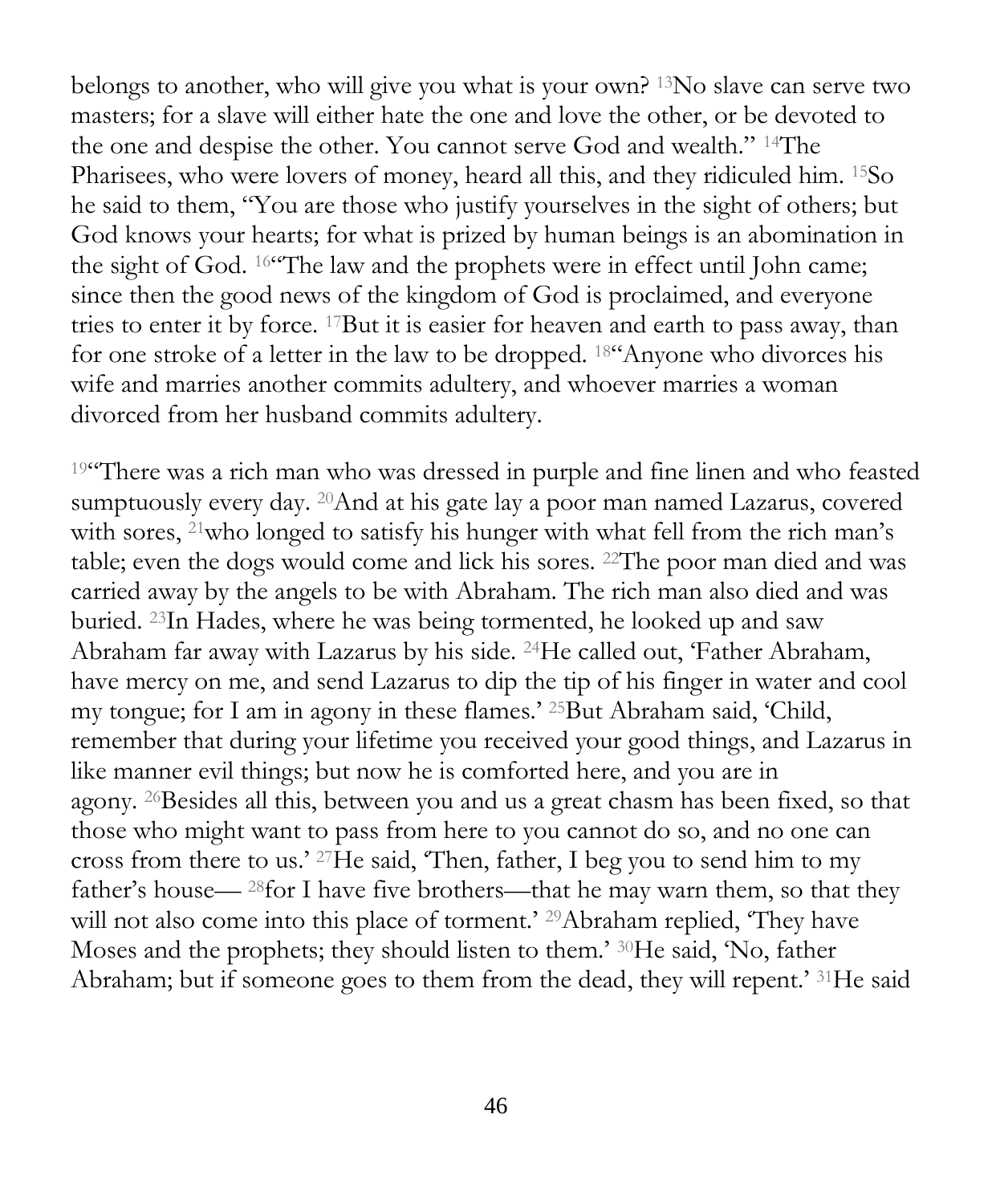to him, 'If they do not listen to Moses and the prophets, neither will they be convinced even if someone rises from the dead.'"

#### **Chapter 17 Summary**

Forgive a brother who offends against you and then repents, even if he does so seven times a day. Even a mustard-seed of faith would be sufficient to make a mulberry tree uproot itself and be planted in the sea. Dutiful care is expected of us, as it is of servants. Jesus heals ten lepers, and only one (a Samaritan) thanks him. In response to a question from the Pharisees about when the kingdom of God will come, Jesus replies that the kingdom of God is to be found within. Beware of false Messiahs. Jesus must suffer and be rejected. Moral corruption (similar to that in the days of Noah, or in Sodom) will form the backdrop to the coming of the Son of Man. Do not be attached to things you must forsake, like Lot's wife. When Jesus comes, some will be taken suddenly and others will be left behind.

 $17$ Jesus said to his disciples, "Occasions for stumbling are bound to come, but woe to anyone by whom they come! <sup>2</sup>It would be better for you if a millstone were hung around your neck and you were thrown into the sea than for you to cause one of these little ones to stumble. <sup>3</sup>Be on your guard! If another disciple sins, you must rebuke the offender, and if there is repentance, you must forgive. <sup>4</sup>And if the same person sins against you seven times a day, and turns back to you seven times and says, 'I repent,' you must forgive." <sup>5</sup>The apostles said to the Lord, "Increase our faith!" <sup>6</sup>The Lord replied, "If you had faith the size of a mustard seed, you could say to this mulberry tree, 'Be uprooted and planted in the sea,' and it would obey you. <sup>7</sup>"Who among you would say to your slave who has just come in from plowing or tending sheep in the field, 'Come here at once and take your place at the table'? <sup>8</sup>Would you not rather say to him, 'Prepare supper for me, put on your apron and serve me while I eat and drink; later you may eat and drink'? <sup>9</sup>Do you thank the slave for doing what was commanded? <sup>10</sup>So you also, when you have done all that you were ordered to do, say, 'We are worthless slaves; we have done only what we ought to have done!'"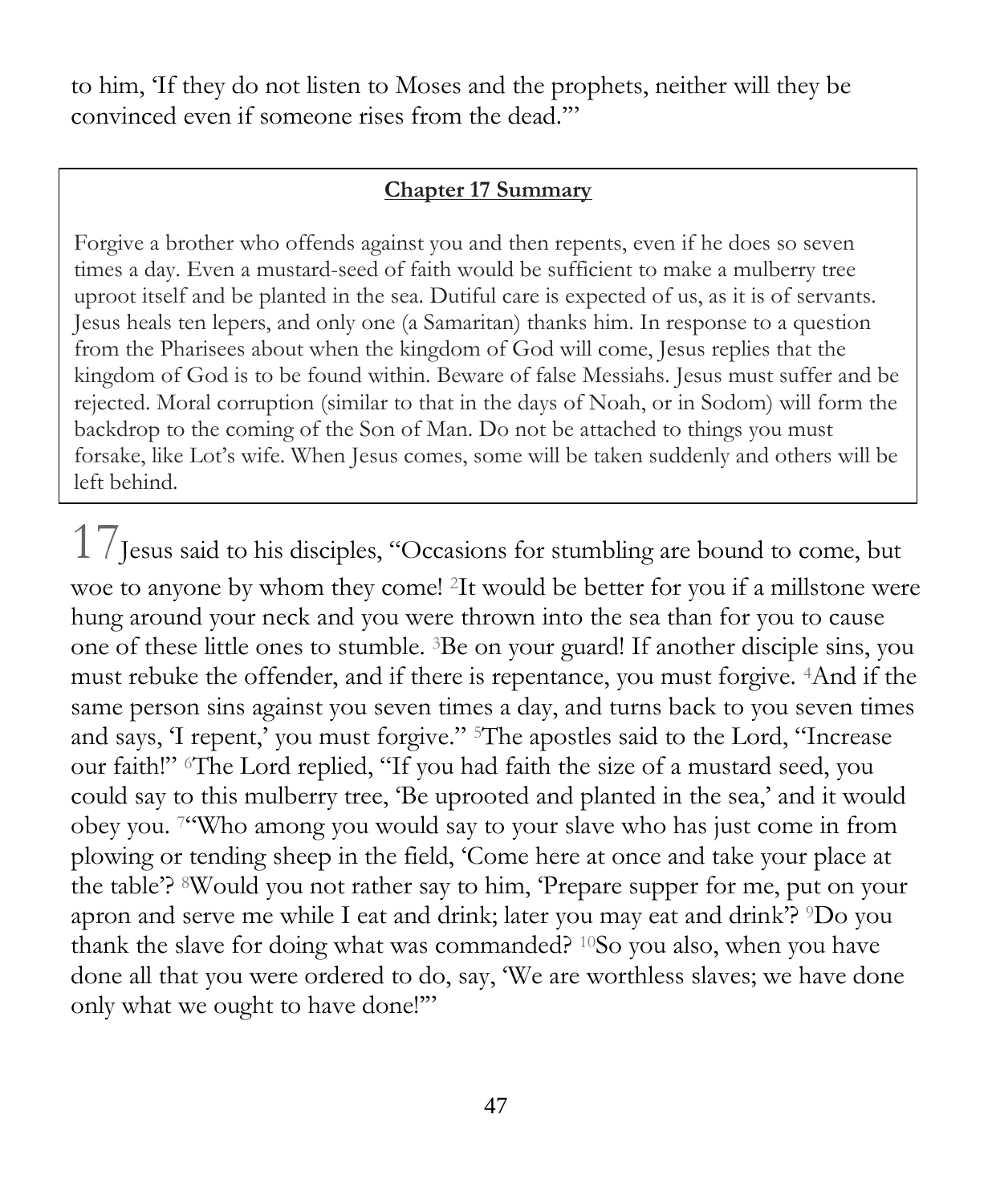<sup>11</sup>On the way to Jerusalem Jesus was going through the region between Samaria and Galilee. <sup>12</sup>As he entered a village, ten lepers approached him. Keeping their distance, <sup>13</sup>they called out, saying, "Jesus, Master, have mercy on us!" <sup>14</sup>When he saw them, he said to them, "Go and show yourselves to the priests." And as they went, they were made clean. <sup>15</sup>Then one of them, when he saw that he was healed, turned back, praising God with a loud voice. <sup>16</sup>He prostrated himself at Jesus' feet and thanked him. And he was a Samaritan. <sup>17</sup>Then Jesus asked, "Were not ten made clean? But the other nine, where are they? <sup>18</sup>Was none of them found to return and give praise to God except this foreigner?" <sup>19</sup>Then he said to him, "Get up and go on your way; your faith has made you well."

<sup>20</sup>Once Jesus was asked by the Pharisees when the kingdom of God was coming, and he answered, "The kingdom of God is not coming with things that can be observed; <sup>21</sup>nor will they say, 'Look, here it is!' or 'There it is!' For, in fact, the kingdom of God is among you." <sup>22</sup>Then he said to the disciples, "The days are coming when you will long to see one of the days of the Son of Man, and you will not see it. <sup>23</sup>They will say to you, 'Look there!' or 'Look here!' Do not go, do not set off in pursuit. <sup>24</sup>For as the lightning flashes and lights up the sky from one side to the other, so will the Son of Man be in his day. <sup>25</sup>But first he must endure much suffering and be rejected by this generation. <sup>26</sup>Just as it was in the days of Noah, so too it will be in the days of the Son of Man. <sup>27</sup>They were eating and drinking, and marrying and being given in marriage, until the day Noah entered the ark, and the flood came and destroyed all of them. <sup>28</sup>Likewise, just as it was in the days of Lot: they were eating and drinking, buying and selling, planting and building, <sup>29</sup>but on the day that Lot left Sodom, it rained fire and sulfur from heaven and destroyed all of them <sup>30</sup>—it will be like that on the day that the Son of Man is revealed. <sup>31</sup>On that day, anyone on the housetop who has belongings in the house must not come down to take them away; and likewise anyone in the field must not turn back. <sup>32</sup>Remember Lot's wife. <sup>33</sup>Those who try to make their life secure will lose it, but those who lose their life will keep it. <sup>34</sup>I tell you, on that night there will be two in one bed; one will be taken and the other left. <sup>35</sup>There will be two women grinding meal together; one will be taken and the other left." <sup>37</sup>Then they asked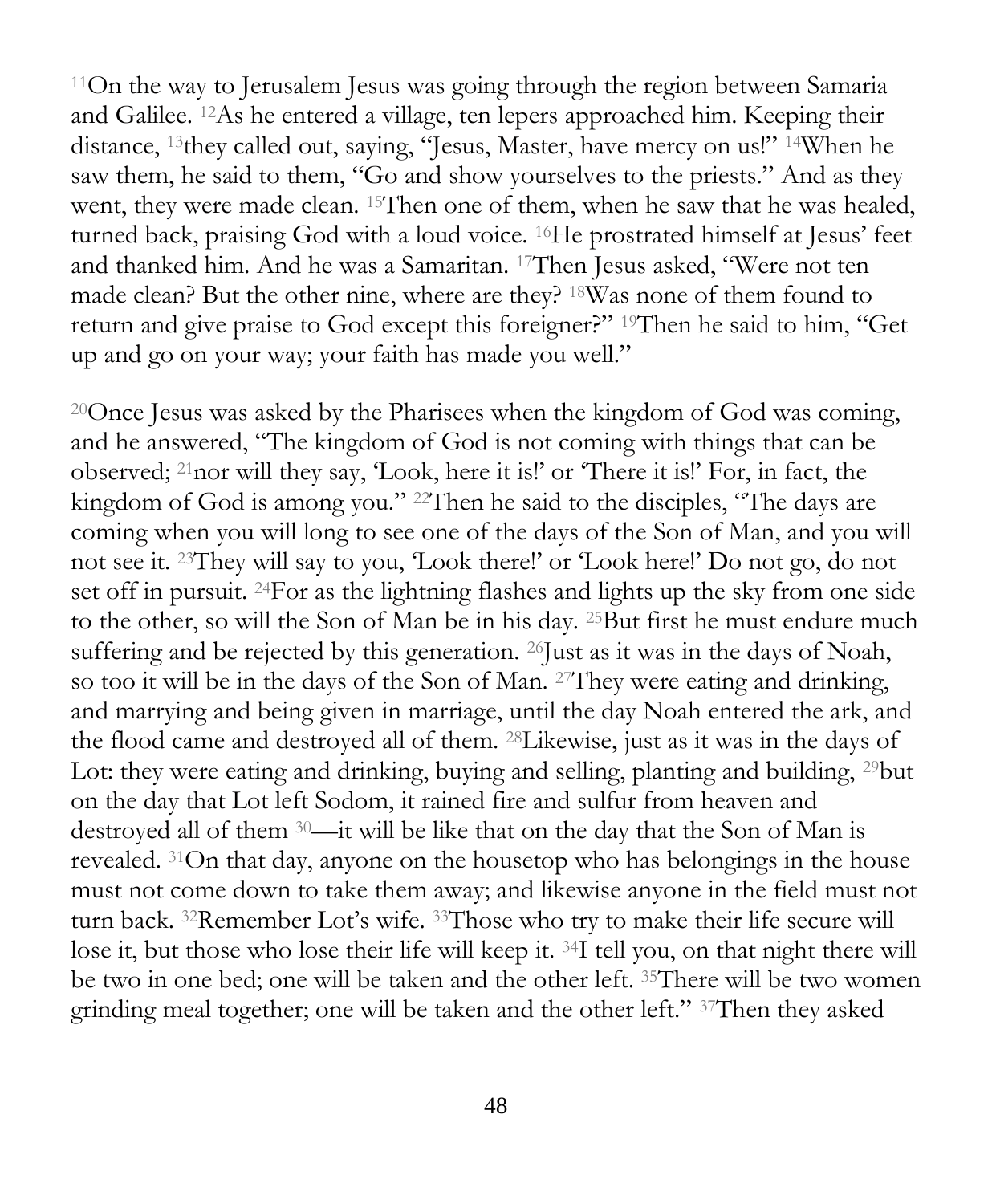him, "Where, Lord?" He said to them, "Where the corpse is, there the vultures will gather."

#### **Chapter 18 Summary**

Parable: a judge who does not fear God grants the petition of a widow simply because she had been persistent. God will avenge his elect much more. The Pharisee who thanks heaven he is not like other men is less pleasing to God than the tax collector who prays for mercy. The humble will be exalted, and vice versa. Jesus uses children as examples of humility. A rich man obeys all the commandments, but cannot bear to sell all that he has. It is easier for a camel to go through the eye of a needle than a rich man to enter the kingdom of God. Those who have forsaken family to follow Jesus (such as the disciples) will be rewarded. Jesus predicts his suffering, death and resurrection, but the disciples do not understand. Jesus heals a blind man.

 $18$ Then Jesus told them a parable about their need to pray always and not to lose heart. <sup>2</sup>He said, "In a certain city there was a judge who neither feared God nor had respect for people. <sup>3</sup>In that city there was a widow who kept coming to him and saying, 'Grant me justice against my opponent.' <sup>4</sup>For a while he refused; but later he said to himself, 'Though I have no fear of God and no respect for anyone, <sup>5</sup>yet because this widow keeps bothering me, I will grant her justice, so that she may not wear me out by continually coming.'" <sup>6</sup>And the Lord said, "Listen to what the unjust judge says. <sup>7</sup>And will not God grant justice to his chosen ones who cry to him day and night? Will he delay long in helping them? <sup>8</sup>I tell you, he will quickly grant justice to them. And yet, when the Son of Man comes, will he find faith on earth?"

<sup>9</sup>He also told this parable to some who trusted in themselves that they were righteous and regarded others with contempt: <sup>10</sup>"Two men went up to the temple to pray, one a Pharisee and the other a tax collector. <sup>11</sup>The Pharisee, standing by himself, was praying thus, 'God, I thank you that I am not like other people: thieves, rogues, adulterers, or even like this tax collector. <sup>12</sup>I fast twice a week; I give a tenth of all my income.' <sup>13</sup>But the tax collector, standing far off, would not even look up to heaven, but was beating his breast and saying, 'God, be merciful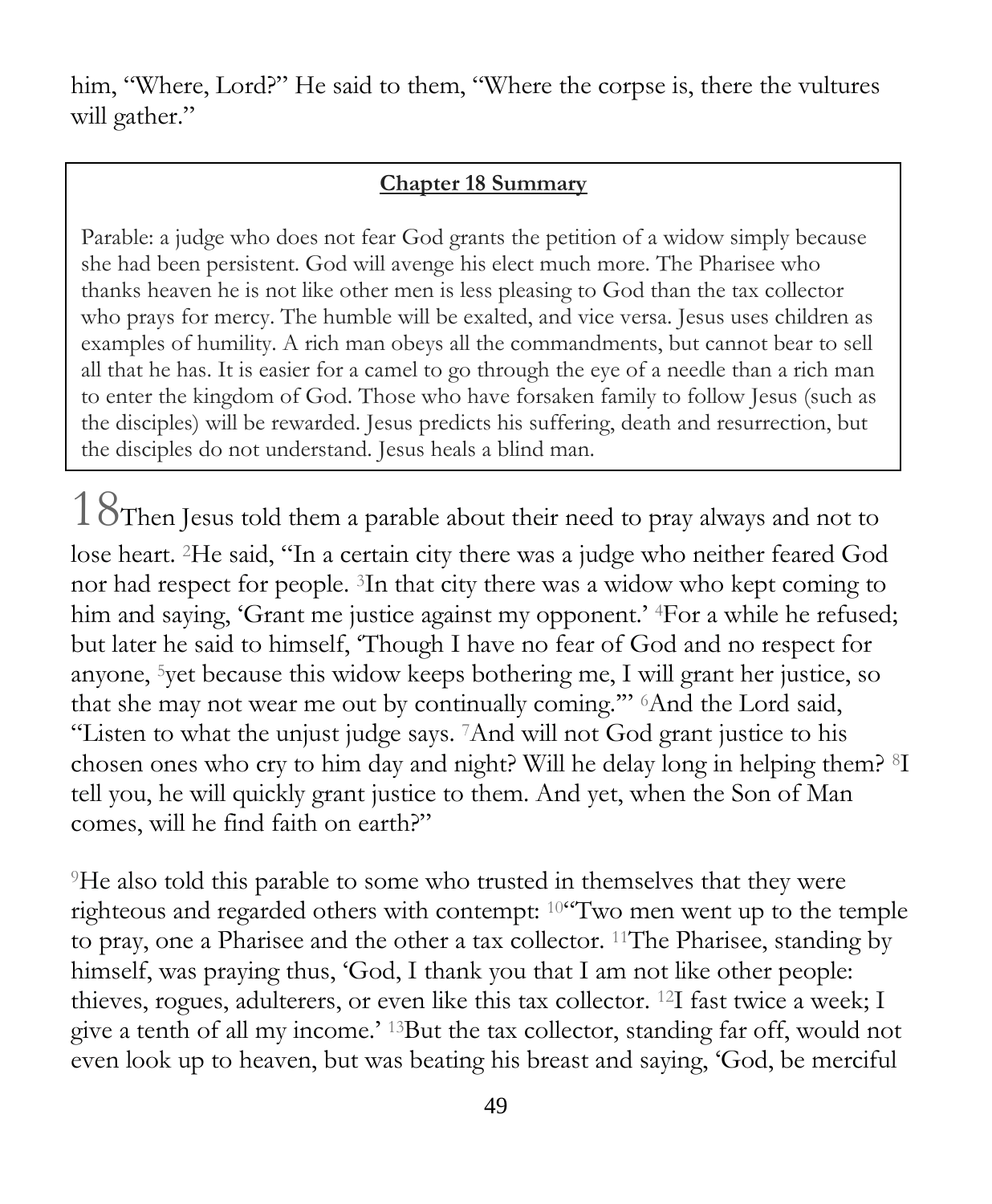to me, a sinner!' <sup>14</sup>I tell you, this man went down to his home justified rather than the other; for all who exalt themselves will be humbled, but all who humble themselves will be exalted."

<sup>15</sup>People were bringing even infants to him that he might touch them; and when the disciples saw it, they sternly ordered them not to do it. <sup>16</sup>But Jesus called for them and said, "Let the little children come to me, and do not stop them; for it is to such as these that the kingdom of God belongs. <sup>17</sup>Truly I tell you, whoever does not receive the kingdom of God as a little child will never enter it."

<sup>18</sup>A certain ruler asked him, "Good Teacher, what must I do to inherit eternal life?" <sup>19</sup>Jesus said to him, "Why do you call me good? No one is good but God alone. <sup>20</sup>You know the commandments: 'You shall not commit adultery; You shall not murder; You shall not steal; You shall not bear false witness; Honor your father and mother.'" <sup>21</sup>He replied, "I have kept all these since my youth." <sup>22</sup>When Jesus heard this, he said to him, "There is still one thing lacking. Sell all that you own and distribute the money to the poor, and you will have treasure in heaven; then come, follow me." <sup>23</sup>But when he heard this, he became sad; for he was very rich. <sup>24</sup>Jesus looked at him and said, "How hard it is for those who have wealth to enter the kingdom of God! <sup>25</sup>Indeed, it is easier for a camel to go through the eye of a needle than for someone who is rich to enter the kingdom of God." <sup>26</sup>Those who heard it said, "Then who can be saved?" <sup>27</sup>He replied, "What is impossible for mortals is possible for God." <sup>28</sup>Then Peter said, "Look, we have left our homes and followed you." <sup>29</sup>And he said to them, "Truly I tell you, there is no one who has left house or wife or brothers or parents or children, for the sake of the kingdom of God, <sup>30</sup>who will not get back very much more in this age, and in the age to come eternal life."

<sup>31</sup>Then he took the twelve aside and said to them, "See, we are going up to Jerusalem, and everything that is written about the Son of Man by the prophets will be accomplished. <sup>32</sup>For he will be handed over to the Gentiles; and he will be mocked and insulted and spat upon. <sup>33</sup>After they have flogged him, they will kill him, and on the third day he will rise again." <sup>34</sup>But they understood nothing about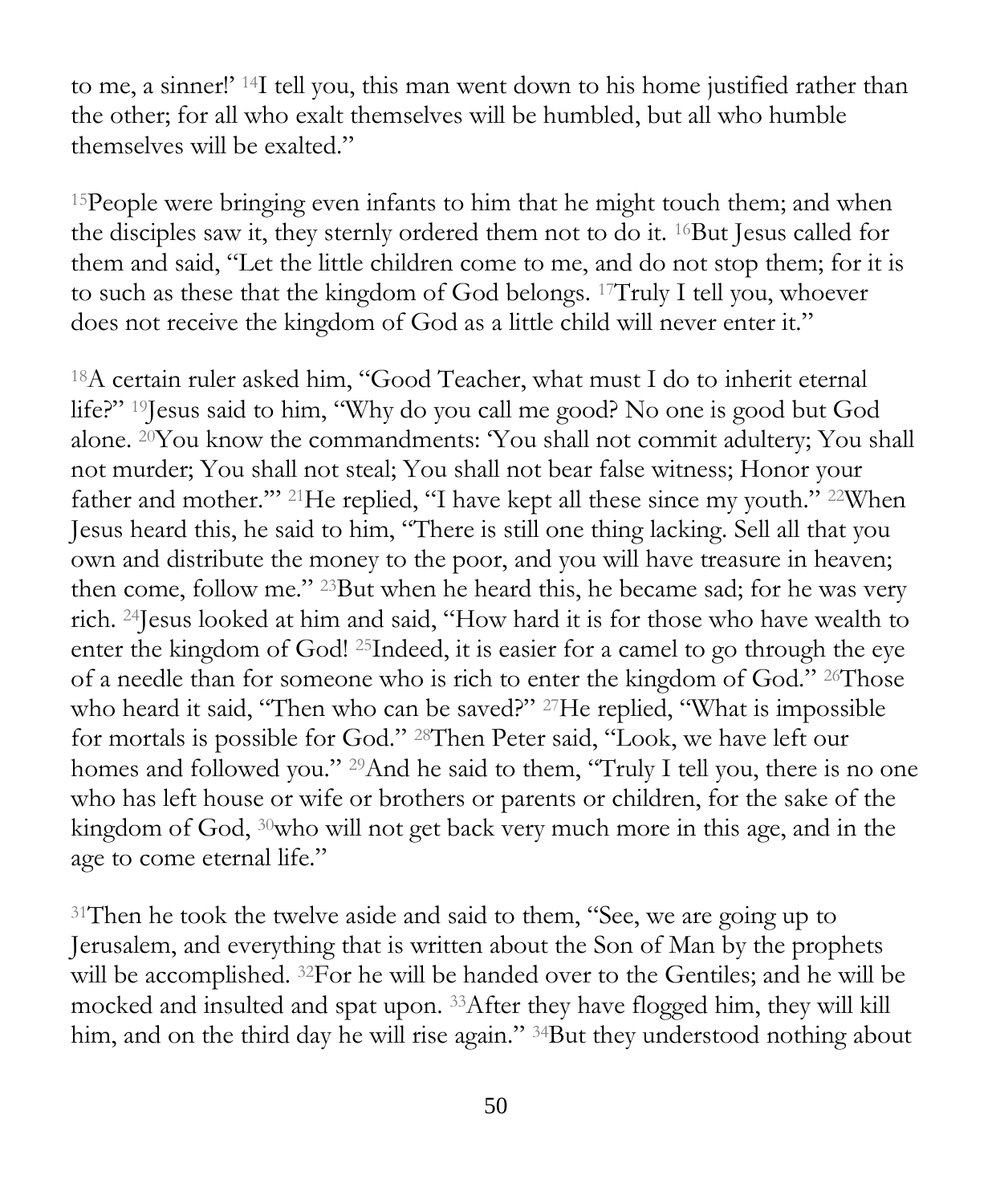all these things; in fact, what he said was hidden from them, and they did not grasp what was said.

<sup>35</sup>As he approached Jericho, a blind man was sitting by the roadside begging. <sup>36</sup>When he heard a crowd going by, he asked what was happening. <sup>37</sup>They told him, "Jesus of Nazareth is passing by." <sup>38</sup>Then he shouted, "Jesus, Son of David, have mercy on me!" <sup>39</sup>Those who were in front sternly ordered him to be quiet; but he shouted even more loudly, "Son of David, have mercy on me!" <sup>40</sup>Jesus stood still and ordered the man to be brought to him; and when he came near, he asked him, <sup>41</sup>"What do you want me to do for you?" He said, "Lord, let me see again." <sup>42</sup>Jesus said to him, "Receive your sight; your faith has saved you." <sup>43</sup>Immediately he regained his sight and followed him, glorifying God; and all the people, when they saw it, praised God.

#### **Chapter 19 Summary**

The short tax-collector Zacchaeus climbs a tree to see Jesus. Jesus sees him, and invites himself to Zacchaeus' house for dinner. Zacchaeus renounces his sin and Jesus proclaims his salvation. Parable: a master gives his servants ten minas each, and condemns the servant who does not invest it. Jesus tells his disciples to fetch him a colt. Jesus rides on the colt into Jerusalem, lauded by the people. Jesus prophesies the destruction of Jerusalem. Jesus cleanses the temple.

19He entered Jericho and was passing through it. <sup>2</sup>A man was there named Zacchaeus; he was a chief tax collector and was rich. <sup>3</sup>He was trying to see who Jesus was, but on account of the crowd he could not, because he was short in stature. <sup>4</sup>So he ran ahead and climbed a sycamore tree to see him, because he was going to pass that way. <sup>5</sup>When Jesus came to the place, he looked up and said to him, "Zacchaeus, hurry and come down; for I must stay at your house today." <sup>6</sup>So he hurried down and was happy to welcome him. <sup>7</sup>All who saw it began to grumble and said, "He has gone to be the guest of one who is a sinner." <sup>8</sup>Zacchaeus stood there and said to the Lord, "Look, half of my possessions, Lord, I will give to the poor; and if I have defrauded anyone of anything, I will pay back four times as much." <sup>9</sup>Then Jesus said to him, "Today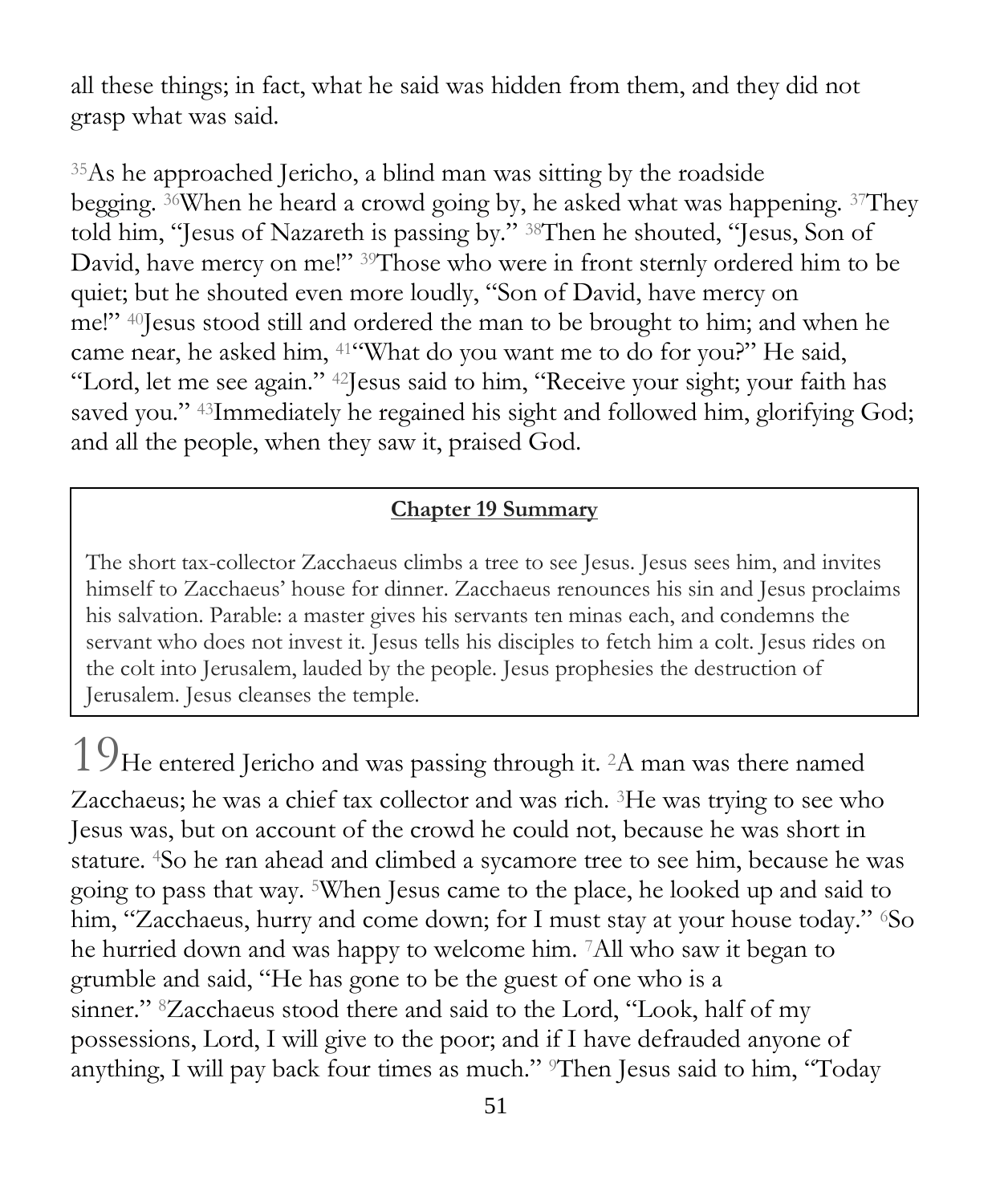salvation has come to this house, because he too is a son of Abraham. <sup>10</sup>For the Son of Man came to seek out and to save the lost."

<sup>11</sup>As they were listening to this, he went on to tell a parable, because he was near Jerusalem, and because they supposed that the kingdom of God was to appear immediately. <sup>12</sup>So he said, "A nobleman went to a distant country to get royal power for himself and then return. <sup>13</sup>He summoned ten of his slaves, and gave them ten pounds, and said to them, 'Do business with these until I come back.' <sup>14</sup>But the citizens of his country hated him and sent a delegation after him, saying, 'We do not want this man to rule over us.' <sup>15</sup>When he returned, having received royal power, he ordered these slaves, to whom he had given the money, to be summoned so that he might find out what they had gained by trading. <sup>16</sup>The first came forward and said, 'Lord, your pound has made ten more pounds.' <sup>17</sup>He said to him, 'Well done, good slave! Because you have been trustworthy in a very small thing, take charge of ten cities.' <sup>18</sup>Then the second came, saying, 'Lord, your pound has made five pounds.' <sup>19</sup>He said to him, 'And you, rule over five cities.' <sup>20</sup>Then the other came, saying, 'Lord, here is your pound. I wrapped it up in a piece of cloth, <sup>21</sup>for I was afraid of you, because you are a harsh man; you take what you did not deposit, and reap what you did not sow.' <sup>22</sup>He said to him, 'I will judge you by your own words, you wicked slave! You knew, did you, that I was a harsh man, taking what I did not deposit and reaping what I did not sow? <sup>23</sup>Why then did you not put my money into the bank? Then when I returned, I could have collected it with interest.' <sup>24</sup>He said to the bystanders, 'Take the pound from him and give it to the one who has ten pounds.' <sup>25</sup>(And they said to him, 'Lord, he has ten pounds!') <sup>26</sup>'I tell you, to all those who have, more will be given; but from those who have nothing, even what they have will be taken away. <sup>27</sup>But as for these enemies of mine who did not want me to be king over them—bring them here and slaughter them in my presence."

<sup>28</sup>After he had said this, he went on ahead, going up to Jerusalem. <sup>29</sup>When he had come near Bethphage and Bethany, at the place called the Mount of Olives, he sent two of the disciples, <sup>30</sup>saying, "Go into the village ahead of you, and as you enter it you will find tied there a colt that has never been ridden. Untie it and bring it here. <sup>31</sup>If anyone asks you, 'Why are you untying it?' just say this, 'The Lord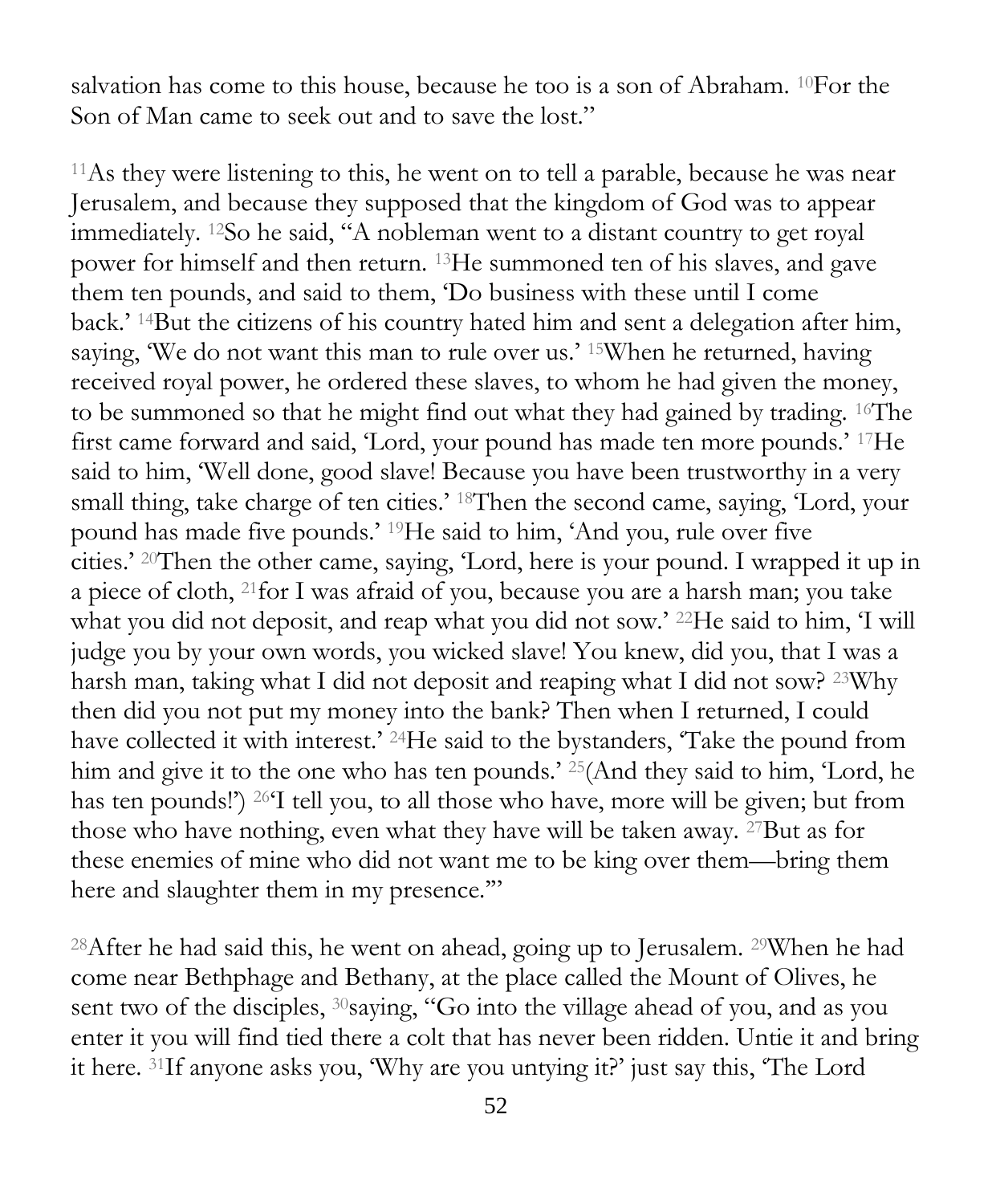needs it.'" <sup>32</sup>So those who were sent departed and found it as he had told them. <sup>33</sup>As they were untying the colt, its owners asked them, "Why are you untying the colt?" <sup>34</sup>They said, "The Lord needs it." <sup>35</sup>Then they brought it to Jesus; and after throwing their cloaks on the colt, they set Jesus on it. <sup>36</sup>As he rode along, people kept spreading their cloaks on the road. <sup>37</sup>As he was now approaching the path down from the Mount of Olives, the whole multitude of the disciples began to praise God joyfully with a loud voice for all the deeds of power that they had seen, <sup>38</sup>saying, "Blessed is the king who comes in the name of the Lord! Peace in heaven, and glory in the highest heaven!" <sup>39</sup>Some of the Pharisees in the crowd said to him, "Teacher, order your disciples to stop." <sup>40</sup>He answered, "I tell you, if these were silent, the stones would shout out."

<sup>41</sup>As he came near and saw the city, he wept over it,  $42$ saying, "If you, even you, had only recognized on this day the things that make for peace! But now they are hidden from your eyes. <sup>43</sup>Indeed, the days will come upon you, when your enemies will set up ramparts around you and surround you, and hem you in on every side. <sup>44</sup>They will crush you to the ground, you and your children within you, and they will not leave within you one stone upon another; because you did not recognize the time of your visitation from God." <sup>45</sup>Then he entered the temple and began to drive out those who were selling things there; <sup>46</sup>and he said, "It is written, 'My house shall be a house of prayer'; but you have made it a den of robbers." <sup>47</sup>Every day he was teaching in the temple. The chief priests, the scribes, and the leaders of the people kept looking for a way to kill him; <sup>48</sup>but they did not find anything they could do, for all the people were spellbound by what they heard.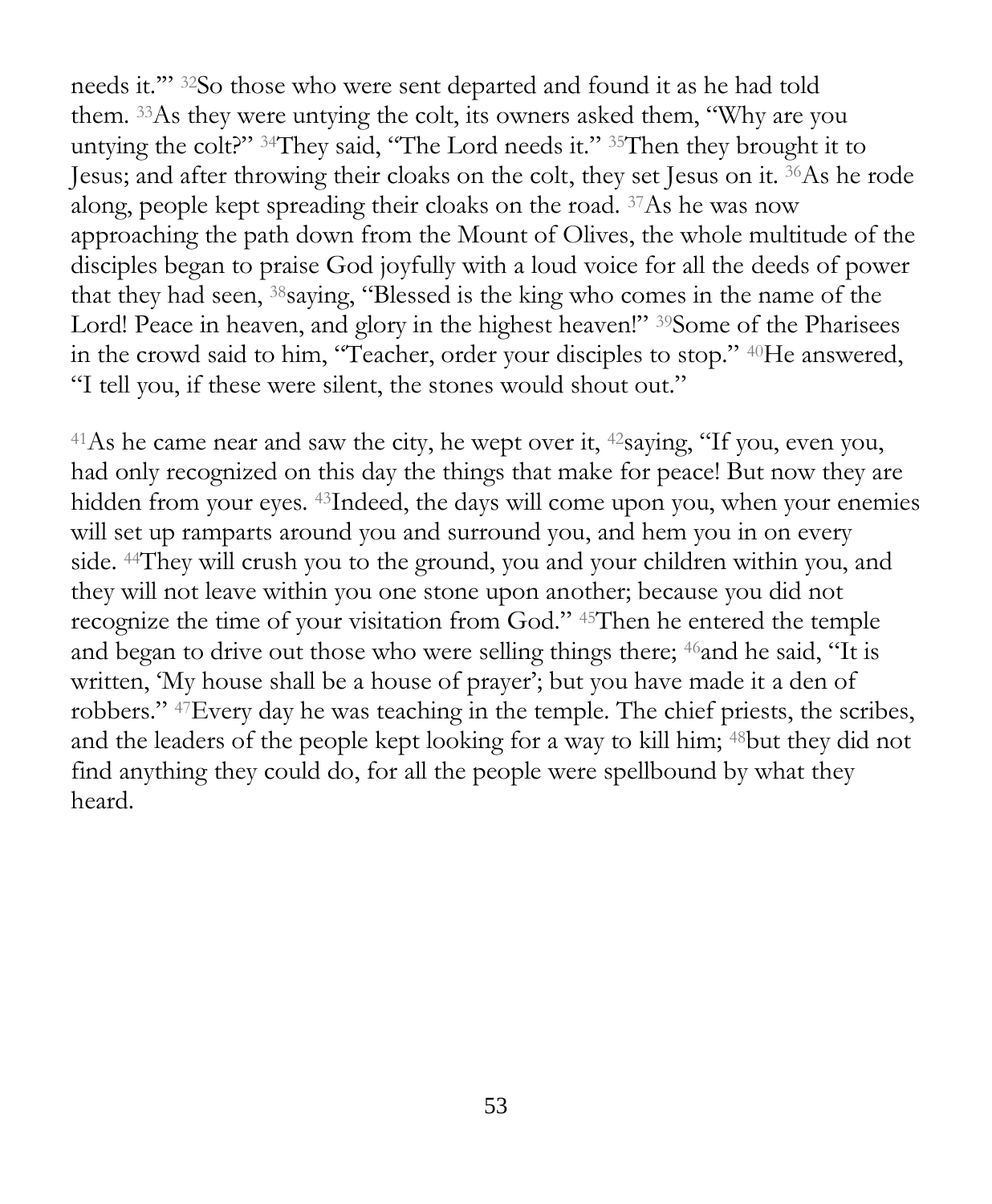#### **Chapter 20 Summary**

Jesus outwits those who ask him on those authority he works. Parable about the owner of the vineyard, whose servants were abused by his tenants, then his son killed. Jesus cites Psalm 118, about the rejected stone becoming the cornerstone. Render unto Caesar that which is Caesar's. A Sadducee asks a question about a woman who marries seven times. Jesus replies that in heaven, there is no marrying or giving in marriage, and that those in heaven are equal to the angels. God is the God not of the living, but of the dead. The Messiah is the lord of David as well as his son. Jesus warns against scribes, who crave honor.

 $20$ One day, as he was teaching the people in the temple and telling the good news, the chief priests and the scribes came with the elders <sup>2</sup>and said to him, "Tell us, by what authority are you doing these things? Who is it who gave you this authority?" <sup>3</sup>He answered them, "I will also ask you a question, and you tell me: <sup>4</sup>Did the baptism of John come from heaven, or was it of human origin?" <sup>5</sup>They discussed it with one another, saying, "If we say, 'From heaven,' he will say, 'Why did you not believe him?' <sup>6</sup>But if we say, 'Of human origin,' all the people will stone us; for they are convinced that John was a prophet." <sup>7</sup>So they answered that they did not know where it came from. <sup>8</sup>Then Jesus said to them, "Neither will I tell you by what authority I am doing these things."

<sup>9</sup>He began to tell the people this parable: "A man planted a vineyard, and leased it to tenants, and went to another country for a long time. <sup>10</sup>When the season came, he sent a slave to the tenants in order that they might give him his share of the produce of the vineyard; but the tenants beat him and sent him away emptyhanded. <sup>11</sup>Next he sent another slave; that one also they beat and insulted and sent away empty-handed. <sup>12</sup>And he sent still a third; this one also they wounded and threw out. <sup>13</sup>Then the owner of the vineyard said, 'What shall I do? I will send my beloved son; perhaps they will respect him.' <sup>14</sup>But when the tenants saw him, they discussed it among themselves and said, 'This is the heir; let us kill him so that the inheritance may be ours.' <sup>15</sup>So they threw him out of the vineyard and killed him. What then will the owner of the vineyard do to them? <sup>16</sup>He will come and destroy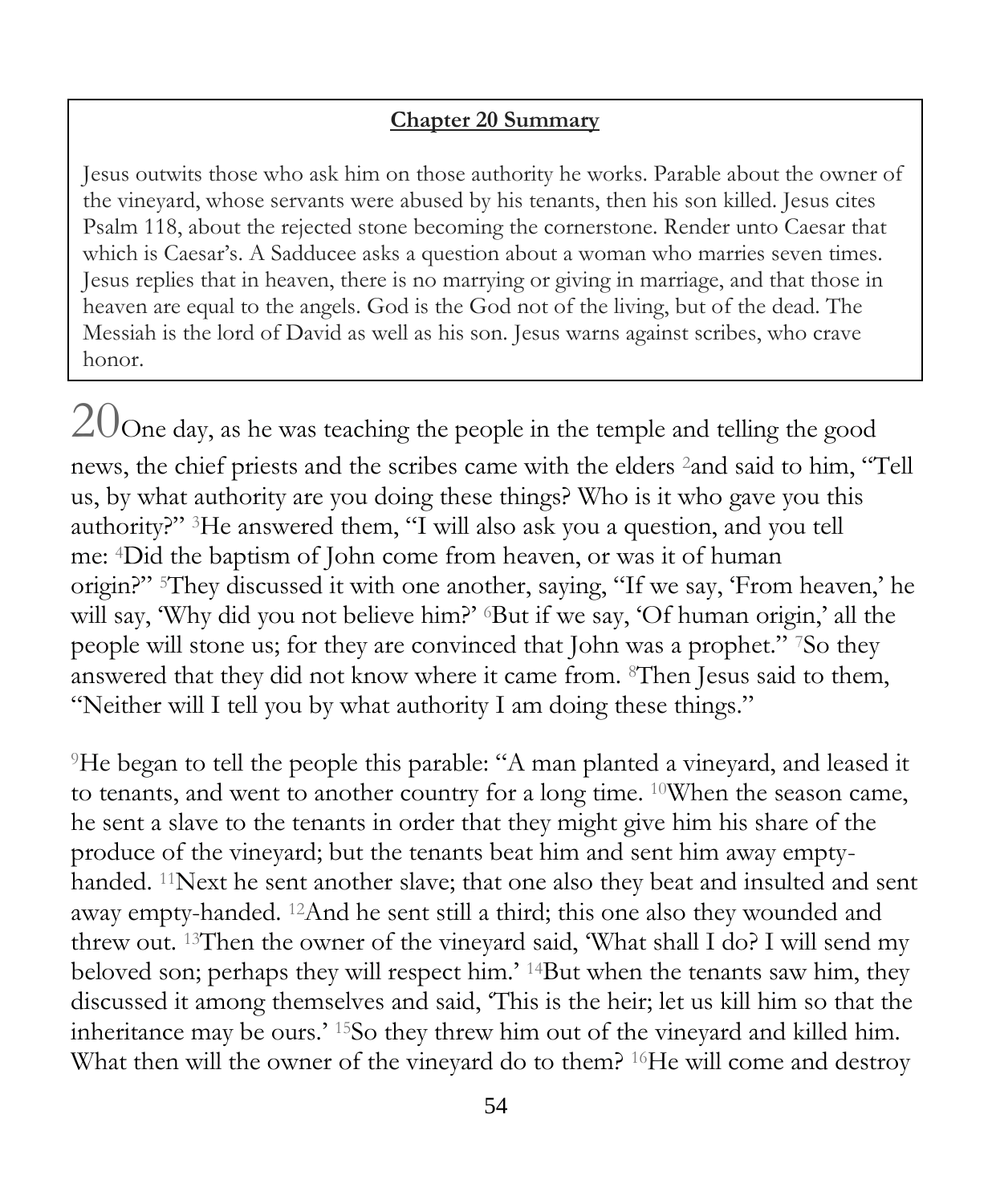those tenants and give the vineyard to others." When they heard this, they said, "Heaven forbid!" <sup>17</sup>But he looked at them and said, "What then does this text mean: 'The stone that the builders rejected has become the cornerstone'? <sup>18</sup>Everyone who falls on that stone will be broken to pieces; and it will crush anyone on whom it falls." <sup>19</sup>When the scribes and chief priests realized that he had told this parable against them, they wanted to lay hands on him at that very hour, but they feared the people.

<sup>20</sup>So they watched him and sent spies who pretended to be honest, in order to trap him by what he said, so as to hand him over to the jurisdiction and authority of the governor. <sup>21</sup>So they asked him, "Teacher, we know that you are right in what you say and teach, and you show deference to no one, but teach the way of God in accordance with truth. <sup>22</sup>Is it lawful for us to pay taxes to the emperor, or not?" <sup>23</sup>But he perceived their craftiness and said to them, <sup>24</sup>"Show me a denarius. Whose head and whose title does it bear?" They said, "The emperor's." <sup>25</sup>He said to them, "Then give to the emperor the things that are the emperor's, and to God the things that are God's." <sup>26</sup>And they were not able in the presence of the people to trap him by what he said; and being amazed by his answer, they became silent.

<sup>27</sup>Some Sadducees, those who say there is no resurrection, came to him <sup>28</sup>and asked him a question, "Teacher, Moses wrote for us that if a man's brother dies, leaving a wife but no children, the man shall marry the widow and raise up children for his brother. <sup>29</sup>Now there were seven brothers; the first married, and died childless; <sup>30</sup>then the second <sup>31</sup>and the third married her, and so in the same way all seven died childless. <sup>32</sup>Finally the woman also died. <sup>33</sup>In the resurrection, therefore, whose wife will the woman be? For the seven had married her." <sup>34</sup>Jesus said to them, "Those who belong to this age marry and are given in marriage; <sup>35</sup>but those who are considered worthy of a place in that age and in the resurrection from the dead neither marry nor are given in marriage. <sup>36</sup>Indeed they cannot die anymore, because they are like angels and are children of God, being children of the resurrection. <sup>37</sup>And the fact that the dead are raised Moses himself showed, in the story about the bush, where he speaks of the Lord as the God of Abraham, the God of Isaac, and the God of Jacob. <sup>38</sup>Now he is God not of the dead, but of the living; for to him all of them are alive."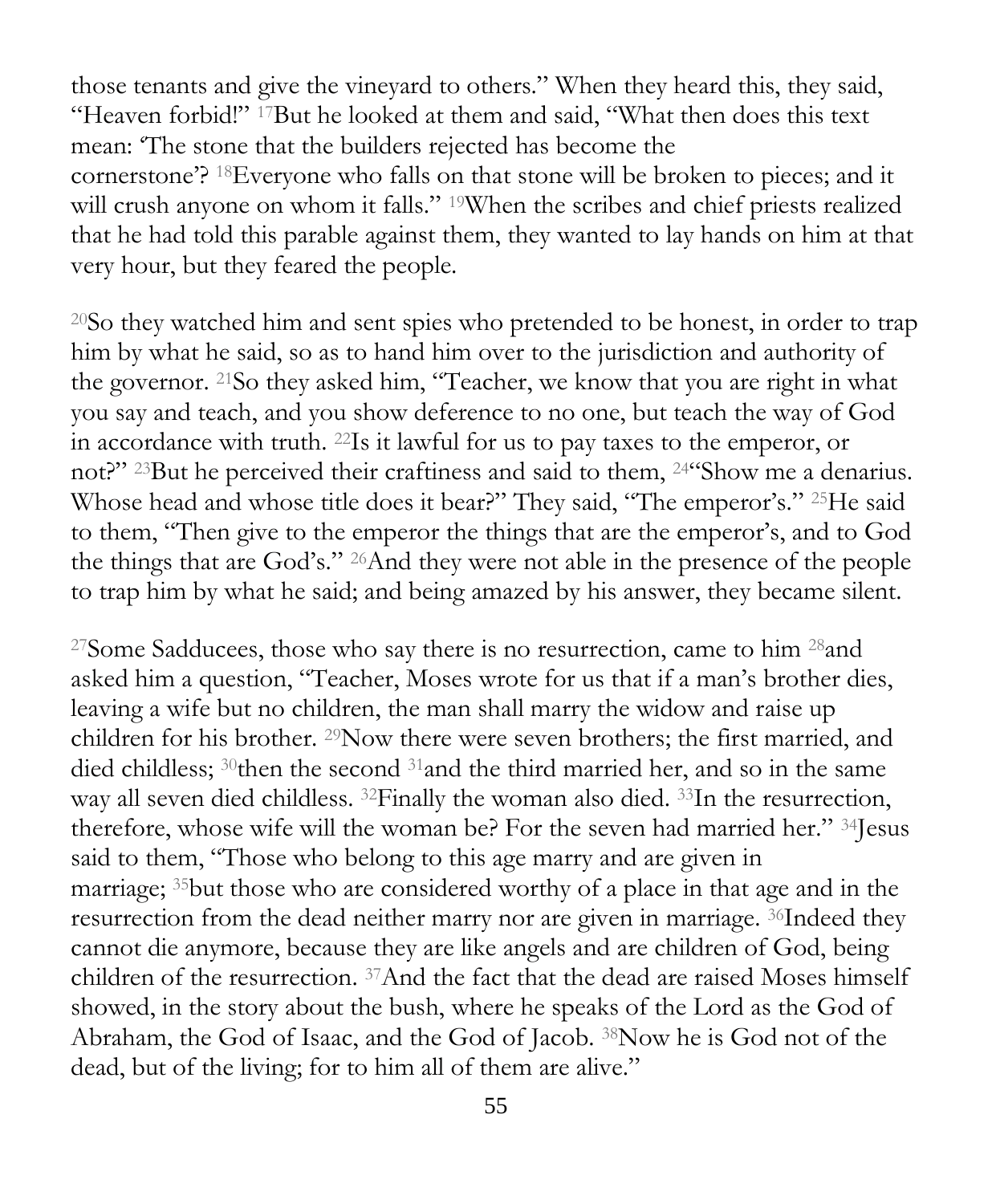<sup>39</sup>Then some of the scribes answered, "Teacher, you have spoken well." <sup>40</sup>For they no longer dared to ask him another question. <sup>41</sup>Then he said to them, "How can they say that the Messiah is David's son? <sup>42</sup>For David himself says in the book of Psalms, 'The Lord said to my Lord, "Sit at my right hand, <sup>43</sup>until I make your enemies your footstool."' <sup>44</sup>David thus calls him Lord; so how can he be his son?" 45In the hearing of all the people he said to the disciples, 46 Beware of the scribes, who like to walk around in long robes, and love to be greeted with respect in the marketplaces, and to have the best seats in the synagogues and places of honor at banquets. <sup>47</sup>They devour widows' houses and for the sake of appearance say long prayers. They will receive the greater condemnation."

#### **Chapter 21 Summary**

The poor widow who donates a small amount to the treasury is more valuable than the donations of the rich. Jesus predicts the destruction of the temple. False Messiahs will come. Nation will rise against nation, and there will be earthquakes, famines and persecution. Flee to the mountains when Judea is surrounded by armies. Jerusalem will be trampled by the gentiles until the time of the gentiles is over. The Son of Man will come with glory. This generation will by no means pass away until these things come to pass. Live well in preparation for the second coming.

 $21$  He looked up and saw rich people putting their gifts into the treasury; <sup>2</sup>he also saw a poor widow put in two small copper coins. <sup>3</sup>He said, "Truly I tell you, this poor widow has put in more than all of them; <sup>4</sup>for all of them have contributed out of their abundance, but she out of her poverty has put in all she had to live on."

<sup>5</sup>When some were speaking about the temple, how it was adorned with beautiful stones and gifts dedicated to God, he said, <sup>6</sup>"As for these things that you see, the days will come when not one stone will be left upon another; all will be thrown down." <sup>7</sup>They asked him, "Teacher, when will this be, and what will be the sign that this is about to take place?" <sup>8</sup>And he said, "Beware that you are not led astray; for many will come in my name and say, 'I am he!' and, 'The time is near!' Do not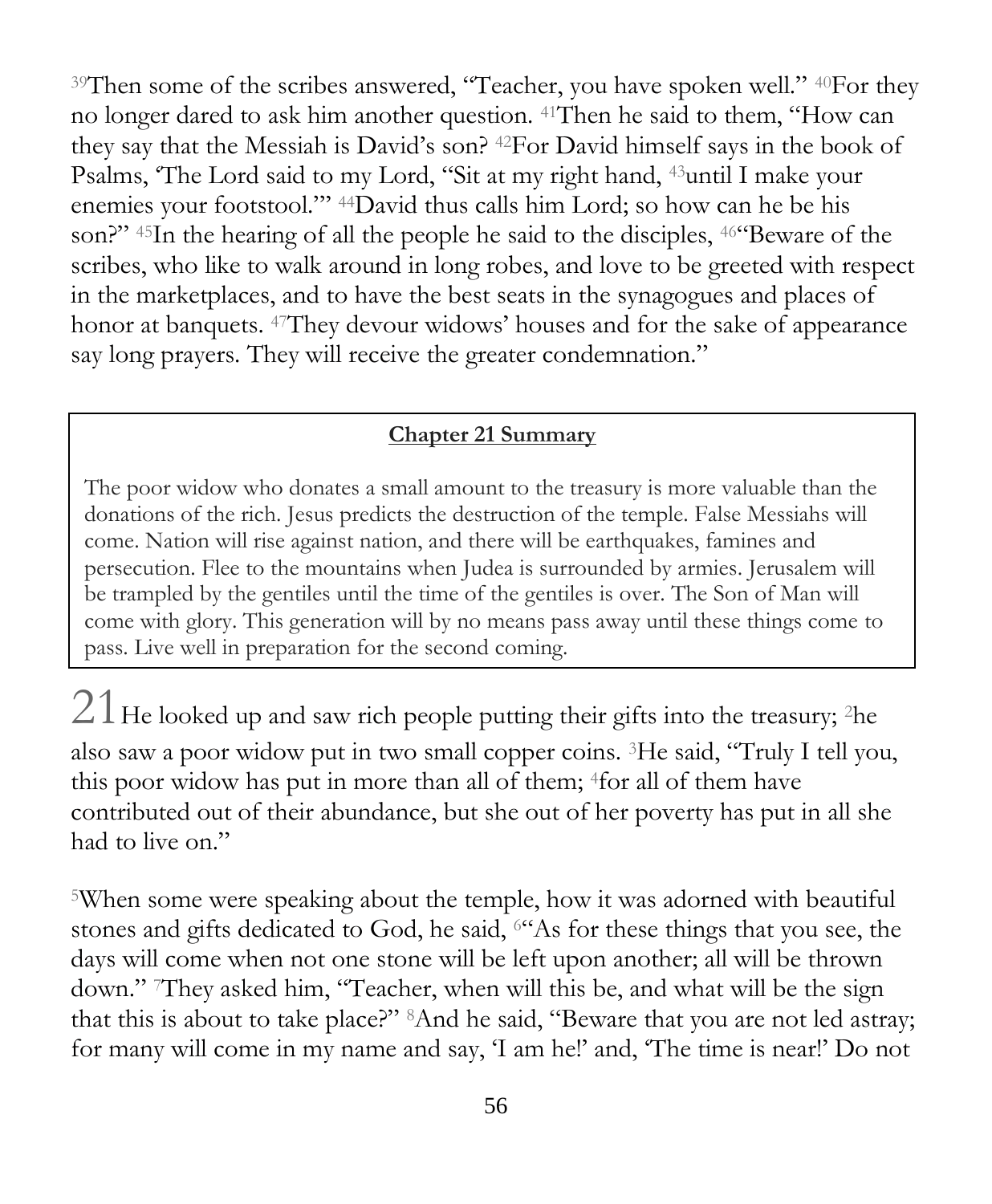go after them. <sup>9</sup>"When you hear of wars and insurrections, do not be terrified; for these things must take place first, but the end will not follow immediately." <sup>10</sup>Then he said to them, "Nation will rise against nation, and kingdom against kingdom; <sup>11</sup>there will be great earthquakes, and in various places famines and plagues; and there will be dreadful portents and great signs from heaven. <sup>12</sup>"But before all this occurs, they will arrest you and persecute you; they will hand you over to synagogues and prisons, and you will be brought before kings and governors because of my name. <sup>13</sup>This will give you an opportunity to testify. <sup>14</sup>So make up your minds not to prepare your defense in advance; <sup>15</sup>for I will give you words and a wisdom that none of your opponents will be able to withstand or contradict. <sup>16</sup>You will be betrayed even by parents and brothers, by relatives and friends; and they will put some of you to death. <sup>17</sup>You will be hated by all because of my name. <sup>18</sup>But not a hair of your head will perish. <sup>19</sup>By your endurance you will gain your souls.

<sup>20</sup>"When you see Jerusalem surrounded by armies, then know that its desolation has come near. <sup>21</sup>Then those in Judea must flee to the mountains, and those inside the city must leave it, and those out in the country must not enter it; <sup>22</sup>for these are days of vengeance, as a fulfillment of all that is written. <sup>23</sup>Woe to those who are pregnant and to those who are nursing infants in those days! For there will be great distress on the earth and wrath against this people; <sup>24</sup>they will fall by the edge of the sword and be taken away as captives among all nations; and Jerusalem will be trampled on by the Gentiles, until the times of the Gentiles are fulfilled. <sup>25</sup>"There will be signs in the sun, the moon, and the stars, and on the earth distress among nations confused by the roaring of the sea and the waves. <sup>26</sup>People will faint from fear and foreboding of what is coming upon the world, for the powers of the heavens will be shaken. <sup>27</sup>Then they will see 'the Son of Man coming in a cloud' with power and great glory. <sup>28</sup>Now when these things begin to take place, stand up and raise your heads, because your redemption is drawing near."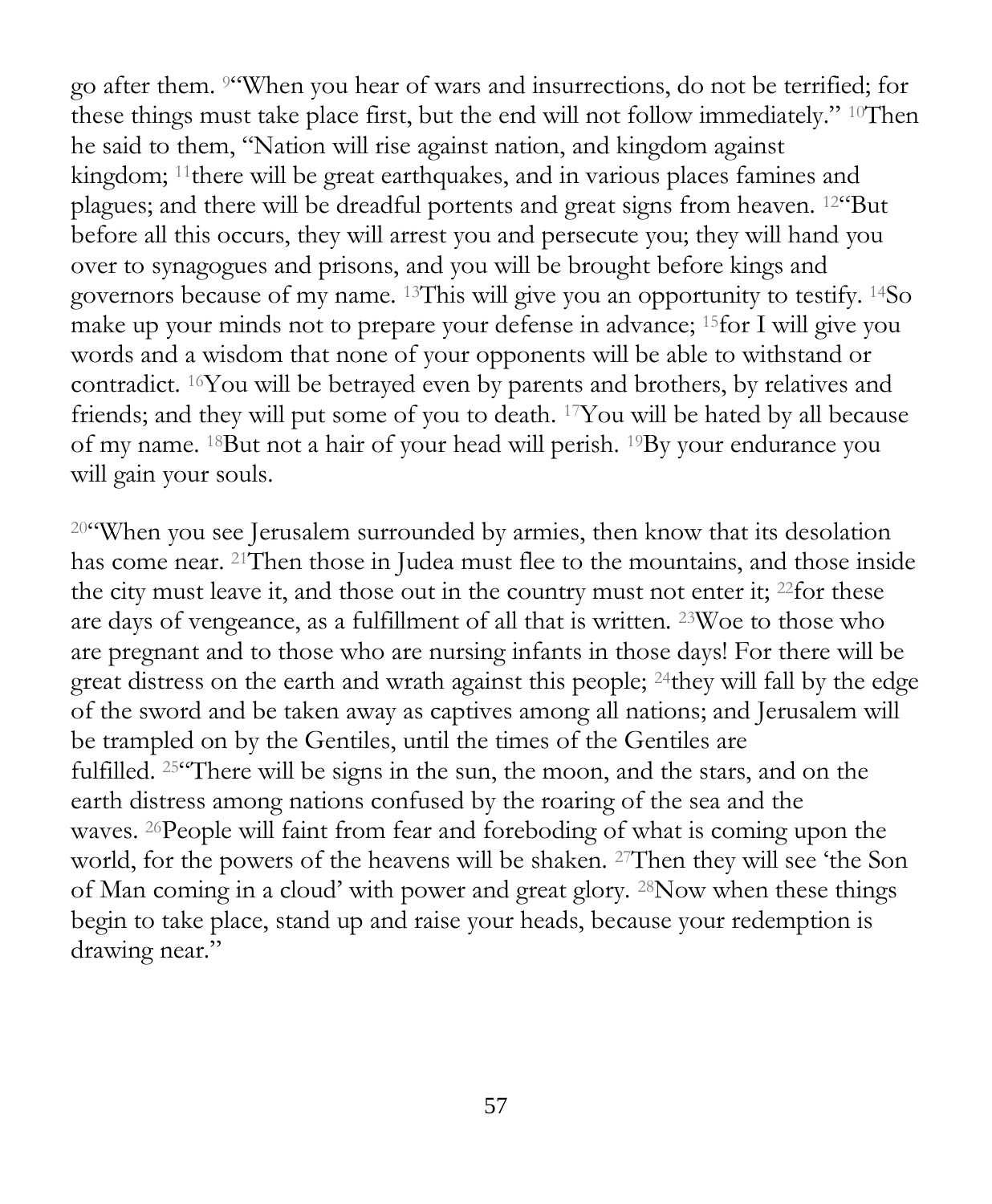<sup>29</sup>Then he told them a parable: "Look at the fig tree and all the trees;  $30$  as soon as they sprout leaves you can see for yourselves and know that summer is already near. <sup>31</sup>So also, when you see these things taking place, you know that the kingdom of God is near. <sup>32</sup>Truly I tell you, this generation will not pass away until all things have taken place. <sup>33</sup>Heaven and earth will pass away, but my words will not pass away. <sup>34</sup>"Be on guard so that your hearts are not weighed down with dissipation and drunkenness and the worries of this life, and that day catch you unexpectedly, <sup>35</sup>like a trap. For it will come upon all who live on the face of the whole earth. <sup>36</sup>Be alert at all times, praying that you may have the strength to escape all these things that will take place, and to stand before the Son of Man." <sup>37</sup>Every day he was teaching in the temple, and at night he would go out and spend the night on the Mount of Olives, as it was called. <sup>38</sup>And all the people would get up early in the morning to listen to him in the temple.

#### **Chapter 22 Summary**

Satan enters Judas, who betrays Jesus. The Last Supper. Bread = body, wine = blood of the new covenant. Jesus predicts that woe shall befall his betrayer. Jesus intervenes in a squabble about who is the most important disciple, saying the greatness emerges paradoxically, through service. The disciples will sit on thrones in God's kingdom, judging the twelve tribes of Israel. Jesus predicts that Peter will deny him three times. Jesus prays at the Mount of Olives: he asks that the cup is taken from him, and he is strengthened by an angel. Jesus rouses the sleeping disciples and instructs them to pray. Judas betrays Jesus with a kiss. A disciple (unnamed here, but identified as Peter in John) cuts off the right ear of the servant of the high priest. Jesus heals the ear, and submits to his arrest. Peter denies Jesus three times before the cock crows. Jesus is blindfolded, beaten and mocked. Before the Sanhedrin, Jesus confirms that he is the Son of God.

 $22$ Now the festival of Unleavened Bread, which is called the Passover, was near. <sup>2</sup>The chief priests and the scribes were looking for a way to put Jesus to death, for they were afraid of the people. <sup>3</sup>Then Satan entered into Judas called Iscariot, who was one of the twelve; <sup>4</sup>he went away and conferred with the chief priests and officers of the temple police about how he might betray him to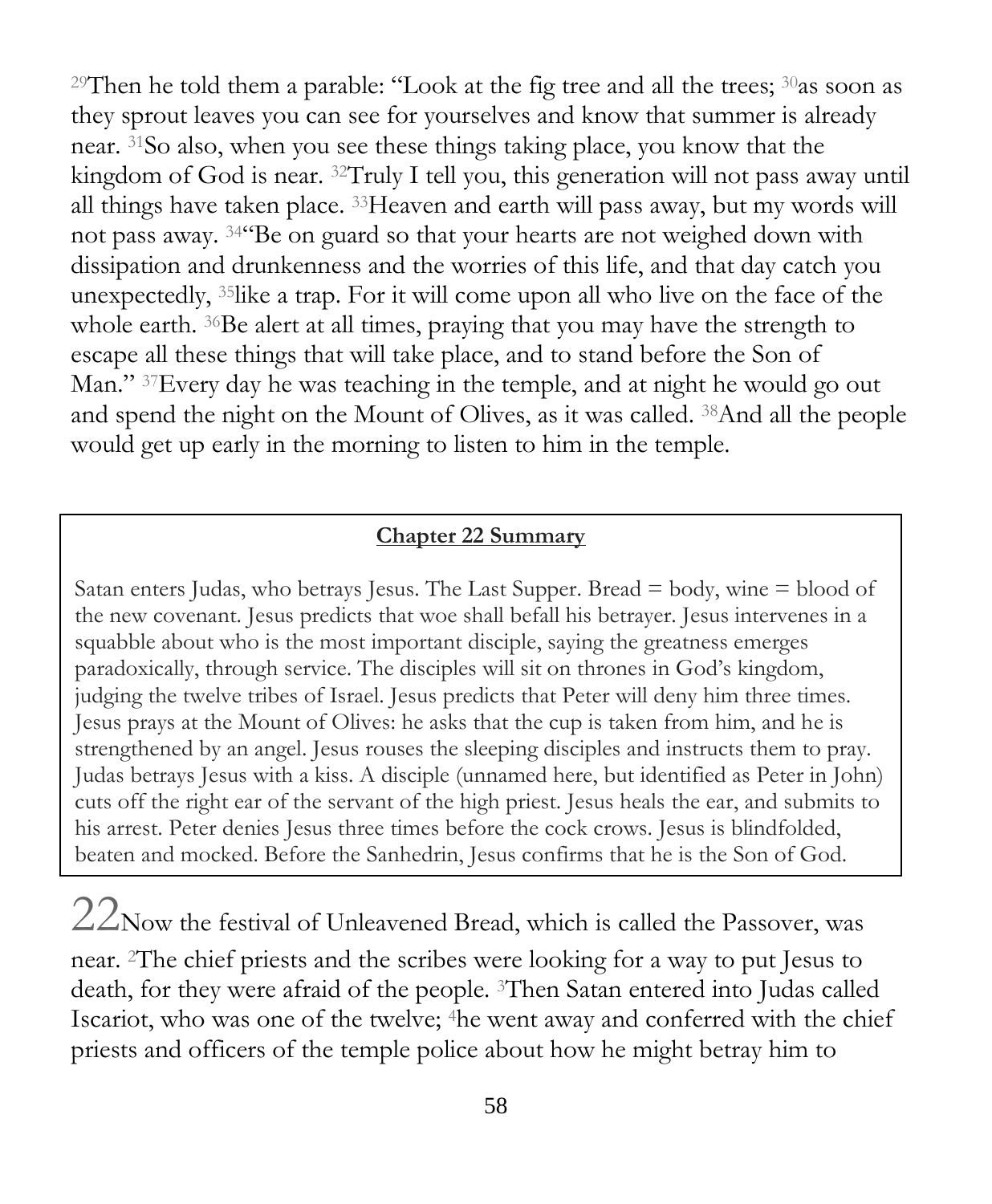them. <sup>5</sup>They were greatly pleased and agreed to give him money. <sup>6</sup>So he consented and began to look for an opportunity to betray him to them when no crowd was present.

<sup>7</sup>Then came the day of Unleavened Bread, on which the Passover lamb had to be sacrificed. <sup>8</sup>So Jesus sent Peter and John, saying, "Go and prepare the Passover meal for us that we may eat it." They asked him, "Where do you want us to make preparations for it?" <sup>10</sup>"Listen," he said to them, "when you have entered the city, a man carrying a jar of water will meet you; follow him into the house he enters <sup>11</sup>and say to the owner of the house, 'The teacher asks you, "Where is the guest room, where I may eat the Passover with my disciples?"' <sup>12</sup>He will show you a large room upstairs, already furnished. Make preparations for us there." <sup>13</sup>So they went and found everything as he had told them; and they prepared the Passover meal. <sup>14</sup>When the hour came, he took his place at the table, and the apostles with him. <sup>15</sup>He said to them, "I have eagerly desired to eat this Passover with you before I suffer; <sup>16</sup>for I tell you, I will not eat it until it is fulfilled in the kingdom of God." <sup>17</sup>Then he took a cup, and after giving thanks he said, "Take this and divide it among yourselves; <sup>18</sup>for I tell you that from now on I will not drink of the fruit of the vine until the kingdom of God comes." <sup>19</sup>Then he took a loaf of bread, and when he had given thanks, he broke it and gave it to them, saying, "This is my body, which is given for you. Do this in remembrance of me." <sup>20</sup>And he did the same with the cup after supper, saying, "This cup that is poured out for you is the new covenant in my blood.

<sup>21</sup>But see, the one who betrays me is with me, and his hand is on the table. <sup>22</sup>For the Son of Man is going as it has been determined, but woe to that one by whom he is betrayed!" <sup>23</sup>Then they began to ask one another, which one of them it could be who would do this. <sup>24</sup>A dispute also arose among them as to which one of them was to be regarded as the greatest. <sup>25</sup>But he said to them, "The kings of the Gentiles lord it over them; and those in authority over them are called benefactors. <sup>26</sup>But not so with you; rather the greatest among you must become like the youngest, and the leader like one who serves. <sup>27</sup>For who is greater, the one who is at the table or the one who serves? Is it not the one at the table? But I am among you as one who serves. <sup>28</sup>"You are those who have stood by me in my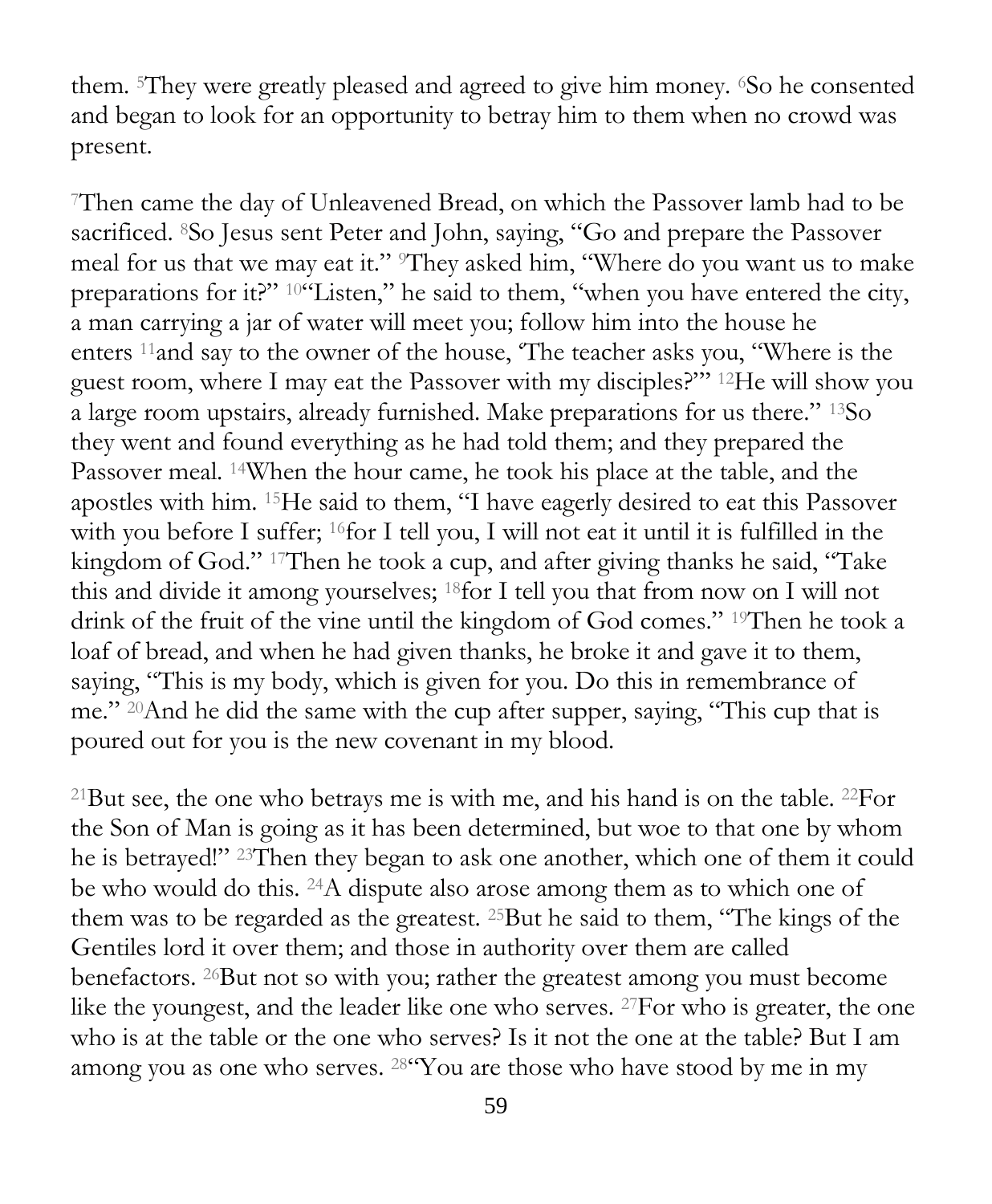trials; <sup>29</sup>and I confer on you, just as my Father has conferred on me, a kingdom, <sup>30</sup>so that you may eat and drink at my table in my kingdom, and you will sit on thrones judging the twelve tribes of Israel. <sup>31</sup>"Simon, Simon, listen! Satan has demanded to sift all of you like wheat, <sup>32</sup>but I have prayed for you that your own faith may not fail; and you, when once you have turned back, strengthen your brothers." <sup>33</sup>And he said to him, "Lord, I am ready to go with you to prison and to death!" <sup>34</sup>Jesus said, "I tell you, Peter, the cock will not crow this day, until you have denied three times that you know me." <sup>35</sup>He said to them, "When I sent you out without a purse, bag, or sandals, did you lack anything?" They said, "No, not a thing." <sup>36</sup>He said to them, "But now, the one who has a purse must take it, and likewise a bag. And the one who has no sword must sell his cloak and buy one. <sup>37</sup>For I tell you, this scripture must be fulfilled in me, 'And he was counted among the lawless'; and indeed what is written about me is being fulfilled." <sup>38</sup>They said, "Lord, look, here are two swords." He replied, "It is enough."

<sup>39</sup>He came out and went, as was his custom, to the Mount of Olives; and the disciples followed him. <sup>40</sup>When he reached the place, he said to them, "Pray that you may not come into the time of trial." <sup>41</sup>Then he withdrew from them about a stone's throw, knelt down, and prayed, <sup>42</sup>"Father, if you are willing, remove this cup from me; yet, not my will but yours be done." <sup>43</sup>Then an angel from heaven appeared to him and gave him strength. <sup>44</sup>In his anguish he prayed more earnestly, and his sweat became like great drops of blood falling down on the ground. <sup>45</sup>When he got up from prayer, he came to the disciples and found them sleeping because of grief, <sup>46</sup>and he said to them, "Why are you sleeping? Get up and pray that you may not come into the time of trial."

<sup>47</sup>While he was still speaking, suddenly a crowd came, and the one called Judas, one of the twelve, was leading them. He approached Jesus to kiss him; <sup>48</sup>but Jesus said to him, "Judas, is it with a kiss that you are betraying the Son of Man?" <sup>49</sup>When those who were around him saw what was coming, they asked, "Lord, should we strike with the sword?" <sup>50</sup>Then one of them struck the slave of the high priest and cut off his right ear. <sup>51</sup>But Jesus said, "No more of this!" And he touched his ear and healed him. <sup>52</sup>Then Jesus said to the chief priests, the officers of the temple police, and the elders who had come for him, "Have you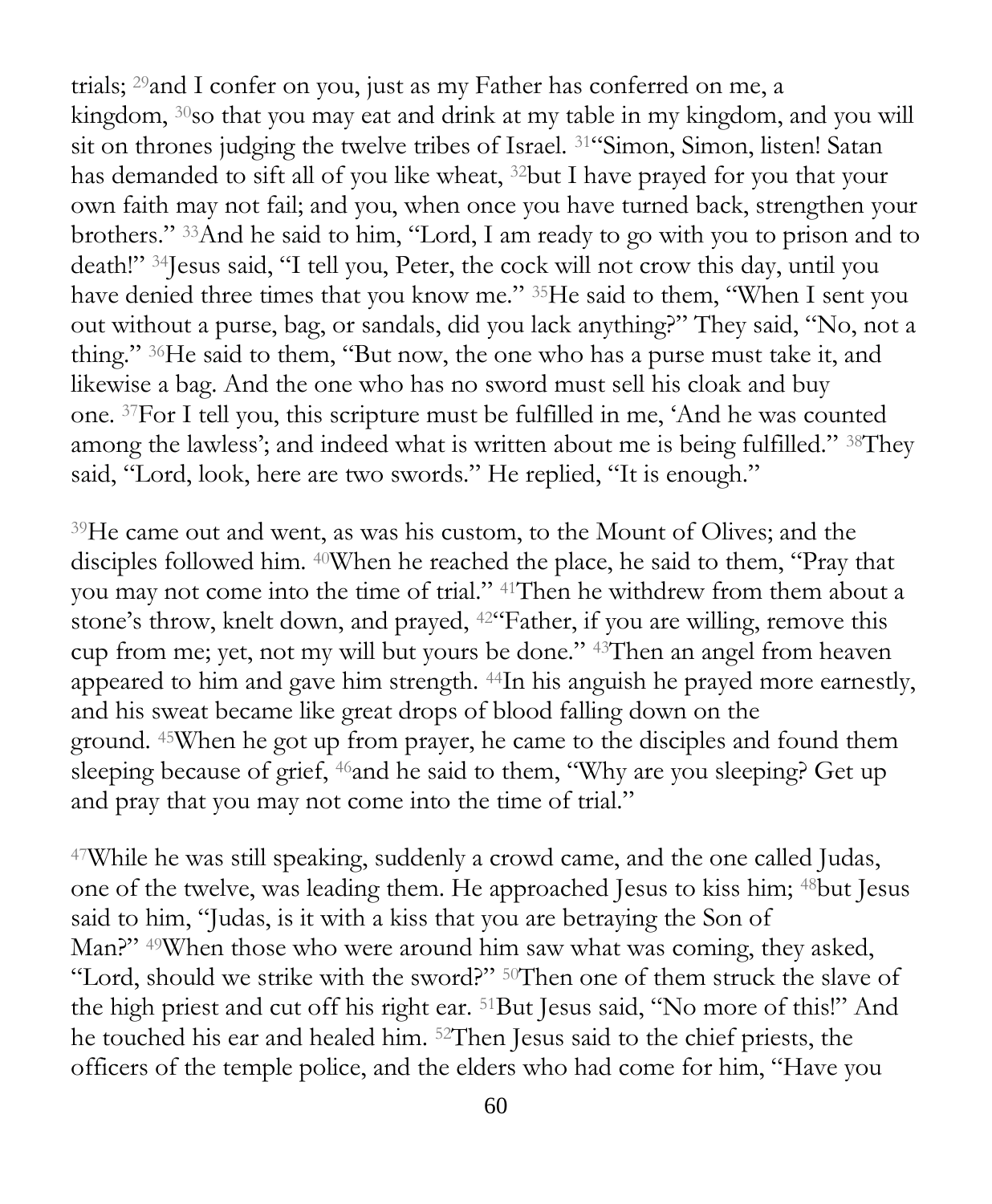come out with swords and clubs as if I were a bandit? <sup>53</sup>When I was with you day after day in the temple, you did not lay hands on me. But this is your hour, and the power of darkness!"

<sup>54</sup>Then they seized him and led him away, bringing him into the high priest's house. But Peter was following at a distance. <sup>55</sup>When they had kindled a fire in the middle of the courtyard and sat down together, Peter sat among them. <sup>56</sup>Then a servant-girl, seeing him in the firelight, stared at him and said, "This man also was with him." <sup>57</sup>But he denied it, saying, "Woman, I do not know him." <sup>58</sup>A little later someone else, on seeing him, said, "You also are one of them." But Peter said, "Man, I am not!" <sup>59</sup>Then about an hour later still another kept insisting, "Surely this man also was with him; for he is a Galilean." <sup>60</sup>But Peter said, "Man, I do not know what you are talking about!" At that moment, while he was still speaking, the cock crowed. <sup>61</sup>The Lord turned and looked at Peter. Then Peter remembered the word of the Lord, how he had said to him, "Before the cock crows today, you will deny me three times." <sup>62</sup>And he went out and wept bitterly.

 $63$ Now the men who were holding Jesus began to mock him and beat him;  $64$ they also blindfolded him and kept asking him, "Prophesy! Who is it that struck you?" <sup>65</sup>They kept heaping many other insults on him. <sup>66</sup>When day came, the assembly of the elders of the people, both chief priests and scribes, gathered together, and they brought him to their council. <sup>67</sup>They said, "If you are the Messiah, tell us." He replied, "If I tell you, you will not believe; <sup>68</sup>and if I question you, you will not answer. <sup>69</sup>But from now on the Son of Man will be seated at the right hand of the power of God." <sup>70</sup>All of them asked, "Are you, then, the Son of God?" He said to them, "You say that I am." <sup>71</sup>Then they said, "What further testimony do we need? We have heard it ourselves from his own lips!"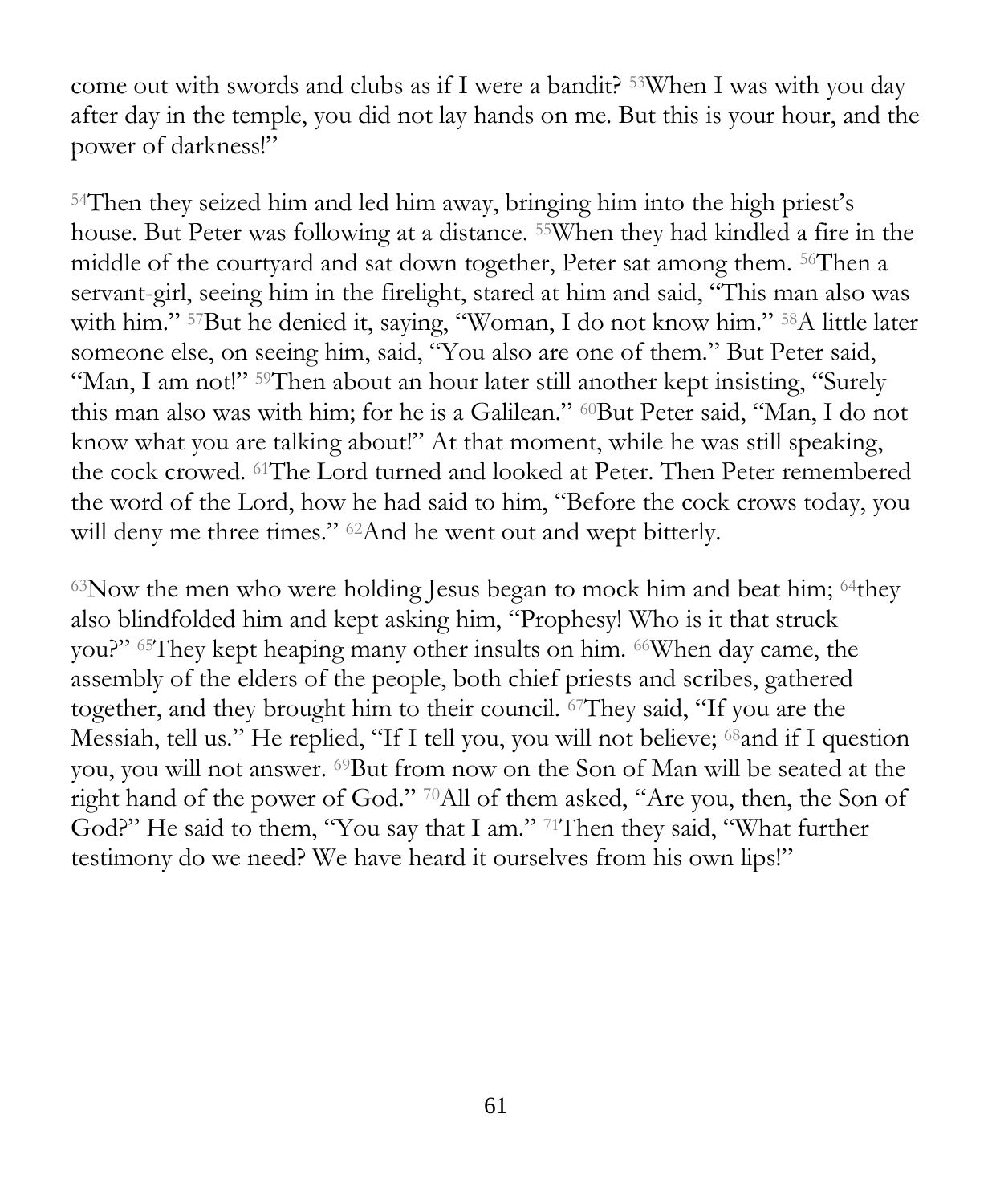#### **Chapter 23 Summary**

Pilate appears before Pilate, then Herod, then Pilate again. Herod and Pilate become friends. The crowd insists that Jesus be crucified, and Barabbas released. Pilate is reluctant, but acquiesces to the people. The Cyrenian Simon bears Jesus' cross. Jesus tells the daughters of Jerusalem to weep not for him, but for themselves, and for impending calamities. Jesus is crucified between two criminals. 'Father forgive them, for they know now what they do.' Onlookers mock him. An inscription reading 'This is the King of the Jews' is written above him. A criminal on the cross finds salvation. There is darkness across the earth when Jesus dies, and the veil of the temple is torn in two. Jesus is buried in the tomb of Joseph of Arimathea.

 $23$ Then the assembly rose as a body and brought Jesus before Pilate. <sup>2</sup>They began to accuse him, saying, "We found this man perverting our nation, forbidding us to pay taxes to the emperor, and saying that he himself is the Messiah, a king." <sup>3</sup>Then Pilate asked him, "Are you the king of the Jews?" He answered, "You say so." <sup>4</sup>Then Pilate said to the chief priests and the crowds, "I find no basis for an accusation against this man." <sup>5</sup>But they were insistent and said, "He stirs up the people by teaching throughout all Judea, from Galilee where he began even to this place." <sup>6</sup>When Pilate heard this, he asked whether the man was a Galilean. <sup>7</sup>And when he learned that he was under Herod's jurisdiction, he sent him off to Herod, who was himself in Jerusalem at that time. <sup>8</sup>When Herod saw Jesus, he was very glad, for he had been wanting to see him for a long time, because he had heard about him and was hoping to see him perform some sign. <sup>9</sup>He questioned him at some length, but Jesus gave him no answer. <sup>10</sup>The chief priests and the scribes stood by, vehemently accusing him. <sup>11</sup>Even Herod with his soldiers treated him with contempt and mocked him; then he put an elegant robe on him, and sent him back to Pilate. <sup>12</sup>That same day Herod and Pilate became friends with each other; before this they had been enemies.

<sup>13</sup>Pilate then called together the chief priests, the leaders, and the people, <sup>14</sup>and said to them, "You brought me this man as one who was perverting the people;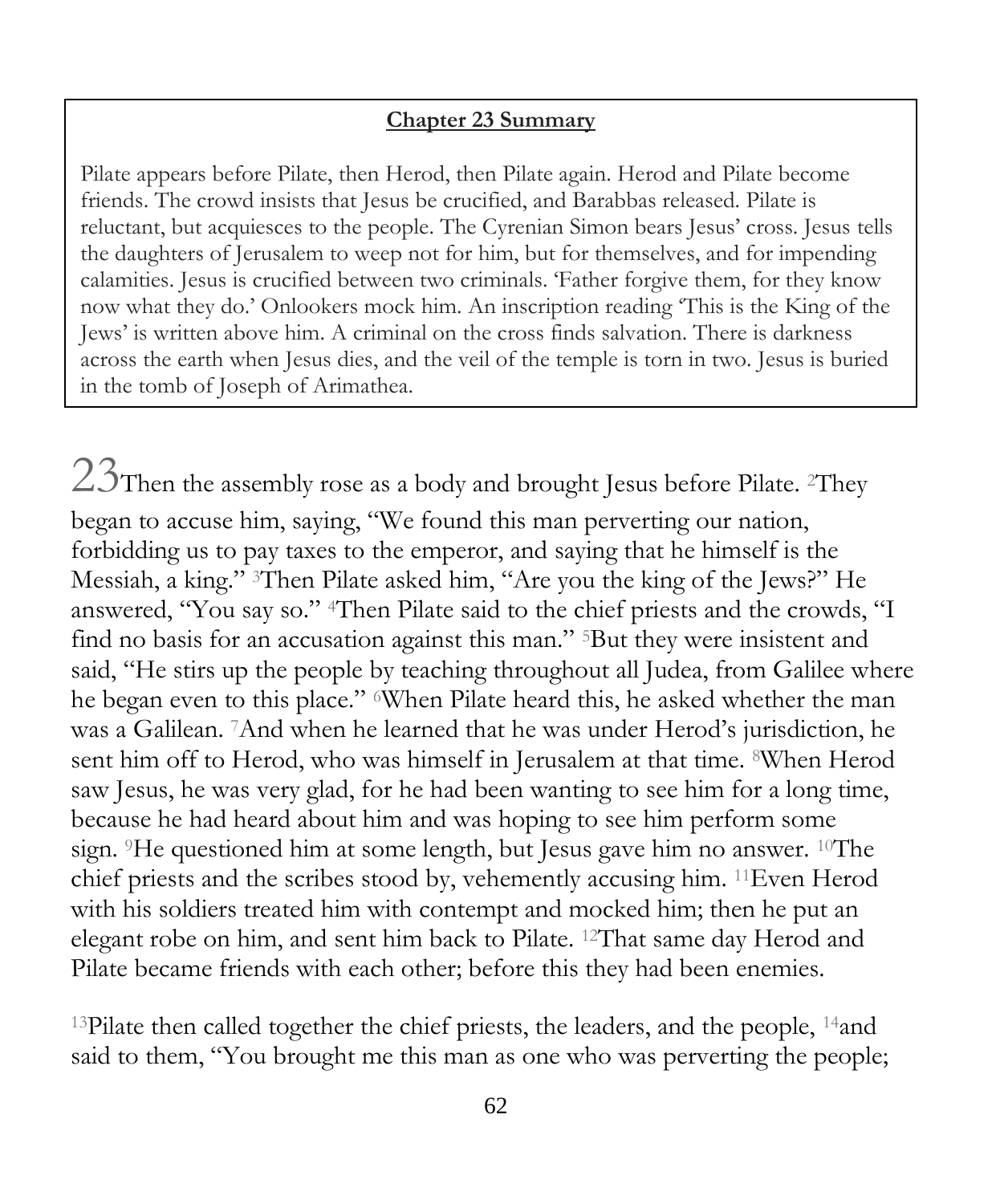and here I have examined him in your presence and have not found this man guilty of any of your charges against him. <sup>15</sup>Neither has Herod, for he sent him back to us. Indeed, he has done nothing to deserve death. <sup>16</sup>I will therefore have him flogged and release him." <sup>18</sup>Then they all shouted out together, "Away with this fellow! Release Barabbas for us!" <sup>19</sup>(This was a man who had been put in prison for an insurrection that had taken place in the city, and for murder.) <sup>20</sup>Pilate, wanting to release Jesus, addressed them again; <sup>21</sup>but they kept shouting, "Crucify, crucify him!" <sup>22</sup>A third time he said to them, "Why, what evil has he done? I have found in him no ground for the sentence of death; I will therefore have him flogged and then release him." <sup>23</sup>But they kept urgently demanding with loud shouts that he should be crucified; and their voices prevailed. <sup>24</sup>So Pilate gave his verdict that their demand should be granted. <sup>25</sup>He released the man they asked for, the one who had been put in prison for insurrection and murder, and he handed Jesus over as they wished.

<sup>26</sup>As they led him away, they seized a man, Simon of Cyrene, who was coming from the country, and they laid the cross on him, and made him carry it behind Jesus. <sup>27</sup>A great number of the people followed him, and among them were women who were beating their breasts and wailing for him. <sup>28</sup>But Jesus turned to them and said, "Daughters of Jerusalem, do not weep for me, but weep for yourselves and for your children. <sup>29</sup>For the days are surely coming when they will say, 'Blessed are the barren, and the wombs that never bore, and the breasts that never nursed.' <sup>30</sup>Then they will begin to say to the mountains, 'Fall on us'; and to the hills, 'Cover us.' <sup>31</sup>For if they do this when the wood is green, what will happen when it is dry?"

<sup>32</sup>Two others also, who were criminals, were led away to be put to death with him. 33When they came to the place that is called The Skull, they crucified Jesus there with the criminals, one on his right and one on his left. <sup>34</sup>Then Jesus said, "Father, forgive them; for they do not know what they are doing." And they cast lots to divide his clothing. <sup>35</sup>And the people stood by, watching; but the leaders scoffed at him, saying, "He saved others; let him save himself if he is the Messiah of God, his chosen one!" <sup>36</sup>The soldiers also mocked him, coming up and offering him sour wine, <sup>37</sup> and saying, "If you are the King of the Jews, save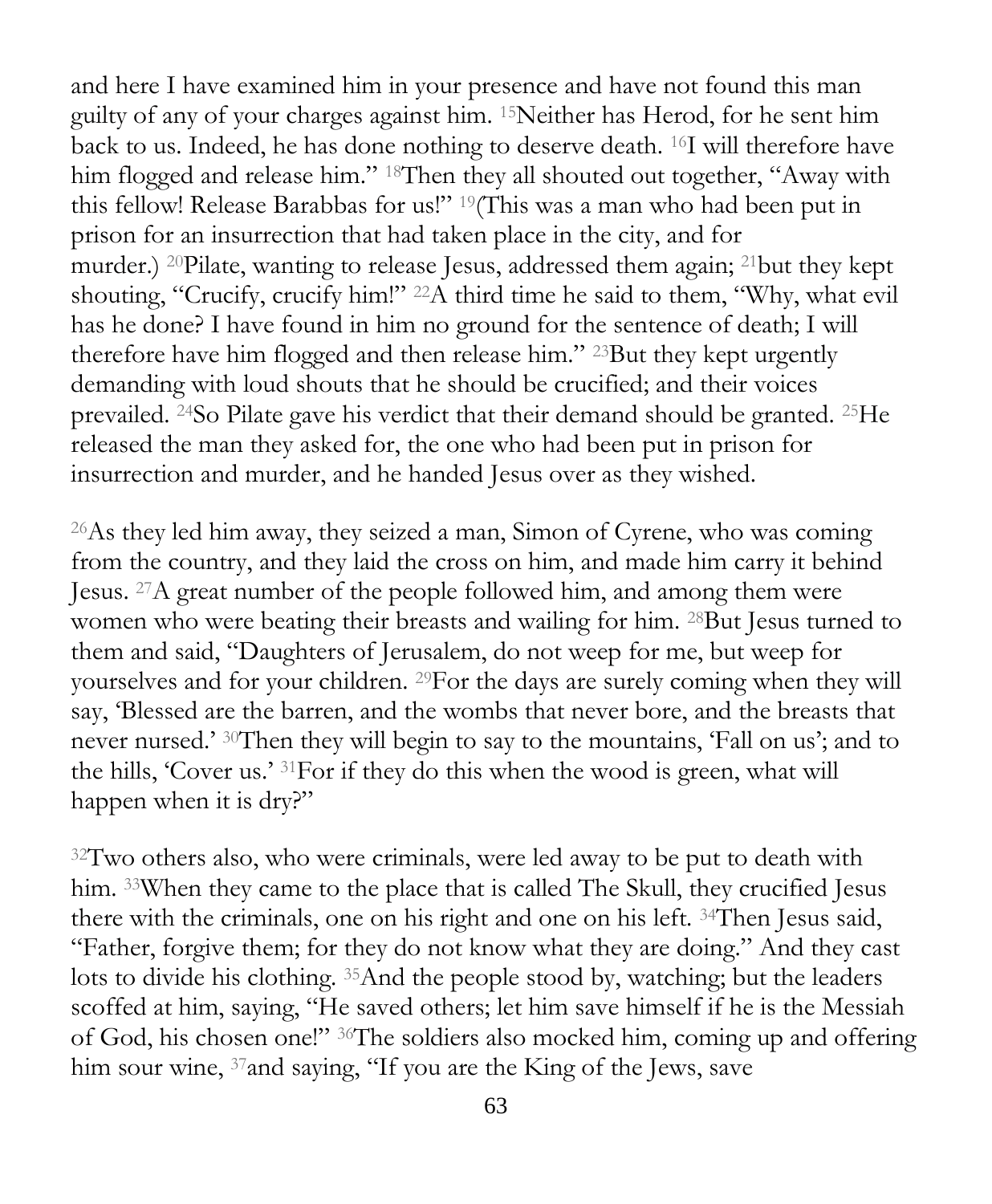yourself!" <sup>38</sup>There was also an inscription over him, "This is the King of the Jews." <sup>39</sup>One of the criminals who were hanged there kept deriding him and saying, "Are you not the Messiah? Save yourself and us!" <sup>40</sup>But the other rebuked him, saying, "Do you not fear God, since you are under the same sentence of condemnation? <sup>41</sup>And we indeed have been condemned justly, for we are getting what we deserve for our deeds, but this man has done nothing wrong." 42Then he said, "Jesus, remember me when you come into your kingdom." <sup>43</sup>He replied, "Truly I tell you, today you will be with me in Paradise."

<sup>44</sup>It was now about noon, and darkness came over the whole land until three in the afternoon, <sup>45</sup>while the sun's light failed; and the curtain of the temple was torn in two. <sup>46</sup>Then Jesus, crying with a loud voice, said, "Father, into your hands I commend my spirit." Having said this, he breathed his last. <sup>47</sup>When the centurion saw what had taken place, he praised God and said, "Certainly this man was innocent." <sup>48</sup>And when all the crowds who had gathered there for this spectacle saw what had taken place, they returned home, beating their breasts. <sup>49</sup>But all his acquaintances, including the women who had followed him from Galilee, stood at a distance, watching these things.

<sup>50</sup>Now there was a good and righteous man named Joseph, who, though a member of the council, <sup>51</sup>had not agreed to their plan and action. He came from the Jewish town of Arimathea, and he was waiting expectantly for the kingdom of God. <sup>52</sup>This man went to Pilate and asked for the body of Jesus. <sup>53</sup>Then he took it down, wrapped it in a linen cloth, and laid it in a rock-hewn tomb where no one had ever been laid. <sup>54</sup>It was the day of Preparation, and the sabbath was beginning. <sup>55</sup>The women who had come with him from Galilee followed, and they saw the tomb and how his body was laid. <sup>56</sup>Then they returned, and prepared spices and ointments. On the sabbath they rested according to the commandment.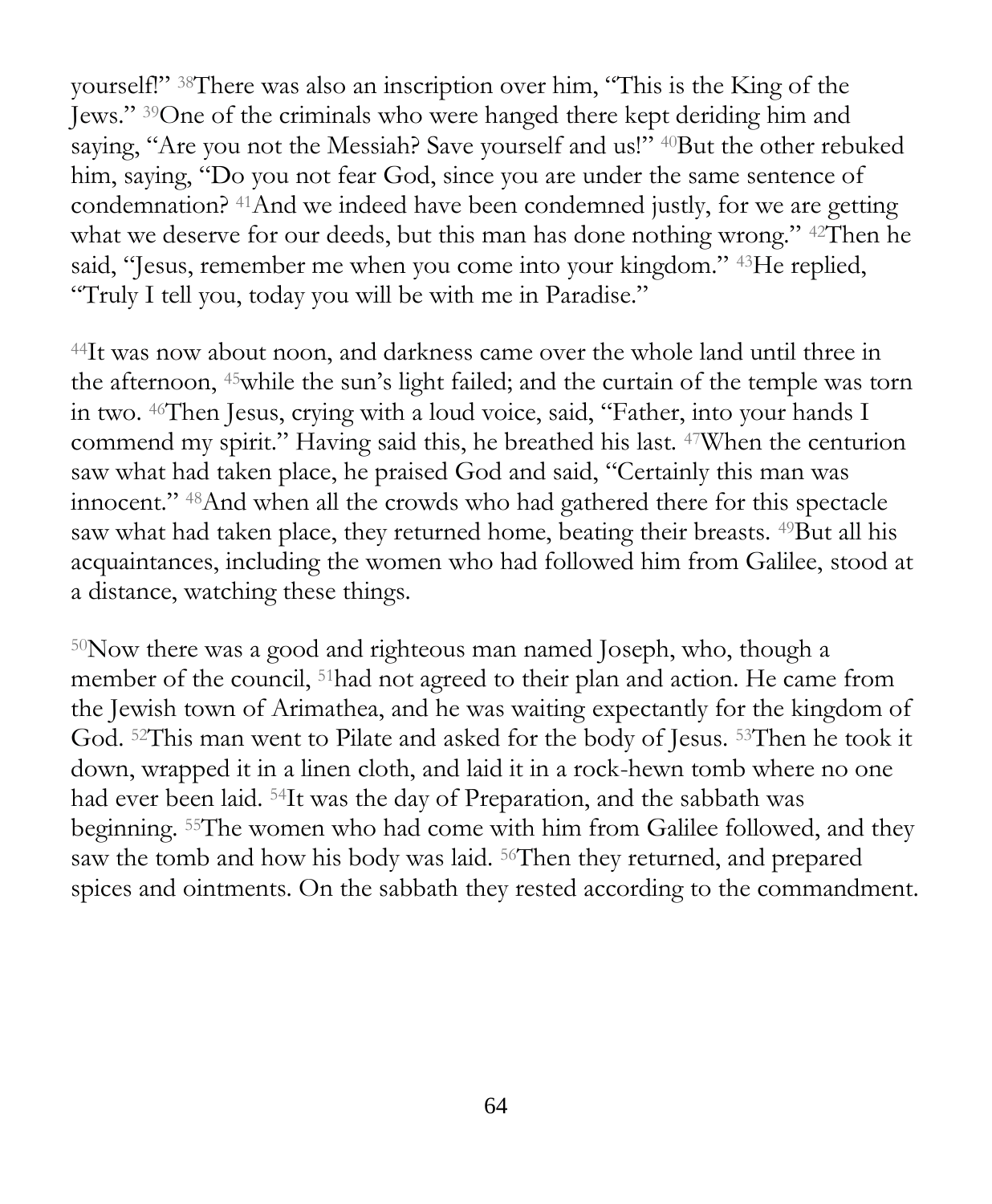#### **Chapter 24 Summary**

Women followers of Jesus discover the tomb empty, and the stone rolled away. Two men in shining garments say that Jesus has risen. The women tell the apostles and are not believed. Peter visits the tomb personally, and marvels. Jesus joins two disciples on the way to Emmaus, but they do not recognize him until he breaks bread. Jesus appears to the eleven disciples. Jesus explains that his suffering was necessary. Jesus ascends to heaven. The apostles return to Jerusalem.

 $24$ But on the first day of the week, at early dawn, they came to the tomb, taking the spices that they had prepared. <sup>2</sup>They found the stone rolled away from the tomb, <sup>3</sup>but when they went in, they did not find the body. <sup>4</sup>While they were perplexed about this, suddenly two men in dazzling clothes stood beside them. <sup>5</sup>The women were terrified and bowed their faces to the ground, but the men said to them, "Why do you look for the living among the dead? He is not here, but has risen. <sup>6</sup>Remember how he told you, while he was still in Galilee, <sup>7</sup>that the Son of Man must be handed over to sinners, and be crucified, and on the third day rise again." <sup>8</sup>Then they remembered his words, <sup>9</sup> and returning from the tomb, they told all this to the eleven and to all the rest. <sup>10</sup>Now it was Mary Magdalene, Joanna, Mary the mother of James, and the other women with them who told this to the apostles. <sup>11</sup>But these words seemed to them an idle tale, and they did not believe them. <sup>12</sup>But Peter got up and ran to the tomb; stooping and looking in, he saw the linen cloths by themselves; then he went home, amazed at what had happened.

 $13$ Now on that same day two of them were going to a village called Emmaus, about seven miles from Jerusalem, <sup>14</sup>and talking with each other about all these things that had happened. <sup>15</sup>While they were talking and discussing, Jesus himself came near and went with them, <sup>16</sup>but their eyes were kept from recognizing him. <sup>17</sup>And he said to them, "What are you discussing with each other while you walk along?" They stood still, looking sad. <sup>18</sup>Then one of them, whose name was Cleopas, answered him, "Are you the only stranger in Jerusalem who does not know the things that have taken place there in these days?" <sup>19</sup>He asked them,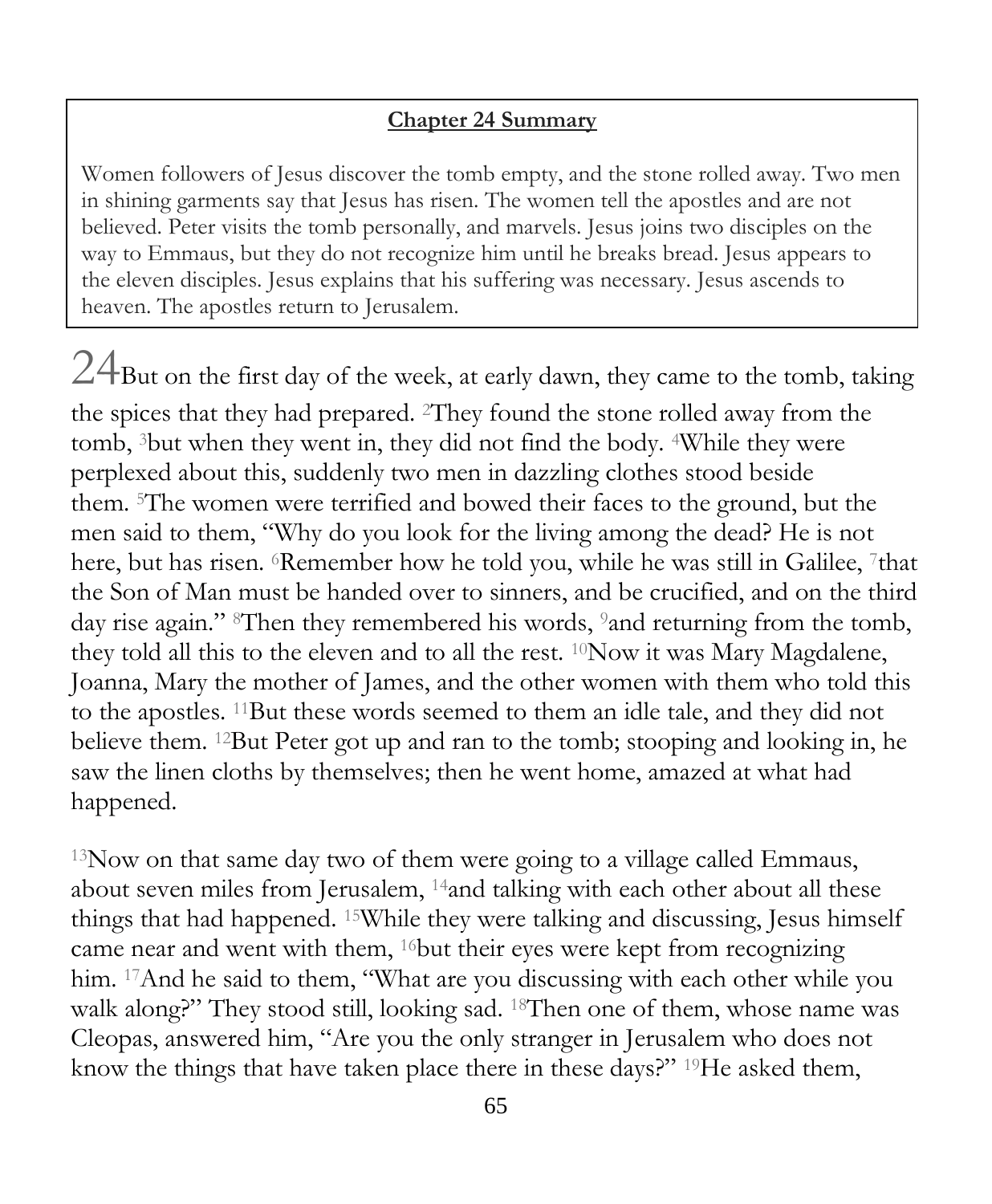"What things?" They replied, "The things about Jesus of Nazareth, who was a prophet mighty in deed and word before God and all the people, <sup>20</sup>and how our chief priests and leaders handed him over to be condemned to death and crucified him. <sup>21</sup>But we had hoped that he was the one to redeem Israel. Yes, and besides all this, it is now the third day since these things took place. <sup>22</sup>Moreover, some women of our group astounded us. They were at the tomb early this morning, <sup>23</sup>and when they did not find his body there, they came back and told us that they had indeed seen a vision of angels who said that he was alive. <sup>24</sup>Some of those who were with us went to the tomb and found it just as the women had said; but they did not see him." <sup>25</sup>Then he said to them, "Oh, how foolish you are, and how slow of heart to believe all that the prophets have declared! <sup>26</sup>Was it not necessary that the Messiah should suffer these things and then enter into his glory?" <sup>27</sup>Then beginning with Moses and all the prophets, he interpreted to them the things about himself in all the scriptures. <sup>28</sup>As they came near the village to which they were going, he walked ahead as if he were going on. <sup>29</sup>But they urged him strongly, saying, "Stay with us, because it is almost evening and the day is now nearly over." So he went in to stay with them. <sup>30</sup>When he was at the table with them, he took bread, blessed and broke it, and gave it to them. <sup>31</sup>Then their eyes were opened, and they recognized him; and he vanished from their sight. <sup>32</sup>They said to each other, "Were not our hearts burning within us while he was talking to us on the road, while he was opening the scriptures to us?" 33That same hour they got up and returned to Jerusalem; and they found the eleven and their companions gathered together. <sup>34</sup>They were saying, "The Lord has risen indeed, and he has appeared to Simon!" <sup>35</sup>Then they told what had happened on the road, and how he had been made known to them in the breaking of the bread.

<sup>36</sup>While they were talking about this, Jesus himself stood among them and said to them, "Peace be with you." <sup>37</sup>They were startled and terrified, and thought that they were seeing a ghost. <sup>38</sup>He said to them, "Why are you frightened, and why do doubts arise in your hearts? <sup>39</sup>Look at my hands and my feet; see that it is I myself. Touch me and see; for a ghost does not have flesh and bones as you see that I have." <sup>40</sup>And when he had said this, he showed them his hands and his feet. <sup>41</sup>While in their joy they were disbelieving and still wondering, he said to them, "Have you anything here to eat?" <sup>42</sup>They gave him a piece of broiled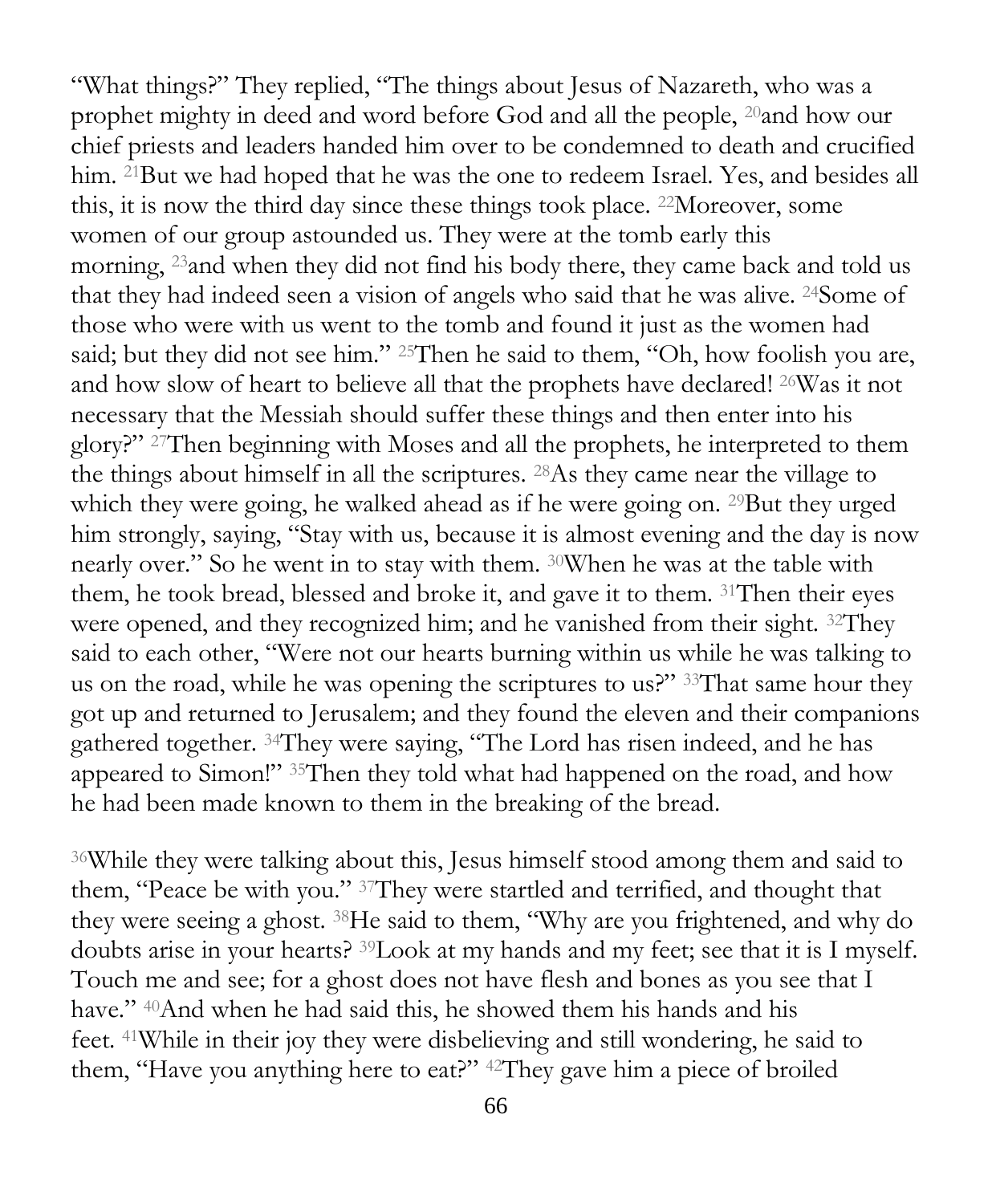fish, <sup>43</sup>and he took it and ate in their presence. <sup>44</sup>Then he said to them, "These are my words that I spoke to you while I was still with you—that everything written about me in the law of Moses, the prophets, and the psalms must be fulfilled." <sup>45</sup>Then he opened their minds to understand the scriptures, <sup>46</sup>and he said to them, "Thus it is written, that the Messiah is to suffer and to rise from the dead on the third day, <sup>47</sup>and that repentance and forgiveness of sins is to be proclaimed in his name to all nations, beginning from Jerusalem. <sup>48</sup>You are witnesses of these things. <sup>49</sup>And see, I am sending upon you what my Father promised; so stay here in the city until you have been clothed with power from on high."

<sup>50</sup>Then he led them out as far as Bethany, and, lifting up his hands, he blessed them. <sup>51</sup>While he was blessing them, he withdrew from them and was carried up into heaven. <sup>52</sup>And they worshiped him, and returned to Jerusalem with great joy; <sup>53</sup>and they were continually in the temple blessing God.